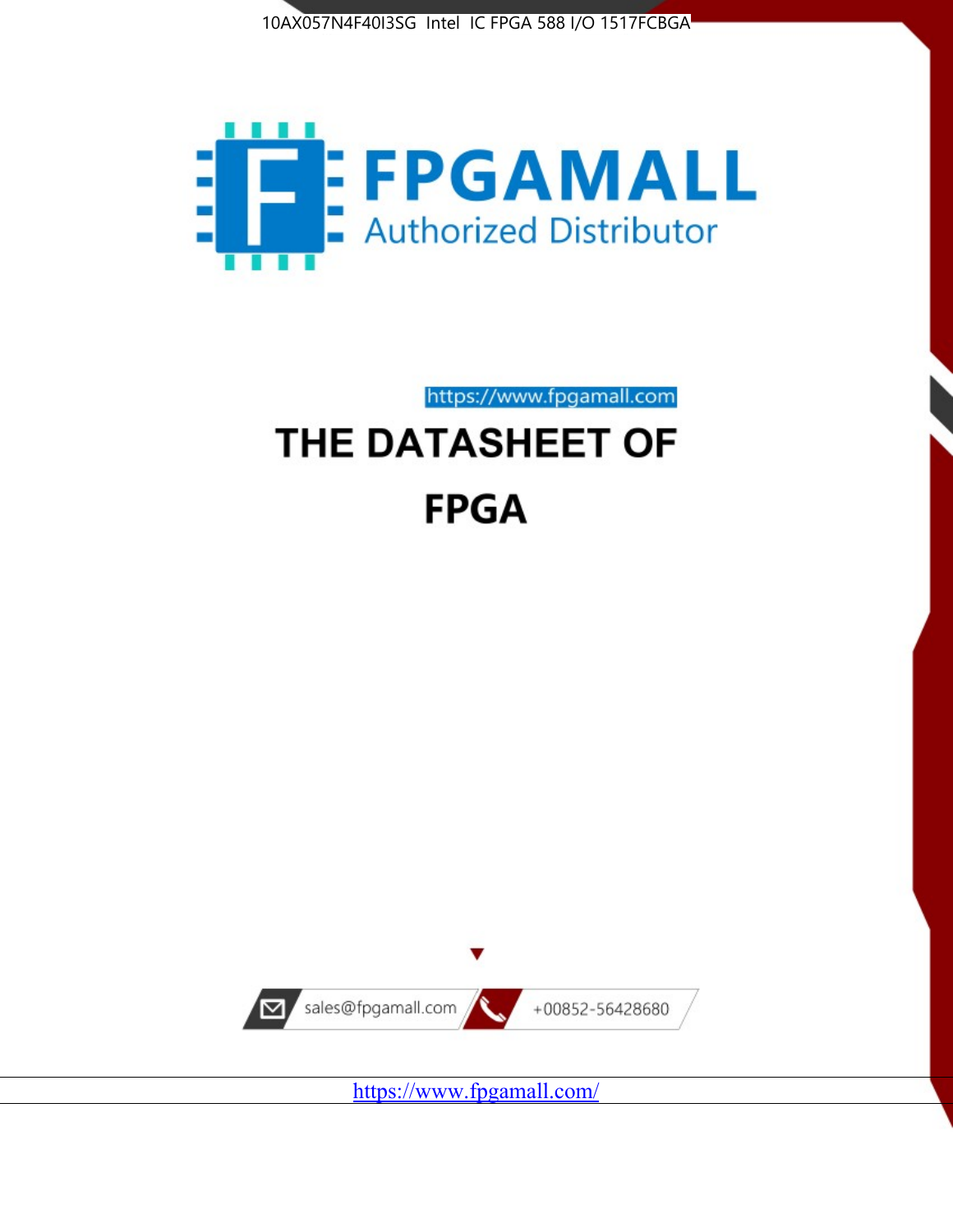10AX057N4F40I3SG Intel IC FPGA 588 I/O 1517FCBGA



# **Intel® Arria® 10 Device Overview**



**A10-OVERVIEW | 2018.12.06** Latest document on the web: **[PDF](https://www.intel.com/content/dam/www/programmable/us/en/pdfs/literature/hb/arria-10/a10_overview.pdf)** | **[HTML](https://www.intel.com/content/www/us/en/programmable/documentation/sam1403480274650.html)**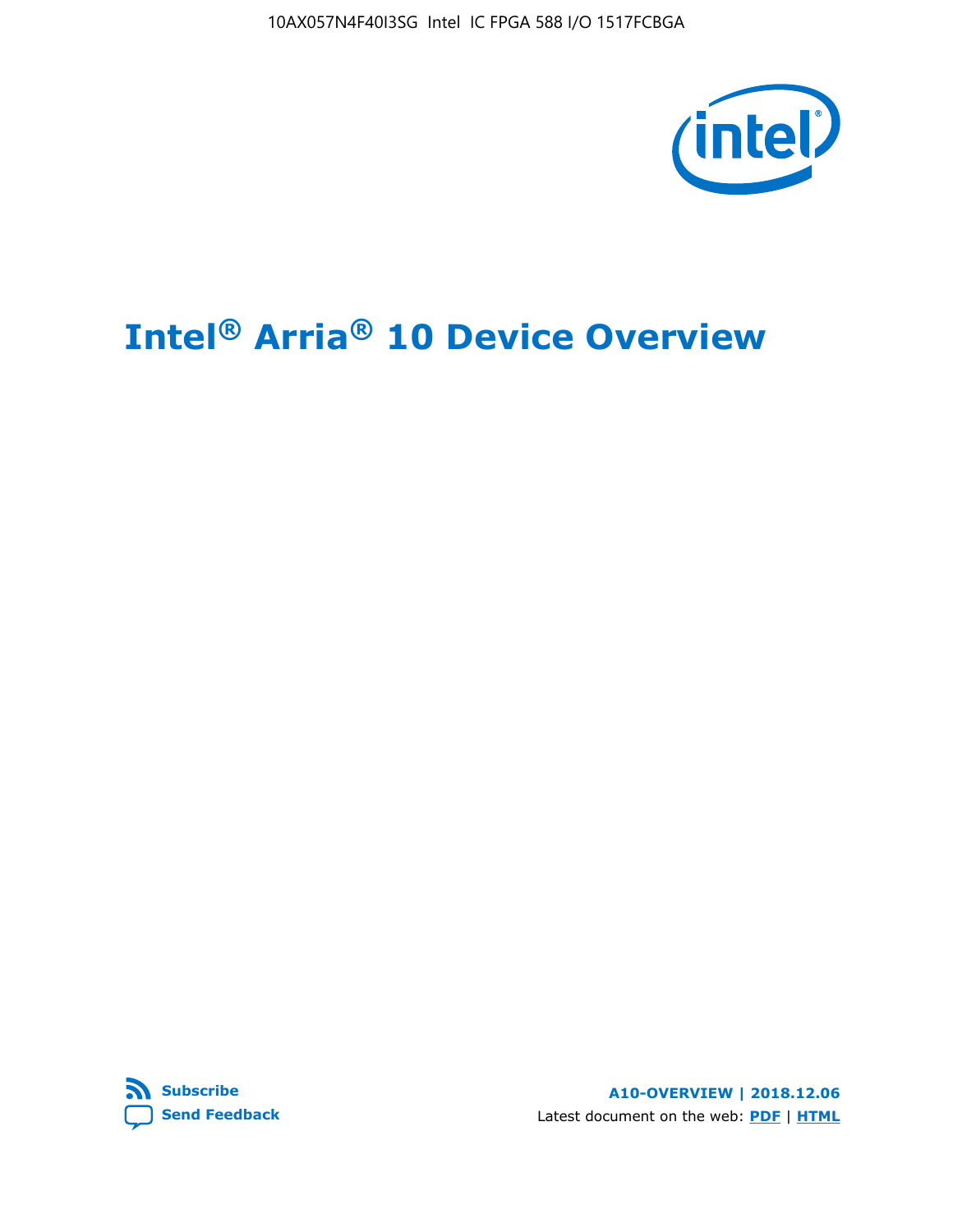

**Contents** 

# **Contents**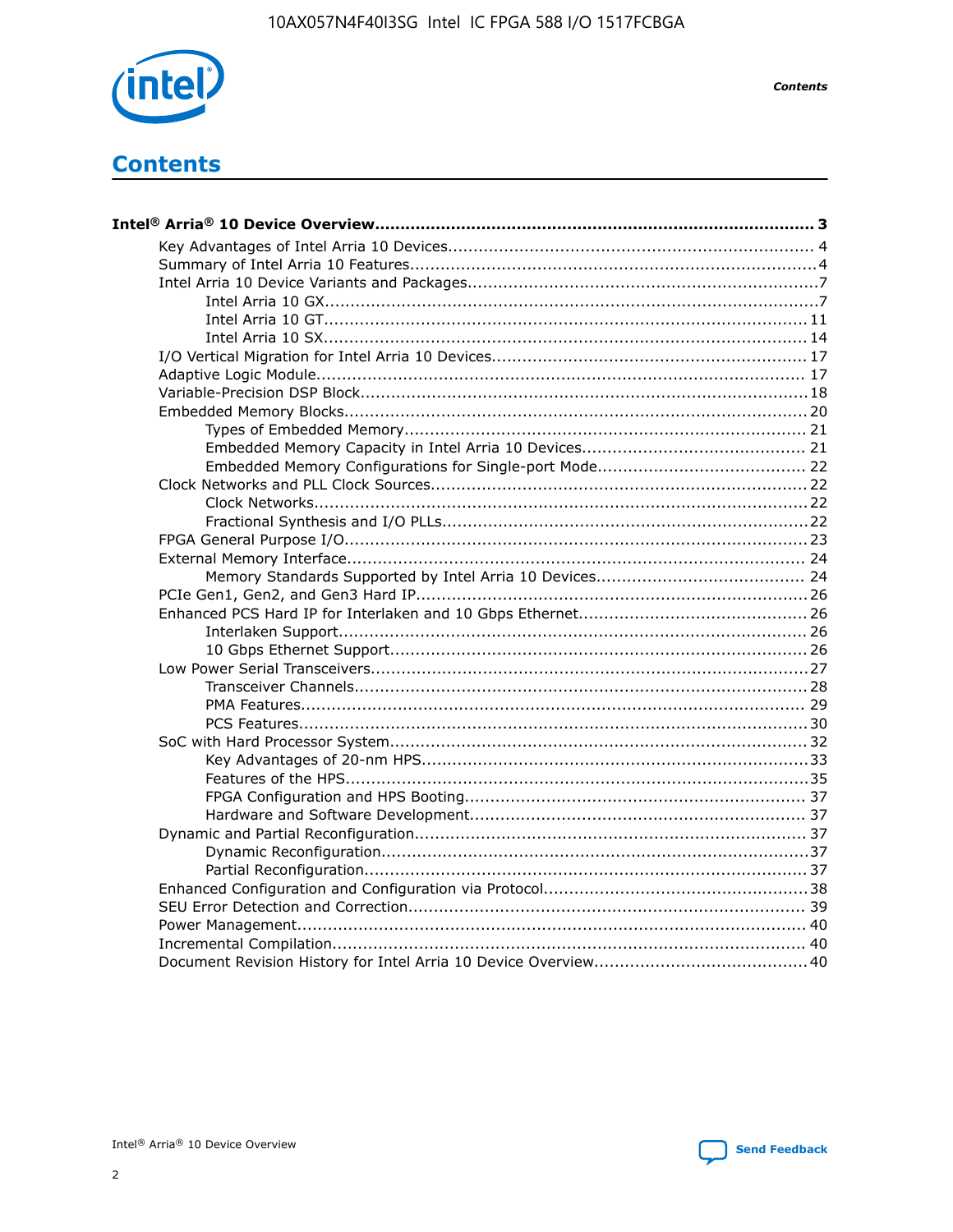**A10-OVERVIEW | 2018.12.06**

**[Send Feedback](mailto:FPGAtechdocfeedback@intel.com?subject=Feedback%20on%20Intel%20Arria%2010%20Device%20Overview%20(A10-OVERVIEW%202018.12.06)&body=We%20appreciate%20your%20feedback.%20In%20your%20comments,%20also%20specify%20the%20page%20number%20or%20paragraph.%20Thank%20you.)**



# **Intel® Arria® 10 Device Overview**

The Intel<sup>®</sup> Arria<sup>®</sup> 10 device family consists of high-performance and power-efficient 20 nm mid-range FPGAs and SoCs.

Intel Arria 10 device family delivers:

- Higher performance than the previous generation of mid-range and high-end FPGAs.
- Power efficiency attained through a comprehensive set of power-saving technologies.

The Intel Arria 10 devices are ideal for high performance, power-sensitive, midrange applications in diverse markets.

| <b>Market</b>         | <b>Applications</b>                                                                                               |
|-----------------------|-------------------------------------------------------------------------------------------------------------------|
| Wireless              | Channel and switch cards in remote radio heads<br>٠<br>Mobile backhaul<br>٠                                       |
| Wireline              | 40G/100G muxponders and transponders<br>٠<br>100G line cards<br>٠<br><b>Bridging</b><br>٠<br>Aggregation<br>٠     |
| <b>Broadcast</b>      | Studio switches<br>٠<br>Servers and transport<br>٠<br>Videoconferencing<br>٠<br>Professional audio and video<br>٠ |
| Computing and Storage | Flash cache<br>٠<br>Cloud computing servers<br>٠<br>Server acceleration<br>٠                                      |
| Medical               | Diagnostic scanners<br>٠<br>Diagnostic imaging<br>٠                                                               |
| Military              | Missile guidance and control<br>٠<br>Radar<br>٠<br>Electronic warfare<br>٠<br>Secure communications<br>٠          |

#### **Table 1. Sample Markets and Ideal Applications for Intel Arria 10 Devices**

#### **Related Information**

- [Intel Arria 10 Device Handbook: Known Issues](http://www.altera.com/support/kdb/solutions/rd07302013_646.html) Lists the planned updates to the *Intel Arria 10 Device Handbook* chapters.
- [Intel Arria 10 GX/GT Device Errata and Design Recommendations](https://www.intel.com/content/www/us/en/programmable/documentation/agz1493851706374.html#yqz1494433888646)
- [Intel Arria 10 SX Device Errata and Design Recommendations](https://www.intel.com/content/www/us/en/programmable/documentation/cru1462832385668.html#cru1462832558642)

Intel Corporation. All rights reserved. Intel, the Intel logo, Altera, Arria, Cyclone, Enpirion, MAX, Nios, Quartus and Stratix words and logos are trademarks of Intel Corporation or its subsidiaries in the U.S. and/or other countries. Intel warrants performance of its FPGA and semiconductor products to current specifications in accordance with Intel's standard warranty, but reserves the right to make changes to any products and services at any time without notice. Intel assumes no responsibility or liability arising out of the application or use of any information, product, or service described herein except as expressly agreed to in writing by Intel. Intel customers are advised to obtain the latest version of device specifications before relying on any published information and before placing orders for products or services. \*Other names and brands may be claimed as the property of others.

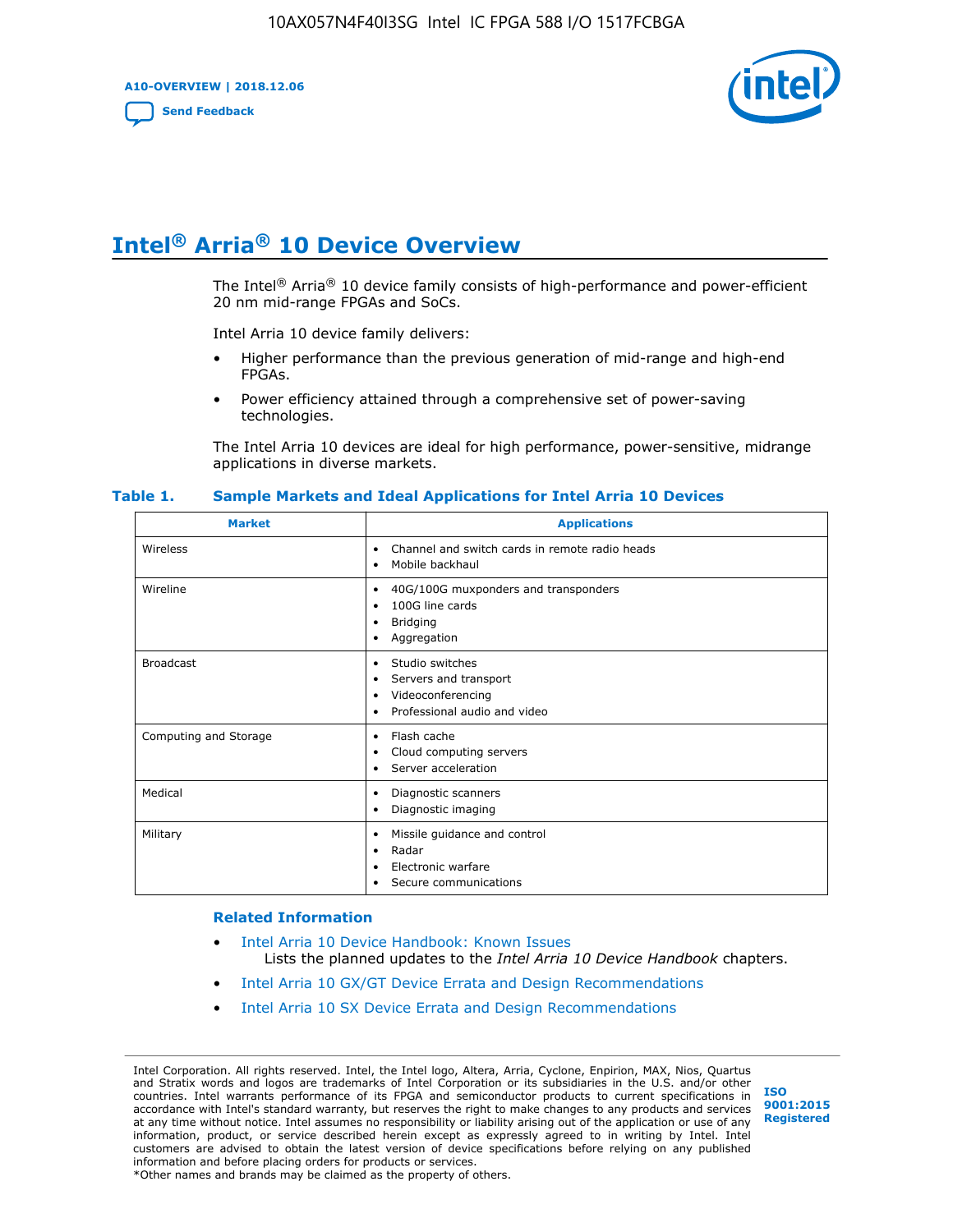

## **Key Advantages of Intel Arria 10 Devices**

## **Table 2. Key Advantages of the Intel Arria 10 Device Family**

| <b>Advantage</b>                                                                                          | <b>Supporting Feature</b>                                                                                                                                                                                                                                                                                                |
|-----------------------------------------------------------------------------------------------------------|--------------------------------------------------------------------------------------------------------------------------------------------------------------------------------------------------------------------------------------------------------------------------------------------------------------------------|
| Enhanced core architecture                                                                                | Built on TSMC's 20 nm process technology<br>٠<br>60% higher performance than the previous generation of mid-range FPGAs<br>٠<br>15% higher performance than the fastest previous-generation FPGA<br>٠                                                                                                                    |
| High-bandwidth integrated<br>transceivers                                                                 | Short-reach rates up to 25.8 Gigabits per second (Gbps)<br>٠<br>Backplane capability up to 12.5 Gbps<br>٠<br>Integrated 10GBASE-KR and 40GBASE-KR4 Forward Error Correction (FEC)<br>٠                                                                                                                                   |
| Improved logic integration and<br>hard IP blocks                                                          | 8-input adaptive logic module (ALM)<br>٠<br>Up to 65.6 megabits (Mb) of embedded memory<br>٠<br>Variable-precision digital signal processing (DSP) blocks<br>Fractional synthesis phase-locked loops (PLLs)<br>Hard PCI Express Gen3 IP blocks<br>Hard memory controllers and PHY up to 2,400 Megabits per second (Mbps) |
| Second generation hard<br>processor system (HPS) with<br>integrated ARM* Cortex*-A9*<br>MPCore* processor | Tight integration of a dual-core ARM Cortex-A9 MPCore processor, hard IP, and an<br>٠<br>FPGA in a single Intel Arria 10 system-on-a-chip (SoC)<br>Supports over 128 Gbps peak bandwidth with integrated data coherency between<br>$\bullet$<br>the processor and the FPGA fabric                                        |
| Advanced power savings                                                                                    | Comprehensive set of advanced power saving features<br>٠<br>Power-optimized MultiTrack routing and core architecture<br>٠<br>Up to 40% lower power compared to previous generation of mid-range FPGAs<br>Up to 60% lower power compared to previous generation of high-end FPGAs                                         |

## **Summary of Intel Arria 10 Features**

#### **Table 3. Summary of Features for Intel Arria 10 Devices**

| <b>Feature</b>                  | <b>Description</b>                                                                                                                                                                                                                                                                                                                                                                                           |
|---------------------------------|--------------------------------------------------------------------------------------------------------------------------------------------------------------------------------------------------------------------------------------------------------------------------------------------------------------------------------------------------------------------------------------------------------------|
| Technology                      | TSMC's 20-nm SoC process technology<br>Allows operation at a lower $V_{\text{CC}}$ level of 0.82 V instead of the 0.9 V standard $V_{\text{CC}}$ core voltage                                                                                                                                                                                                                                                |
| Packaging                       | 1.0 mm ball-pitch Fineline BGA packaging<br>٠<br>0.8 mm ball-pitch Ultra Fineline BGA packaging<br>Multiple devices with identical package footprints for seamless migration between different<br><b>FPGA</b> densities<br>Devices with compatible package footprints allow migration to next generation high-end<br>Stratix <sup>®</sup> 10 devices<br>RoHS, leaded $(1)$ , and lead-free (Pb-free) options |
| High-performance<br>FPGA fabric | Enhanced 8-input ALM with four registers<br>Improved multi-track routing architecture to reduce congestion and improve compilation time<br>Hierarchical core clocking architecture<br>Fine-grained partial reconfiguration                                                                                                                                                                                   |
| Internal memory<br>blocks       | M20K-20-Kb memory blocks with hard error correction code (ECC)<br>Memory logic array block (MLAB)-640-bit memory                                                                                                                                                                                                                                                                                             |
|                                 | continued                                                                                                                                                                                                                                                                                                                                                                                                    |



<sup>(1)</sup> Contact Intel for availability.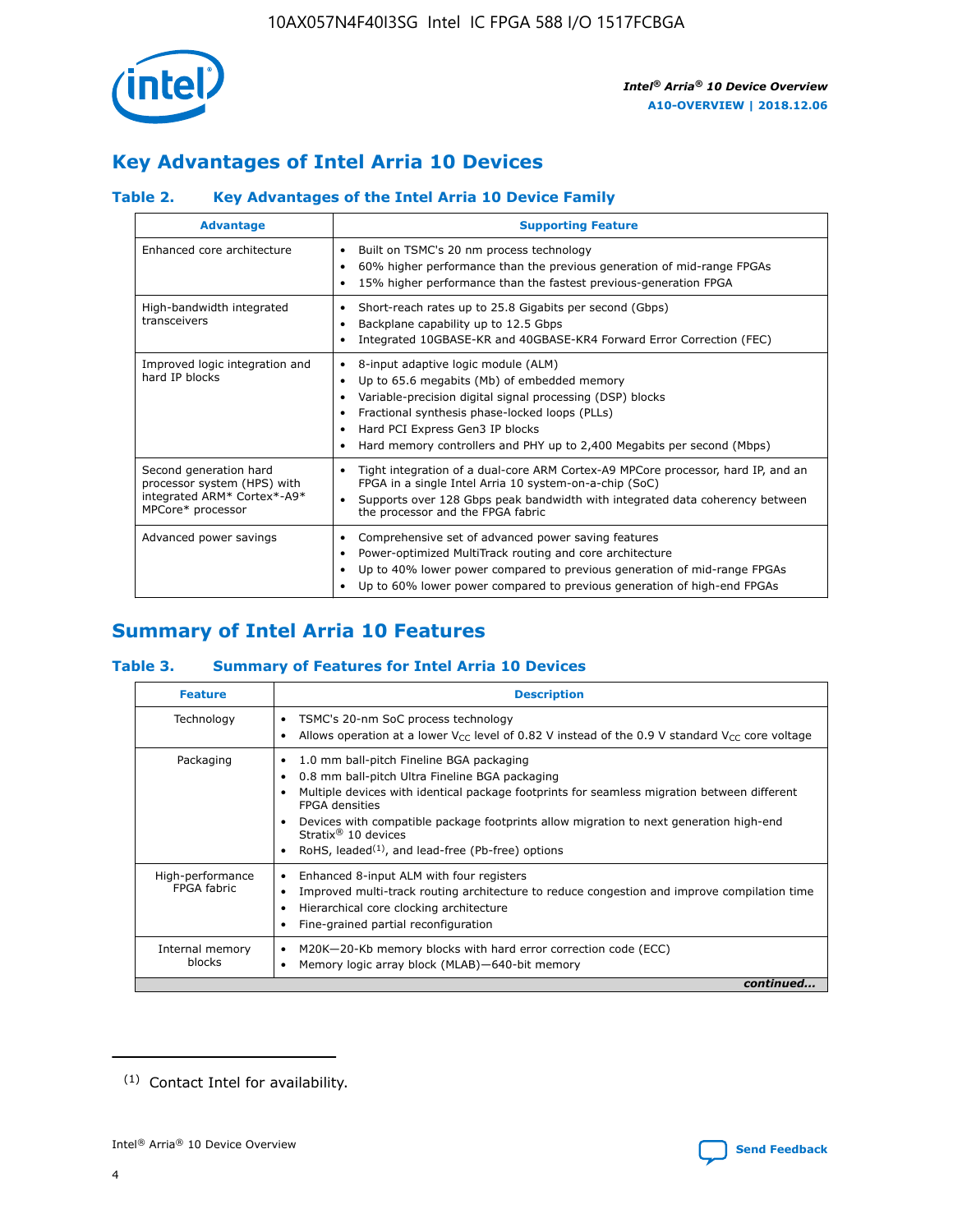r



| <b>Feature</b>                         | <b>Description</b>                                                                                             |                                                                                                                                                                                                                                                                                                                                                                                                                                                                                                                                                                                                                                                                                                                                                                                                                                                                  |  |  |  |  |  |
|----------------------------------------|----------------------------------------------------------------------------------------------------------------|------------------------------------------------------------------------------------------------------------------------------------------------------------------------------------------------------------------------------------------------------------------------------------------------------------------------------------------------------------------------------------------------------------------------------------------------------------------------------------------------------------------------------------------------------------------------------------------------------------------------------------------------------------------------------------------------------------------------------------------------------------------------------------------------------------------------------------------------------------------|--|--|--|--|--|
| Embedded Hard IP<br>blocks             | Variable-precision DSP                                                                                         | Native support for signal processing precision levels from $18 \times 19$ to<br>$\bullet$<br>54 x 54<br>Native support for 27 x 27 multiplier mode<br>$\bullet$<br>64-bit accumulator and cascade for systolic finite impulse responses<br>(FIRs)<br>Internal coefficient memory banks<br>$\bullet$<br>Preadder/subtractor for improved efficiency<br>Additional pipeline register to increase performance and reduce<br>power<br>Supports floating point arithmetic:<br>- Perform multiplication, addition, subtraction, multiply-add,<br>multiply-subtract, and complex multiplication.<br>- Supports multiplication with accumulation capability, cascade<br>summation, and cascade subtraction capability.<br>- Dynamic accumulator reset control.<br>- Support direct vector dot and complex multiplication chaining<br>multiply floating point DSP blocks. |  |  |  |  |  |
|                                        | Memory controller                                                                                              | DDR4, DDR3, and DDR3L                                                                                                                                                                                                                                                                                                                                                                                                                                                                                                                                                                                                                                                                                                                                                                                                                                            |  |  |  |  |  |
|                                        | PCI Express*                                                                                                   | PCI Express (PCIe*) Gen3 (x1, x2, x4, or x8), Gen2 (x1, x2, x4, or x8)<br>and Gen1 (x1, x2, x4, or x8) hard IP with complete protocol stack,<br>endpoint, and root port                                                                                                                                                                                                                                                                                                                                                                                                                                                                                                                                                                                                                                                                                          |  |  |  |  |  |
|                                        | Transceiver I/O                                                                                                | 10GBASE-KR/40GBASE-KR4 Forward Error Correction (FEC)<br>PCS hard IPs that support:<br>- 10-Gbps Ethernet (10GbE)<br>- PCIe PIPE interface<br>- Interlaken<br>- Gbps Ethernet (GbE)<br>- Common Public Radio Interface (CPRI) with deterministic latency<br>support<br>- Gigabit-capable passive optical network (GPON) with fast lock-<br>time support<br>13.5G JESD204b<br>$\bullet$<br>8B/10B, 64B/66B, 64B/67B encoders and decoders<br>Custom mode support for proprietary protocols                                                                                                                                                                                                                                                                                                                                                                        |  |  |  |  |  |
| Core clock networks                    | $\bullet$                                                                                                      | Up to 800 MHz fabric clocking, depending on the application:<br>- 667 MHz external memory interface clocking with 2,400 Mbps DDR4 interface<br>- 800 MHz LVDS interface clocking with 1,600 Mbps LVDS interface<br>Global, regional, and peripheral clock networks<br>Clock networks that are not used can be gated to reduce dynamic power                                                                                                                                                                                                                                                                                                                                                                                                                                                                                                                      |  |  |  |  |  |
| Phase-locked loops<br>(PLLs)           | High-resolution fractional synthesis PLLs:<br>$\bullet$<br>Integer PLLs:<br>- Adjacent to general purpose I/Os | - Precision clock synthesis, clock delay compensation, and zero delay buffering (ZDB)<br>- Support integer mode and fractional mode<br>- Fractional mode support with third-order delta-sigma modulation<br>- Support external memory and LVDS interfaces                                                                                                                                                                                                                                                                                                                                                                                                                                                                                                                                                                                                        |  |  |  |  |  |
| FPGA General-purpose<br>$I/Os$ (GPIOs) | On-chip termination (OCT)<br>٠<br>$\bullet$                                                                    | 1.6 Gbps LVDS-every pair can be configured as receiver or transmitter<br>1.2 V to 3.0 V single-ended LVTTL/LVCMOS interfacing                                                                                                                                                                                                                                                                                                                                                                                                                                                                                                                                                                                                                                                                                                                                    |  |  |  |  |  |
| <b>External Memory</b><br>Interface    | $\bullet$                                                                                                      | Hard memory controller- DDR4, DDR3, and DDR3L support<br>$-$ DDR4-speeds up to 1,200 MHz/2,400 Mbps<br>- DDR3-speeds up to 1,067 MHz/2,133 Mbps<br>Soft memory controller—provides support for RLDRAM $3^{(2)}$ , QDR IV $^{(2)}$ , and QDR II+<br>continued                                                                                                                                                                                                                                                                                                                                                                                                                                                                                                                                                                                                     |  |  |  |  |  |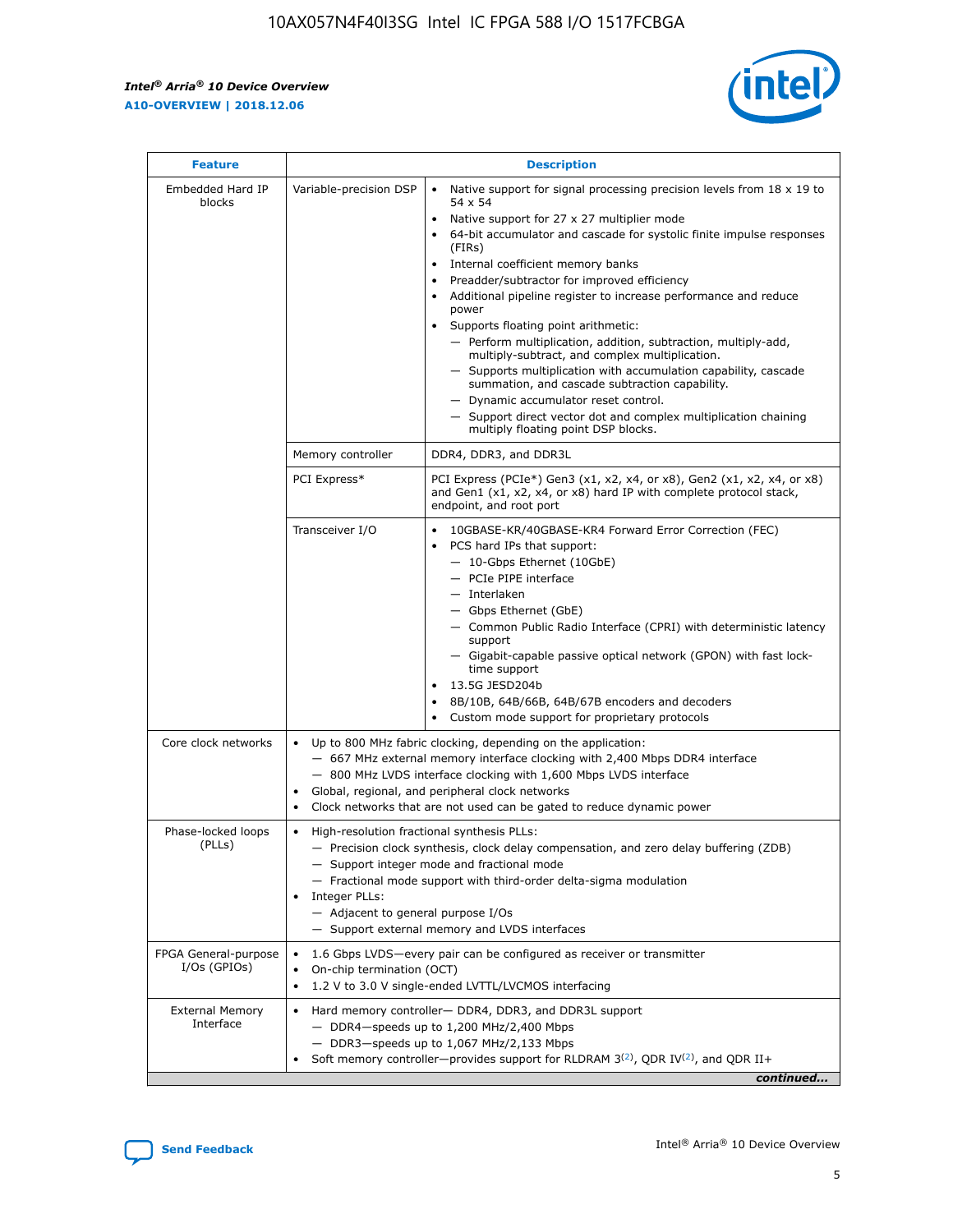

| <b>Feature</b>                                    | <b>Description</b>                                                                                                                                                                                                                                                                                                                                                                                                                                                                                                                                                                                                                         |
|---------------------------------------------------|--------------------------------------------------------------------------------------------------------------------------------------------------------------------------------------------------------------------------------------------------------------------------------------------------------------------------------------------------------------------------------------------------------------------------------------------------------------------------------------------------------------------------------------------------------------------------------------------------------------------------------------------|
| Low-power serial<br>transceivers                  | • Continuous operating range:<br>- Intel Arria 10 GX-1 Gbps to 17.4 Gbps<br>- Intel Arria 10 GT-1 Gbps to 25.8 Gbps<br>Backplane support:<br>$-$ Intel Arria 10 GX-up to 12.5<br>- Intel Arria 10 GT-up to 12.5<br>Extended range down to 125 Mbps with oversampling<br>ATX transmit PLLs with user-configurable fractional synthesis capability<br>Electronic Dispersion Compensation (EDC) support for XFP, SFP+, QSFP, and CFP optical<br>module<br>• Adaptive linear and decision feedback equalization<br>Transmitter pre-emphasis and de-emphasis<br>$\bullet$<br>Dynamic partial reconfiguration of individual transceiver channels |
| <b>HPS</b><br>(Intel Arria 10 SX<br>devices only) | Dual-core ARM Cortex-A9 MPCore processor-1.2 GHz CPU with<br>Processor and system<br>$\bullet$<br>1.5 GHz overdrive capability<br>256 KB on-chip RAM and 64 KB on-chip ROM<br>System peripherals-general-purpose timers, watchdog timers, direct<br>memory access (DMA) controller, FPGA configuration manager, and<br>clock and reset managers<br>Security features—anti-tamper, secure boot, Advanced Encryption<br>$\bullet$<br>Standard (AES) and authentication (SHA)<br>ARM CoreSight* JTAG debug access port, trace port, and on-chip<br>trace storage                                                                              |
|                                                   | <b>External interfaces</b><br>Hard memory interface-Hard memory controller (2,400 Mbps DDR4,<br>$\bullet$<br>and 2,133 Mbps DDR3), Quad serial peripheral interface (QSPI) flash<br>controller, NAND flash controller, direct memory access (DMA)<br>controller, Secure Digital/MultiMediaCard (SD/MMC) controller<br>Communication interface-10/100/1000 Ethernet media access<br>$\bullet$<br>control (MAC), USB On-The-GO (OTG) controllers, I <sup>2</sup> C controllers,<br>UART 16550, serial peripheral interface (SPI), and up to 62<br>HPS GPIO interfaces (48 direct-share I/Os)                                                 |
|                                                   | High-performance ARM AMBA* AXI bus bridges that support<br>Interconnects to core<br>$\bullet$<br>simultaneous read and write<br>HPS-FPGA bridges-include the FPGA-to-HPS, HPS-to-FPGA, and<br>$\bullet$<br>lightweight HPS-to-FPGA bridges that allow the FPGA fabric to issue<br>transactions to slaves in the HPS, and vice versa<br>Configuration bridge that allows HPS configuration manager to<br>configure the core logic via dedicated 32-bit configuration port<br>FPGA-to-HPS SDRAM controller bridge-provides configuration<br>interfaces for the multiport front end (MPFE) of the HPS SDRAM<br>controller                     |
| Configuration                                     | Tamper protection—comprehensive design protection to protect your valuable IP investments<br>Enhanced 256-bit advanced encryption standard (AES) design security with authentication<br>٠<br>Configuration via protocol (CvP) using PCIe Gen1, Gen2, or Gen3<br>continued                                                                                                                                                                                                                                                                                                                                                                  |

<sup>(2)</sup> Intel Arria 10 devices support this external memory interface using hard PHY with soft memory controller.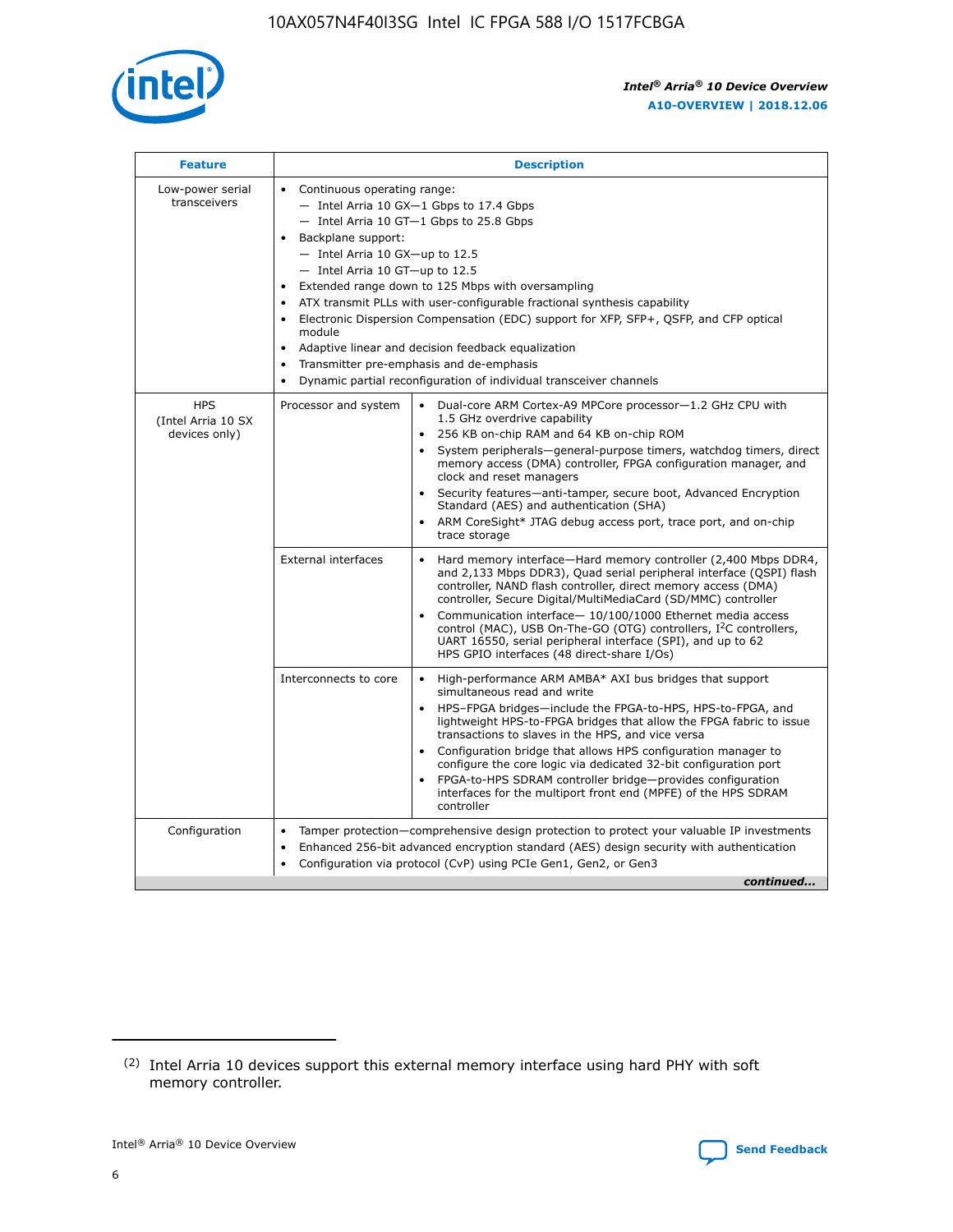

| <b>Feature</b>     | <b>Description</b>                                                                                                                                                                                               |
|--------------------|------------------------------------------------------------------------------------------------------------------------------------------------------------------------------------------------------------------|
|                    | Dynamic reconfiguration of the transceivers and PLLs<br>Fine-grained partial reconfiguration of the core fabric<br>Active Serial x4 Interface<br>$\bullet$                                                       |
| Power management   | SmartVID<br>Low static power device options<br>Programmable Power Technology<br>Intel Quartus <sup>®</sup> Prime integrated power analysis                                                                       |
| Software and tools | Intel Quartus Prime design suite<br>Transceiver toolkit<br>Platform Designer system integration tool<br>DSP Builder for Intel FPGAs<br>OpenCL <sup>™</sup> support<br>Intel SoC FPGA Embedded Design Suite (EDS) |

#### **Related Information**

[Intel Arria 10 Transceiver PHY Overview](https://www.intel.com/content/www/us/en/programmable/documentation/nik1398707230472.html#nik1398706768037) Provides details on Intel Arria 10 transceivers.

## **Intel Arria 10 Device Variants and Packages**

#### **Table 4. Device Variants for the Intel Arria 10 Device Family**

| <b>Variant</b>    | <b>Description</b>                                                                                                                                                                                                     |
|-------------------|------------------------------------------------------------------------------------------------------------------------------------------------------------------------------------------------------------------------|
| Intel Arria 10 GX | FPGA featuring 17.4 Gbps transceivers for short reach applications with 12.5 backplane driving<br>capability.                                                                                                          |
| Intel Arria 10 GT | FPGA featuring:<br>17.4 Gbps transceivers for short reach applications with 12.5 backplane driving capability.<br>25.8 Gbps transceivers for supporting CAUI-4 and CEI-25G applications with CFP2 and CFP4<br>modules. |
| Intel Arria 10 SX | SoC integrating ARM-based HPS and FPGA featuring 17.4 Gbps transceivers for short reach<br>applications with 12.5 backplane driving capability.                                                                        |

## **Intel Arria 10 GX**

This section provides the available options, maximum resource counts, and package plan for the Intel Arria 10 GX devices.

The information in this section is correct at the time of publication. For the latest information and to get more details, refer to the Intel FPGA Product Selector.

#### **Related Information**

#### [Intel FPGA Product Selector](http://www.altera.com/products/selector/psg-selector.html) Provides the latest information on Intel products.

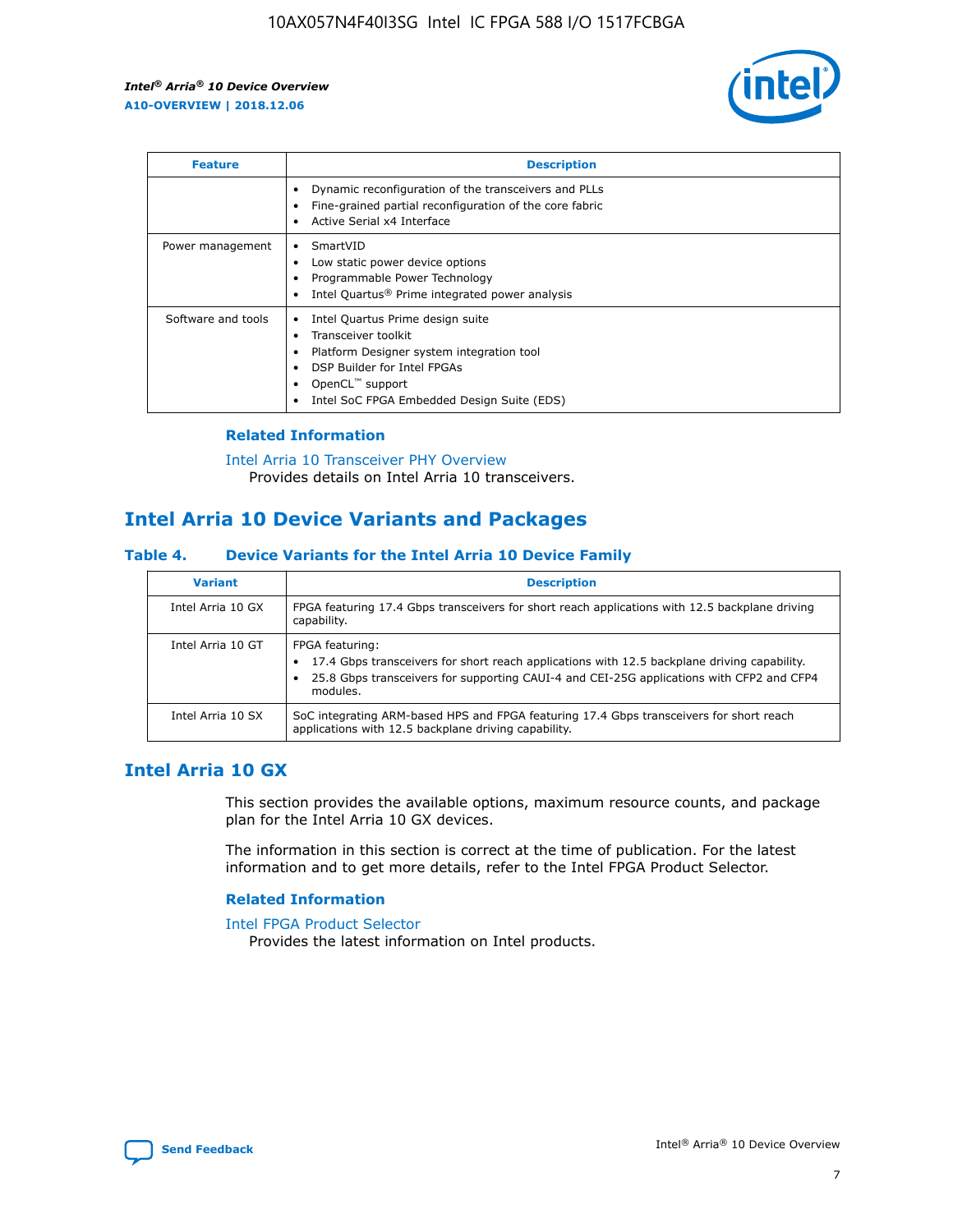

## **Available Options**





#### **Related Information**

[Transceiver Performance for Intel Arria 10 GX/SX Devices](https://www.intel.com/content/www/us/en/programmable/documentation/mcn1413182292568.html#mcn1413213965502) Provides more information about the transceiver speed grade.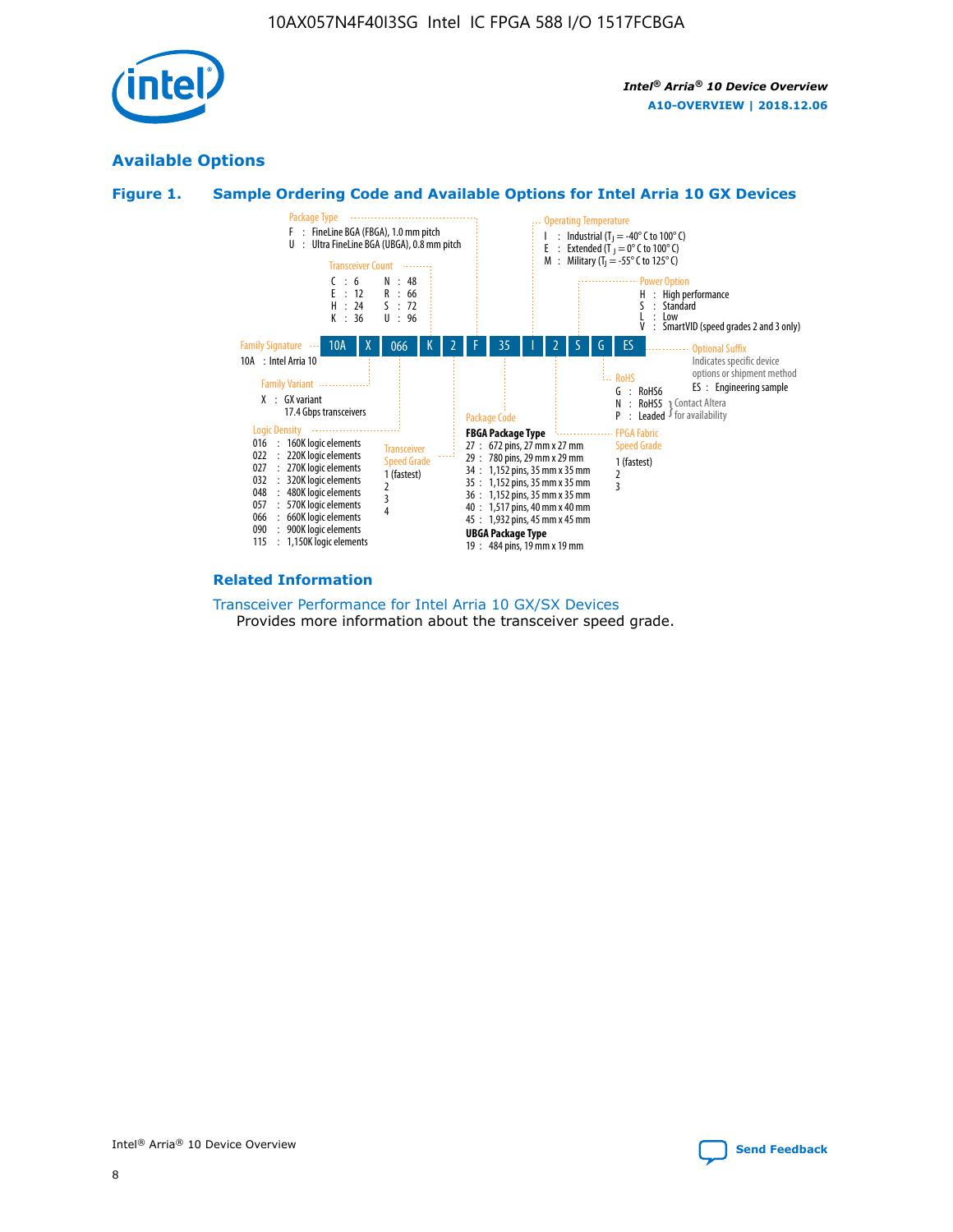

#### **Maximum Resources**

#### **Table 5. Maximum Resource Counts for Intel Arria 10 GX Devices (GX 160, GX 220, GX 270, GX 320, and GX 480)**

| <b>Resource</b>              |                         | <b>Product Line</b> |                                |                    |                |                |  |  |  |
|------------------------------|-------------------------|---------------------|--------------------------------|--------------------|----------------|----------------|--|--|--|
|                              |                         | <b>GX 160</b>       | <b>GX 220</b><br><b>GX 270</b> |                    | <b>GX 320</b>  | <b>GX 480</b>  |  |  |  |
| Logic Elements (LE) (K)      |                         | 160                 | 220                            | 270                | 320            | 480            |  |  |  |
| <b>ALM</b>                   |                         | 61,510              | 80,330                         | 101,620            | 119,900        | 183,590        |  |  |  |
| Register                     |                         | 246,040             | 321,320                        | 406,480<br>479,600 |                | 734,360        |  |  |  |
| Memory (Kb)                  | M <sub>20</sub> K       | 8,800               | 11,740                         | 15,000             | 17,820         | 28,620         |  |  |  |
| <b>MLAB</b>                  |                         | 1,050               | 1,690<br>2,452                 |                    | 2,727          | 4,164          |  |  |  |
| Variable-precision DSP Block |                         | 156                 | 985<br>192<br>830              |                    |                | 1,368          |  |  |  |
| 18 x 19 Multiplier           |                         | 312                 | 384                            | 1,660<br>1,970     |                | 2,736          |  |  |  |
| PLL                          | Fractional<br>Synthesis | 6                   | 6                              | 8                  | 8              | 12             |  |  |  |
|                              | I/O                     | 6                   | 6                              | 8                  | 8              | 12             |  |  |  |
| 17.4 Gbps Transceiver        |                         | 12                  | 12                             | 24<br>24           |                | 36             |  |  |  |
| GPIO <sup>(3)</sup>          |                         | 288                 | 288                            | 384<br>384         |                | 492            |  |  |  |
| LVDS Pair $(4)$              |                         | 120                 | 120                            | 168                | 168            | 222            |  |  |  |
| PCIe Hard IP Block           |                         | $\mathbf{1}$        | 1                              | $\overline{2}$     | $\overline{2}$ | $\overline{2}$ |  |  |  |
| Hard Memory Controller       |                         | 6                   | 6                              | 8                  | 8              | 12             |  |  |  |

<sup>(4)</sup> Each LVDS I/O pair can be used as differential input or output.



<sup>(3)</sup> The number of GPIOs does not include transceiver I/Os. In the Intel Quartus Prime software, the number of user I/Os includes transceiver I/Os.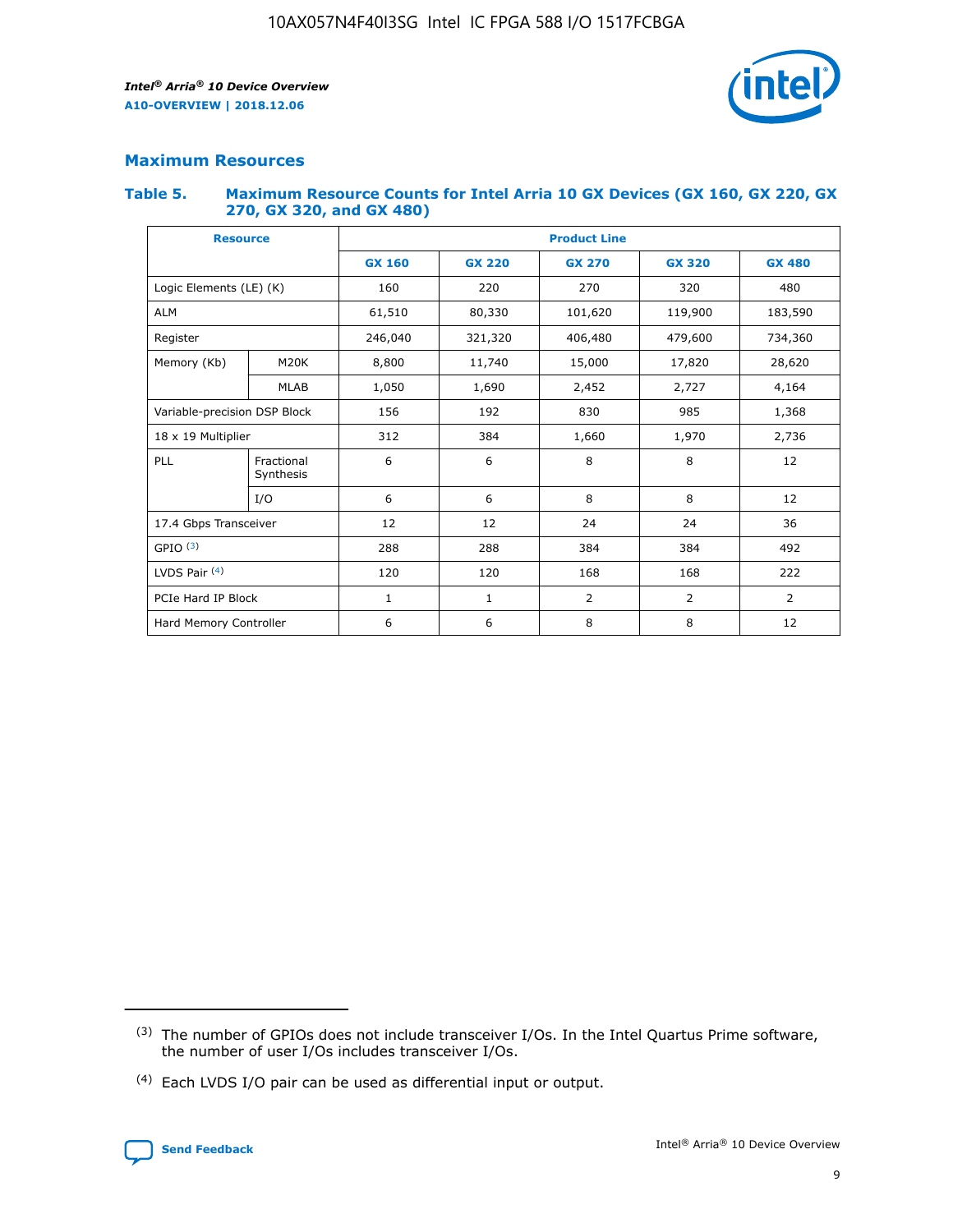

#### **Table 6. Maximum Resource Counts for Intel Arria 10 GX Devices (GX 570, GX 660, GX 900, and GX 1150)**

|                              | <b>Resource</b>         | <b>Product Line</b> |                |                |                |  |  |  |
|------------------------------|-------------------------|---------------------|----------------|----------------|----------------|--|--|--|
|                              |                         | <b>GX 570</b>       | <b>GX 660</b>  | <b>GX 900</b>  | <b>GX 1150</b> |  |  |  |
| Logic Elements (LE) (K)      |                         | 570                 | 660            | 900            | 1,150          |  |  |  |
| <b>ALM</b>                   |                         | 217,080             | 251,680        | 339,620        | 427,200        |  |  |  |
| Register                     |                         | 868,320             | 1,006,720      | 1,358,480      | 1,708,800      |  |  |  |
| Memory (Kb)                  | <b>M20K</b>             | 36,000              | 42,620         | 48,460         | 54,260         |  |  |  |
| <b>MLAB</b>                  |                         | 5,096               | 5,788          | 9,386          | 12,984         |  |  |  |
| Variable-precision DSP Block |                         | 1,523               | 1,687          | 1,518          | 1,518          |  |  |  |
| 18 x 19 Multiplier           |                         | 3,046               | 3,374          | 3,036          | 3,036          |  |  |  |
| PLL                          | Fractional<br>Synthesis | 16                  | 16             | 32             | 32             |  |  |  |
|                              | I/O                     | 16                  | 16             | 16             | 16             |  |  |  |
| 17.4 Gbps Transceiver        |                         | 48                  | 48             | 96             | 96             |  |  |  |
| GPIO <sup>(3)</sup>          |                         | 696                 | 696            | 768            | 768            |  |  |  |
| LVDS Pair $(4)$              |                         | 324                 | 324            | 384            | 384            |  |  |  |
| PCIe Hard IP Block           |                         | 2                   | $\overline{2}$ | $\overline{4}$ | $\overline{4}$ |  |  |  |
| Hard Memory Controller       |                         | 16                  | 16             | 16             | 16             |  |  |  |

## **Package Plan**

#### **Table 7. Package Plan for Intel Arria 10 GX Devices (U19, F27, and F29)**

Refer to I/O and High Speed I/O in Intel Arria 10 Devices chapter for the number of 3 V I/O, LVDS I/O, and LVDS channels in each device package.

| <b>Product Line</b> |         | U <sub>19</sub><br>$(19 \text{ mm} \times 19 \text{ mm})$<br>484-pin UBGA) |             | <b>F27</b><br>(27 mm × 27 mm,<br>672-pin FBGA) |          |             | <b>F29</b><br>(29 mm × 29 mm,<br>780-pin FBGA) |          |             |  |
|---------------------|---------|----------------------------------------------------------------------------|-------------|------------------------------------------------|----------|-------------|------------------------------------------------|----------|-------------|--|
|                     | 3 V I/O | LVDS I/O                                                                   | <b>XCVR</b> | 3 V I/O                                        | LVDS I/O | <b>XCVR</b> | 3 V I/O                                        | LVDS I/O | <b>XCVR</b> |  |
| GX 160              | 48      | 192                                                                        | 6           | 48                                             | 192      | 12          | 48                                             | 240      | 12          |  |
| GX 220              | 48      | 192                                                                        | 6           | 48                                             | 192      | 12          | 48                                             | 240      | 12          |  |
| GX 270              |         |                                                                            |             | 48                                             | 192      | 12          | 48                                             | 312      | 12          |  |
| GX 320              |         |                                                                            |             | 48                                             | 192      | 12          | 48                                             | 312      | 12          |  |
| GX 480              |         |                                                                            |             |                                                |          |             | 48                                             | 312      | 12          |  |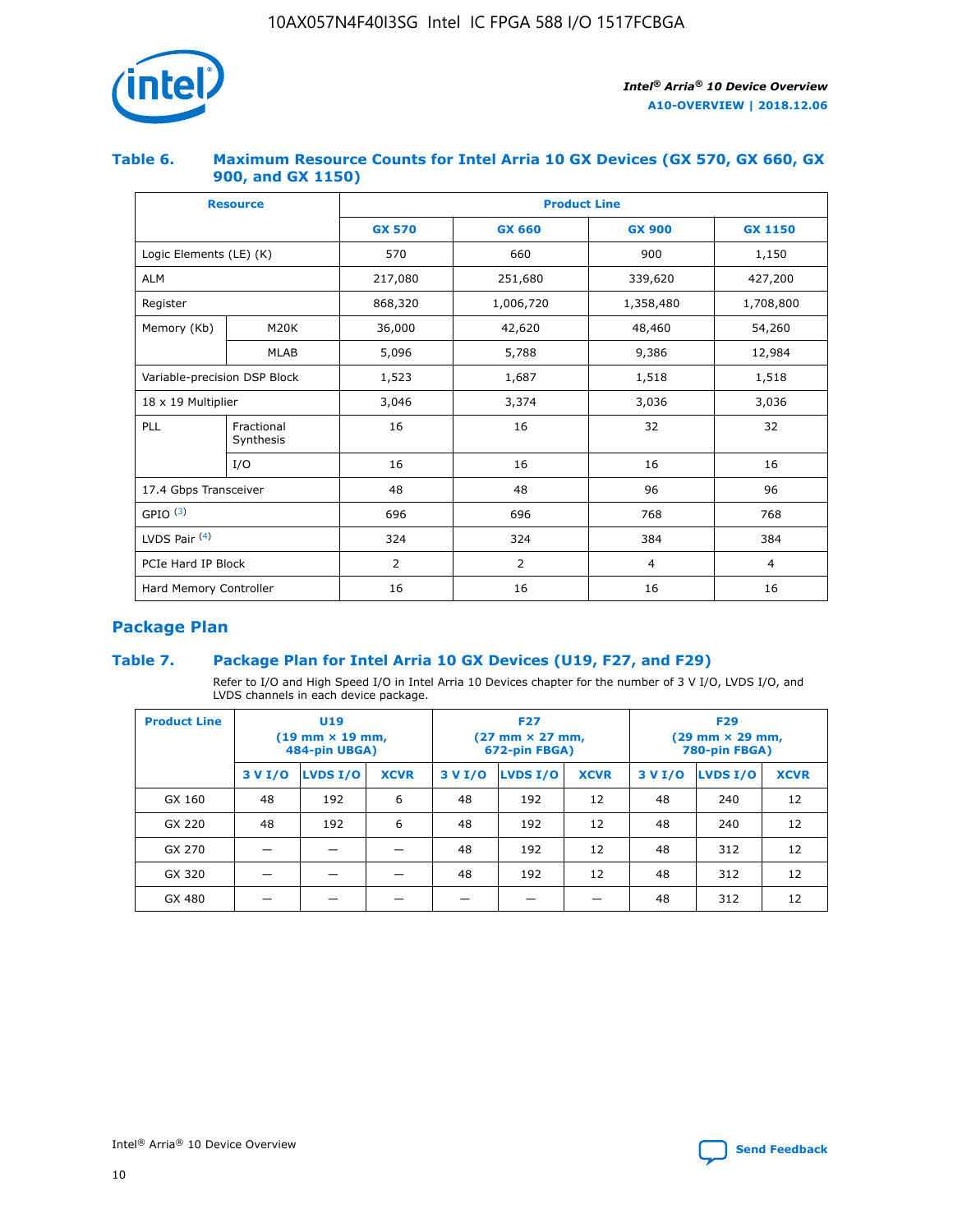

#### **Table 8. Package Plan for Intel Arria 10 GX Devices (F34, F35, NF40, and KF40)**

Refer to I/O and High Speed I/O in Intel Arria 10 Devices chapter for the number of 3 V I/O, LVDS I/O, and LVDS channels in each device package.

| <b>Product Line</b> |           | <b>F34</b><br>$(35 \text{ mm} \times 35 \text{ mm})$<br>1152-pin FBGA) |             | <b>F35</b><br>$(35 \text{ mm} \times 35 \text{ mm})$<br><b>1152-pin FBGA)</b> |                    | <b>KF40</b><br>$(40$ mm $\times$ 40 mm,<br>1517-pin FBGA) |           | <b>NF40</b><br>$(40$ mm $\times$ 40 mm,<br><b>1517-pin FBGA)</b> |             |            |                    |             |
|---------------------|-----------|------------------------------------------------------------------------|-------------|-------------------------------------------------------------------------------|--------------------|-----------------------------------------------------------|-----------|------------------------------------------------------------------|-------------|------------|--------------------|-------------|
|                     | 3V<br>I/O | <b>LVDS</b><br>I/O                                                     | <b>XCVR</b> | 3V<br>I/O                                                                     | <b>LVDS</b><br>I/O | <b>XCVR</b>                                               | 3V<br>I/O | <b>LVDS</b><br>I/O                                               | <b>XCVR</b> | 3 V<br>I/O | <b>LVDS</b><br>I/O | <b>XCVR</b> |
| GX 270              | 48        | 336                                                                    | 24          | 48                                                                            | 336                | 24                                                        |           |                                                                  |             |            |                    |             |
| GX 320              | 48        | 336                                                                    | 24          | 48                                                                            | 336                | 24                                                        |           |                                                                  |             |            |                    |             |
| GX 480              | 48        | 444                                                                    | 24          | 48                                                                            | 348                | 36                                                        |           |                                                                  |             |            |                    |             |
| GX 570              | 48        | 444                                                                    | 24          | 48                                                                            | 348                | 36                                                        | 96        | 600                                                              | 36          | 48         | 540                | 48          |
| GX 660              | 48        | 444                                                                    | 24          | 48                                                                            | 348                | 36                                                        | 96        | 600                                                              | 36          | 48         | 540                | 48          |
| GX 900              |           | 504                                                                    | 24          | -                                                                             |                    |                                                           |           |                                                                  |             |            | 600                | 48          |
| GX 1150             |           | 504                                                                    | 24          |                                                                               |                    |                                                           |           |                                                                  |             |            | 600                | 48          |

#### **Table 9. Package Plan for Intel Arria 10 GX Devices (RF40, NF45, SF45, and UF45)**

Refer to I/O and High Speed I/O in Intel Arria 10 Devices chapter for the number of 3 V I/O, LVDS I/O, and LVDS channels in each device package.

| <b>Product Line</b> | <b>RF40</b><br>$(40$ mm $\times$ 40 mm,<br>1517-pin FBGA) |                    | <b>NF45</b><br>$(45 \text{ mm} \times 45 \text{ mm})$<br><b>1932-pin FBGA)</b> |            |                    | <b>SF45</b><br>$(45 \text{ mm} \times 45 \text{ mm})$<br><b>1932-pin FBGA)</b> |            |                    | <b>UF45</b><br>$(45 \text{ mm} \times 45 \text{ mm})$<br><b>1932-pin FBGA)</b> |           |                    |             |
|---------------------|-----------------------------------------------------------|--------------------|--------------------------------------------------------------------------------|------------|--------------------|--------------------------------------------------------------------------------|------------|--------------------|--------------------------------------------------------------------------------|-----------|--------------------|-------------|
|                     | 3V<br>I/O                                                 | <b>LVDS</b><br>I/O | <b>XCVR</b>                                                                    | 3 V<br>I/O | <b>LVDS</b><br>I/O | <b>XCVR</b>                                                                    | 3 V<br>I/O | <b>LVDS</b><br>I/O | <b>XCVR</b>                                                                    | 3V<br>I/O | <b>LVDS</b><br>I/O | <b>XCVR</b> |
| GX 900              |                                                           | 342                | 66                                                                             | _          | 768                | 48                                                                             |            | 624                | 72                                                                             |           | 480                | 96          |
| GX 1150             |                                                           | 342                | 66                                                                             | _          | 768                | 48                                                                             |            | 624                | 72                                                                             |           | 480                | 96          |

#### **Related Information**

[I/O and High-Speed Differential I/O Interfaces in Intel Arria 10 Devices chapter, Intel](https://www.intel.com/content/www/us/en/programmable/documentation/sam1403482614086.html#sam1403482030321) [Arria 10 Device Handbook](https://www.intel.com/content/www/us/en/programmable/documentation/sam1403482614086.html#sam1403482030321)

Provides the number of 3 V and LVDS I/Os, and LVDS channels for each Intel Arria 10 device package.

## **Intel Arria 10 GT**

This section provides the available options, maximum resource counts, and package plan for the Intel Arria 10 GT devices.

The information in this section is correct at the time of publication. For the latest information and to get more details, refer to the Intel FPGA Product Selector.

#### **Related Information**

#### [Intel FPGA Product Selector](http://www.altera.com/products/selector/psg-selector.html)

Provides the latest information on Intel products.

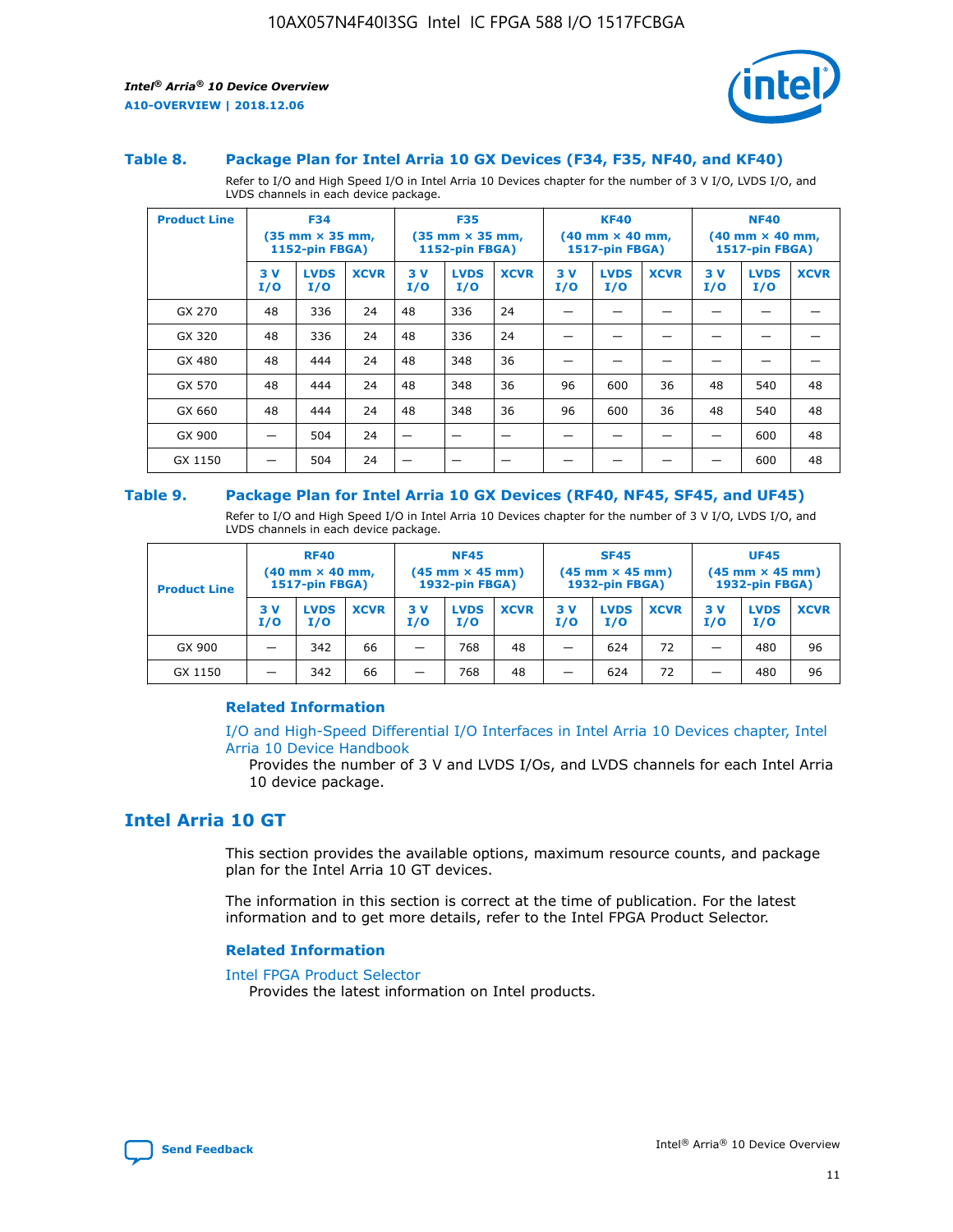

## **Available Options**

## **Figure 2. Sample Ordering Code and Available Options for Intel Arria 10 GT Devices**

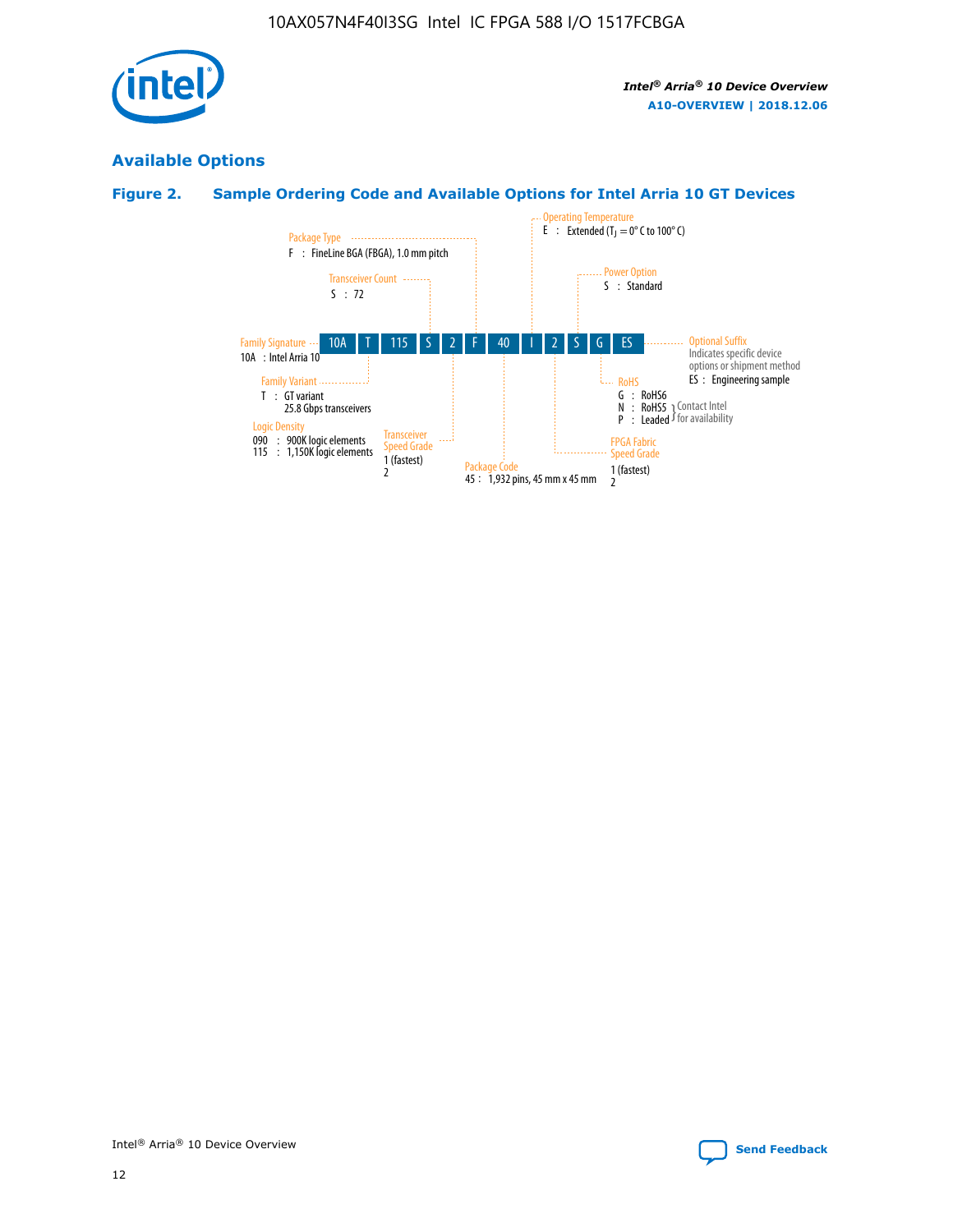

#### **Maximum Resources**

#### **Table 10. Maximum Resource Counts for Intel Arria 10 GT Devices**

|                              | <b>Resource</b>      | <b>Product Line</b> |                |  |
|------------------------------|----------------------|---------------------|----------------|--|
|                              |                      | <b>GT 900</b>       | GT 1150        |  |
| Logic Elements (LE) (K)      |                      | 900                 | 1,150          |  |
| <b>ALM</b>                   |                      | 339,620             | 427,200        |  |
| Register                     |                      | 1,358,480           | 1,708,800      |  |
| Memory (Kb)                  | M20K                 | 48,460              | 54,260         |  |
|                              | <b>MLAB</b>          | 9,386               | 12,984         |  |
| Variable-precision DSP Block |                      | 1,518               | 1,518          |  |
| 18 x 19 Multiplier           |                      | 3,036               | 3,036          |  |
| PLL                          | Fractional Synthesis | 32                  | 32             |  |
|                              | I/O                  | 16                  | 16             |  |
| Transceiver                  | 17.4 Gbps            | 72(5)               | 72(5)          |  |
|                              | 25.8 Gbps            | 6                   | 6              |  |
| GPIO <sup>(6)</sup>          |                      | 624                 | 624            |  |
| LVDS Pair $(7)$              |                      | 312                 | 312            |  |
| PCIe Hard IP Block           |                      | $\overline{4}$      | $\overline{4}$ |  |
| Hard Memory Controller       |                      | 16                  | 16             |  |

#### **Related Information**

#### [Intel Arria 10 GT Channel Usage](https://www.intel.com/content/www/us/en/programmable/documentation/nik1398707230472.html#nik1398707008178)

Configuring GT/GX channels in Intel Arria 10 GT devices.

#### **Package Plan**

#### **Table 11. Package Plan for Intel Arria 10 GT Devices**

Refer to I/O and High Speed I/O in Intel Arria 10 Devices chapter for the number of 3 V I/O, LVDS I/O, and LVDS channels in each device package.

| <b>Product Line</b> | <b>SF45</b><br>(45 mm × 45 mm, 1932-pin FBGA) |                 |             |  |  |  |
|---------------------|-----------------------------------------------|-----------------|-------------|--|--|--|
|                     | 3 V I/O                                       | <b>LVDS I/O</b> | <b>XCVR</b> |  |  |  |
| GT 900              |                                               | 624             | 72          |  |  |  |
| GT 1150             |                                               | 624             | 72          |  |  |  |

<sup>(7)</sup> Each LVDS I/O pair can be used as differential input or output.



 $(5)$  If all 6 GT channels are in use, 12 of the GX channels are not usable.

<sup>(6)</sup> The number of GPIOs does not include transceiver I/Os. In the Intel Quartus Prime software, the number of user I/Os includes transceiver I/Os.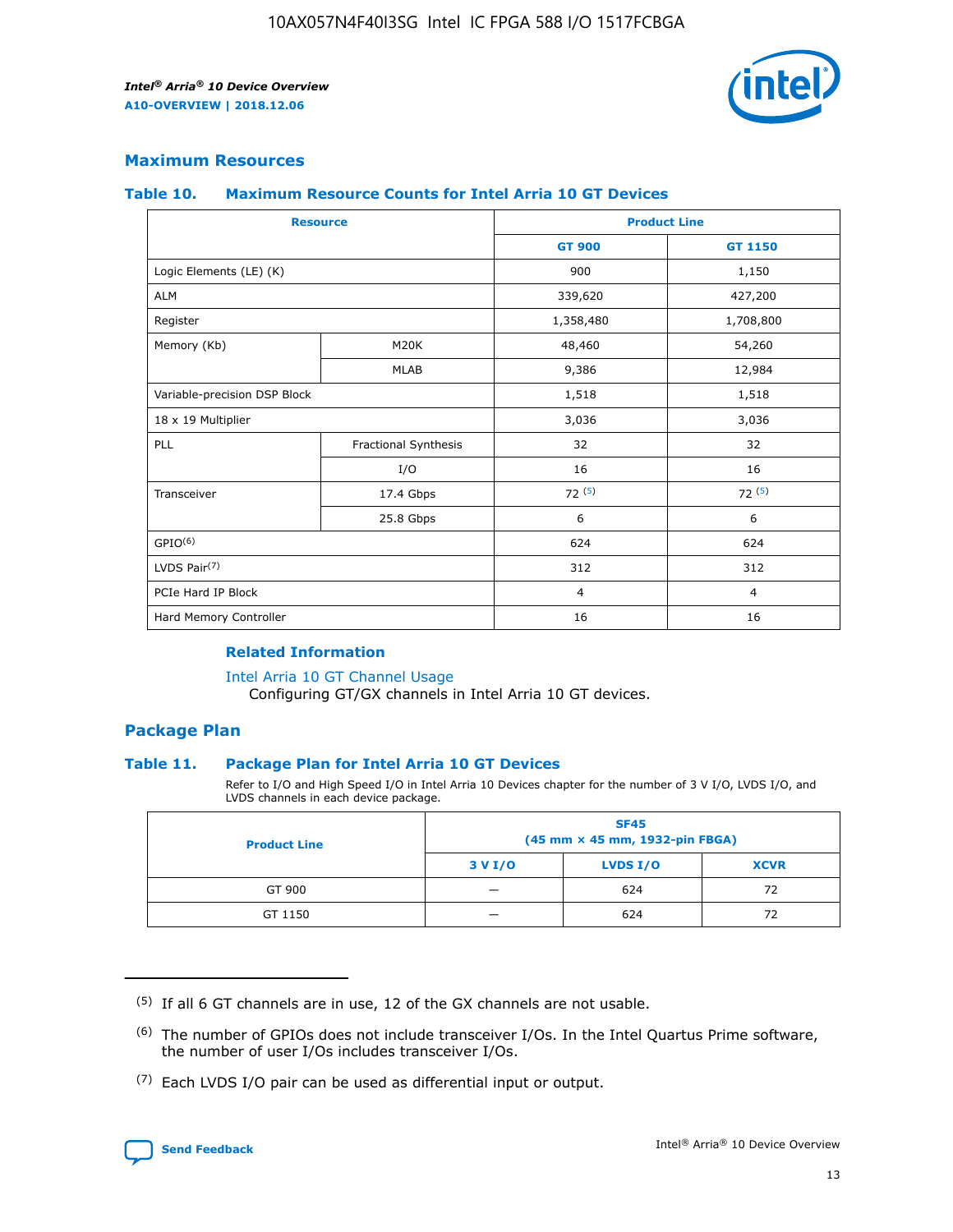

#### **Related Information**

[I/O and High-Speed Differential I/O Interfaces in Intel Arria 10 Devices chapter, Intel](https://www.intel.com/content/www/us/en/programmable/documentation/sam1403482614086.html#sam1403482030321) [Arria 10 Device Handbook](https://www.intel.com/content/www/us/en/programmable/documentation/sam1403482614086.html#sam1403482030321)

Provides the number of 3 V and LVDS I/Os, and LVDS channels for each Intel Arria 10 device package.

## **Intel Arria 10 SX**

This section provides the available options, maximum resource counts, and package plan for the Intel Arria 10 SX devices.

The information in this section is correct at the time of publication. For the latest information and to get more details, refer to the Intel FPGA Product Selector.

#### **Related Information**

[Intel FPGA Product Selector](http://www.altera.com/products/selector/psg-selector.html) Provides the latest information on Intel products.

#### **Available Options**

#### **Figure 3. Sample Ordering Code and Available Options for Intel Arria 10 SX Devices**



#### **Related Information**

[Transceiver Performance for Intel Arria 10 GX/SX Devices](https://www.intel.com/content/www/us/en/programmable/documentation/mcn1413182292568.html#mcn1413213965502) Provides more information about the transceiver speed grade.

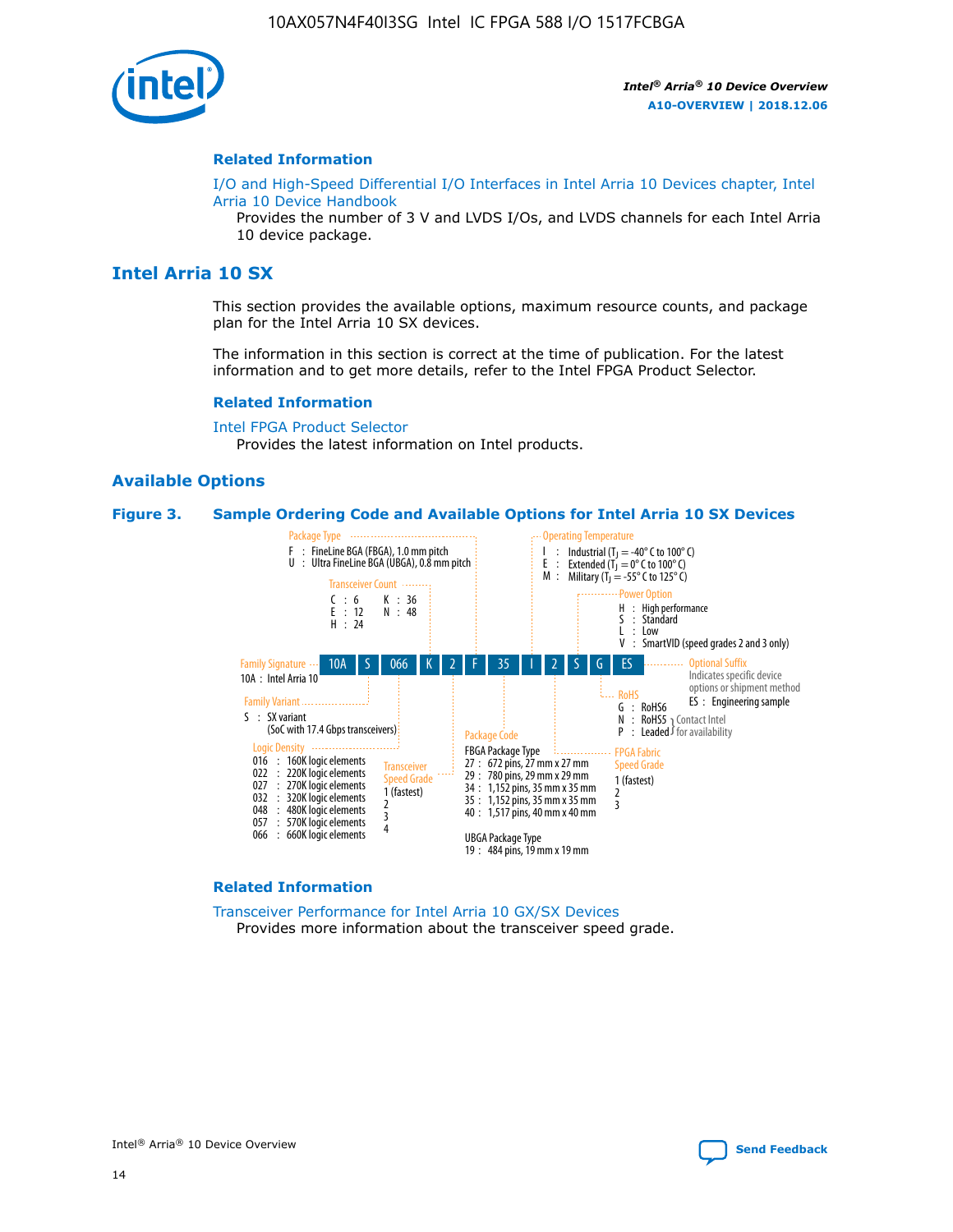

#### **Maximum Resources**

#### **Table 12. Maximum Resource Counts for Intel Arria 10 SX Devices**

| <b>Resource</b>                   |                         | <b>Product Line</b> |               |                |                |                |                |                |  |  |  |
|-----------------------------------|-------------------------|---------------------|---------------|----------------|----------------|----------------|----------------|----------------|--|--|--|
|                                   |                         | <b>SX 160</b>       | <b>SX 220</b> | <b>SX 270</b>  | <b>SX 320</b>  | <b>SX 480</b>  | <b>SX 570</b>  | <b>SX 660</b>  |  |  |  |
| Logic Elements (LE) (K)           |                         | 160                 | 220           | 270            | 320            | 480            | 570            | 660            |  |  |  |
| <b>ALM</b>                        |                         | 61,510              | 80,330        | 101,620        | 119,900        | 183,590        | 217,080        | 251,680        |  |  |  |
| Register                          |                         | 246,040             | 321,320       | 406,480        | 479,600        | 734,360        | 868,320        | 1,006,720      |  |  |  |
| Memory (Kb)                       | M <sub>20</sub> K       | 8,800               | 11,740        | 15,000         | 17,820         | 28,620         | 36,000         | 42,620         |  |  |  |
|                                   | <b>MLAB</b>             | 1,050               | 1,690         | 2,452          | 2,727          | 4,164          | 5,096          | 5,788          |  |  |  |
| Variable-precision DSP Block      |                         | 156                 | 192           | 830            | 985            | 1,368          | 1,523          | 1,687          |  |  |  |
| 18 x 19 Multiplier                |                         | 312                 | 384           | 1,660          | 1,970          | 2,736          | 3,046          | 3,374          |  |  |  |
| PLL                               | Fractional<br>Synthesis | 6                   | 6             | 8              | 8              | 12             | 16             | 16             |  |  |  |
|                                   | I/O                     | 6                   | 6             | 8              | 8              | 12             | 16             | 16             |  |  |  |
| 17.4 Gbps Transceiver             |                         | 12                  | 12            | 24             | 24             | 36             | 48             | 48             |  |  |  |
| GPIO <sup>(8)</sup>               |                         | 288                 | 288           | 384            | 384            | 492            | 696            | 696            |  |  |  |
| LVDS Pair $(9)$                   |                         | 120                 | 120           | 168            | 168            | 174            | 324            | 324            |  |  |  |
| PCIe Hard IP Block                |                         | $\mathbf{1}$        | $\mathbf{1}$  | $\overline{2}$ | $\overline{2}$ | $\overline{2}$ | $\overline{2}$ | $\overline{2}$ |  |  |  |
| Hard Memory Controller            |                         | 6                   | 6             | 8              | 8              | 12             | 16             | 16             |  |  |  |
| ARM Cortex-A9 MPCore<br>Processor |                         | Yes                 | Yes           | Yes            | Yes            | Yes            | Yes            | <b>Yes</b>     |  |  |  |

#### **Package Plan**

#### **Table 13. Package Plan for Intel Arria 10 SX Devices (U19, F27, F29, and F34)**

Refer to I/O and High Speed I/O in Intel Arria 10 Devices chapter for the number of 3 V I/O, LVDS I/O, and LVDS channels in each device package.

| <b>Product Line</b> | U19<br>$(19 \text{ mm} \times 19 \text{ mm})$<br>484-pin UBGA) |                    | <b>F27</b><br>$(27 \text{ mm} \times 27 \text{ mm})$<br>672-pin FBGA) |           | <b>F29</b><br>$(29 \text{ mm} \times 29 \text{ mm})$<br>780-pin FBGA) |             |            | <b>F34</b><br>$(35 \text{ mm} \times 35 \text{ mm})$<br><b>1152-pin FBGA)</b> |             |           |                    |             |
|---------------------|----------------------------------------------------------------|--------------------|-----------------------------------------------------------------------|-----------|-----------------------------------------------------------------------|-------------|------------|-------------------------------------------------------------------------------|-------------|-----------|--------------------|-------------|
|                     | 3V<br>I/O                                                      | <b>LVDS</b><br>I/O | <b>XCVR</b>                                                           | 3V<br>I/O | <b>LVDS</b><br>I/O                                                    | <b>XCVR</b> | 3 V<br>I/O | <b>LVDS</b><br>I/O                                                            | <b>XCVR</b> | 3V<br>I/O | <b>LVDS</b><br>I/O | <b>XCVR</b> |
| SX 160              | 48                                                             | 144                | 6                                                                     | 48        | 192                                                                   | 12          | 48         | 240                                                                           | 12          | –         |                    |             |
| SX 220              | 48                                                             | 144                | 6                                                                     | 48        | 192                                                                   | 12          | 48         | 240                                                                           | 12          |           |                    |             |
| SX 270              |                                                                |                    |                                                                       | 48        | 192                                                                   | 12          | 48         | 312                                                                           | 12          | 48        | 336                | 24          |
| SX 320              |                                                                |                    |                                                                       | 48        | 192                                                                   | 12          | 48         | 312                                                                           | 12          | 48        | 336                | 24          |
|                     | continued                                                      |                    |                                                                       |           |                                                                       |             |            |                                                                               |             |           |                    |             |

 $(8)$  The number of GPIOs does not include transceiver I/Os. In the Intel Quartus Prime software, the number of user I/Os includes transceiver I/Os.

 $(9)$  Each LVDS I/O pair can be used as differential input or output.

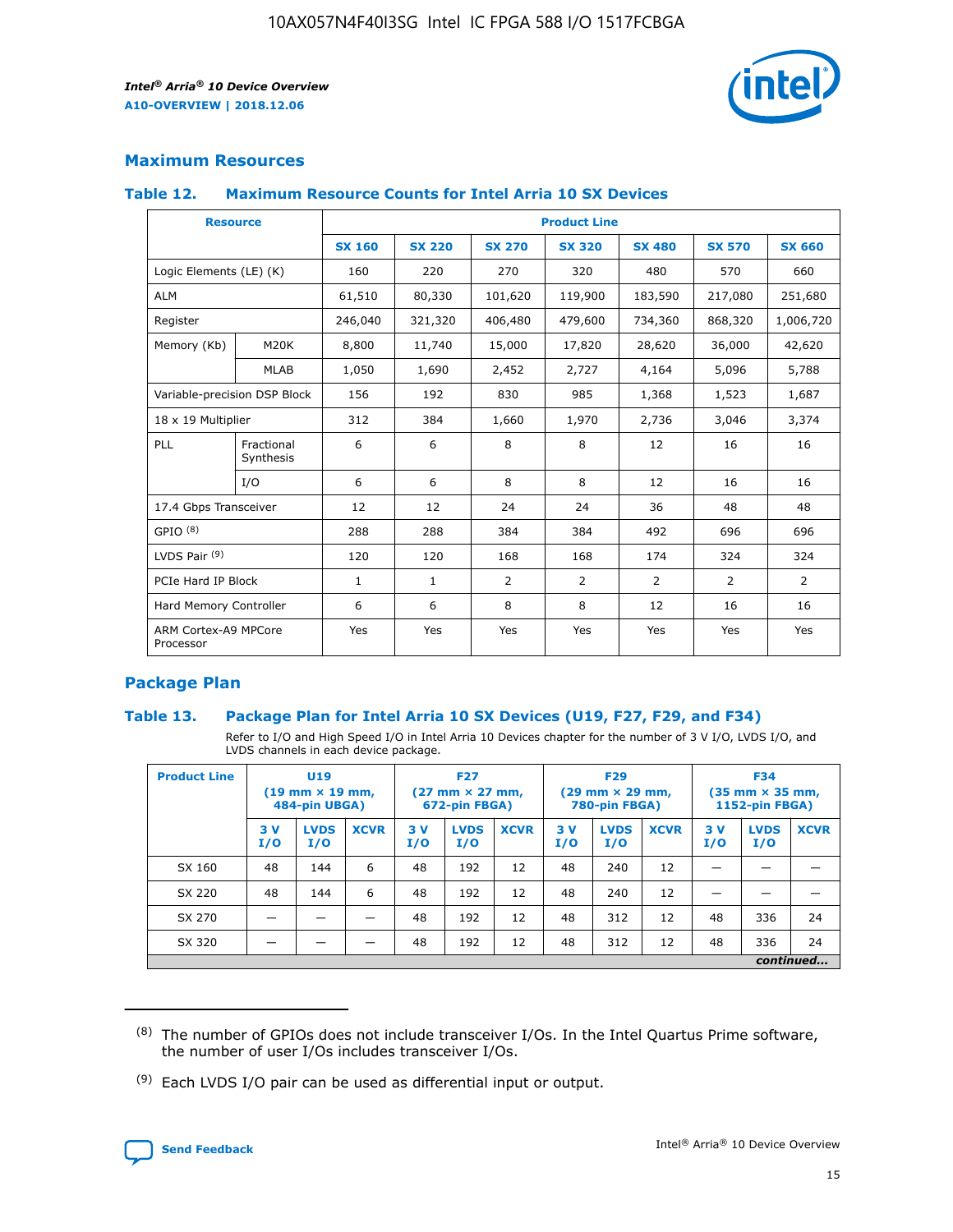

| <b>Product Line</b> | U <sub>19</sub><br>$(19 \text{ mm} \times 19 \text{ mm})$<br>484-pin UBGA) |                    | <b>F27</b><br>$(27 \text{ mm} \times 27 \text{ mm})$<br>672-pin FBGA) |           | <b>F29</b><br>$(29$ mm $\times$ 29 mm,<br>780-pin FBGA) |             |           | <b>F34</b><br>$(35$ mm $\times$ 35 mm,<br><b>1152-pin FBGA)</b> |             |            |                    |             |
|---------------------|----------------------------------------------------------------------------|--------------------|-----------------------------------------------------------------------|-----------|---------------------------------------------------------|-------------|-----------|-----------------------------------------------------------------|-------------|------------|--------------------|-------------|
|                     | 3 V<br>I/O                                                                 | <b>LVDS</b><br>I/O | <b>XCVR</b>                                                           | 3V<br>I/O | <b>LVDS</b><br>I/O                                      | <b>XCVR</b> | 3V<br>I/O | <b>LVDS</b><br>I/O                                              | <b>XCVR</b> | 3 V<br>I/O | <b>LVDS</b><br>I/O | <b>XCVR</b> |
| SX 480              |                                                                            |                    |                                                                       |           |                                                         |             | 48        | 312                                                             | 12          | 48         | 444                | 24          |
| SX 570              |                                                                            |                    |                                                                       |           |                                                         |             |           |                                                                 |             | 48         | 444                | 24          |
| SX 660              |                                                                            |                    |                                                                       |           |                                                         |             |           |                                                                 |             | 48         | 444                | 24          |

#### **Table 14. Package Plan for Intel Arria 10 SX Devices (F35, KF40, and NF40)**

Refer to I/O and High Speed I/O in Intel Arria 10 Devices chapter for the number of 3 V I/O, LVDS I/O, and LVDS channels in each device package.

| <b>Product Line</b> | <b>F35</b><br>(35 mm × 35 mm,<br><b>1152-pin FBGA)</b> |          |             |                                           | <b>KF40</b><br>(40 mm × 40 mm,<br>1517-pin FBGA) |    | <b>NF40</b><br>$(40 \text{ mm} \times 40 \text{ mm})$<br>1517-pin FBGA) |          |             |  |
|---------------------|--------------------------------------------------------|----------|-------------|-------------------------------------------|--------------------------------------------------|----|-------------------------------------------------------------------------|----------|-------------|--|
|                     | 3 V I/O                                                | LVDS I/O | <b>XCVR</b> | <b>LVDS I/O</b><br>3 V I/O<br><b>XCVR</b> |                                                  |    | 3 V I/O                                                                 | LVDS I/O | <b>XCVR</b> |  |
| SX 270              | 48                                                     | 336      | 24          |                                           |                                                  |    |                                                                         |          |             |  |
| SX 320              | 48                                                     | 336      | 24          |                                           |                                                  |    |                                                                         |          |             |  |
| SX 480              | 48                                                     | 348      | 36          |                                           |                                                  |    |                                                                         |          |             |  |
| SX 570              | 48                                                     | 348      | 36          | 96                                        | 600                                              | 36 | 48                                                                      | 540      | 48          |  |
| SX 660              | 48                                                     | 348      | 36          | 96                                        | 600                                              | 36 | 48                                                                      | 540      | 48          |  |

## **Related Information**

[I/O and High-Speed Differential I/O Interfaces in Intel Arria 10 Devices chapter, Intel](https://www.intel.com/content/www/us/en/programmable/documentation/sam1403482614086.html#sam1403482030321) [Arria 10 Device Handbook](https://www.intel.com/content/www/us/en/programmable/documentation/sam1403482614086.html#sam1403482030321)

Provides the number of 3 V and LVDS I/Os, and LVDS channels for each Intel Arria 10 device package.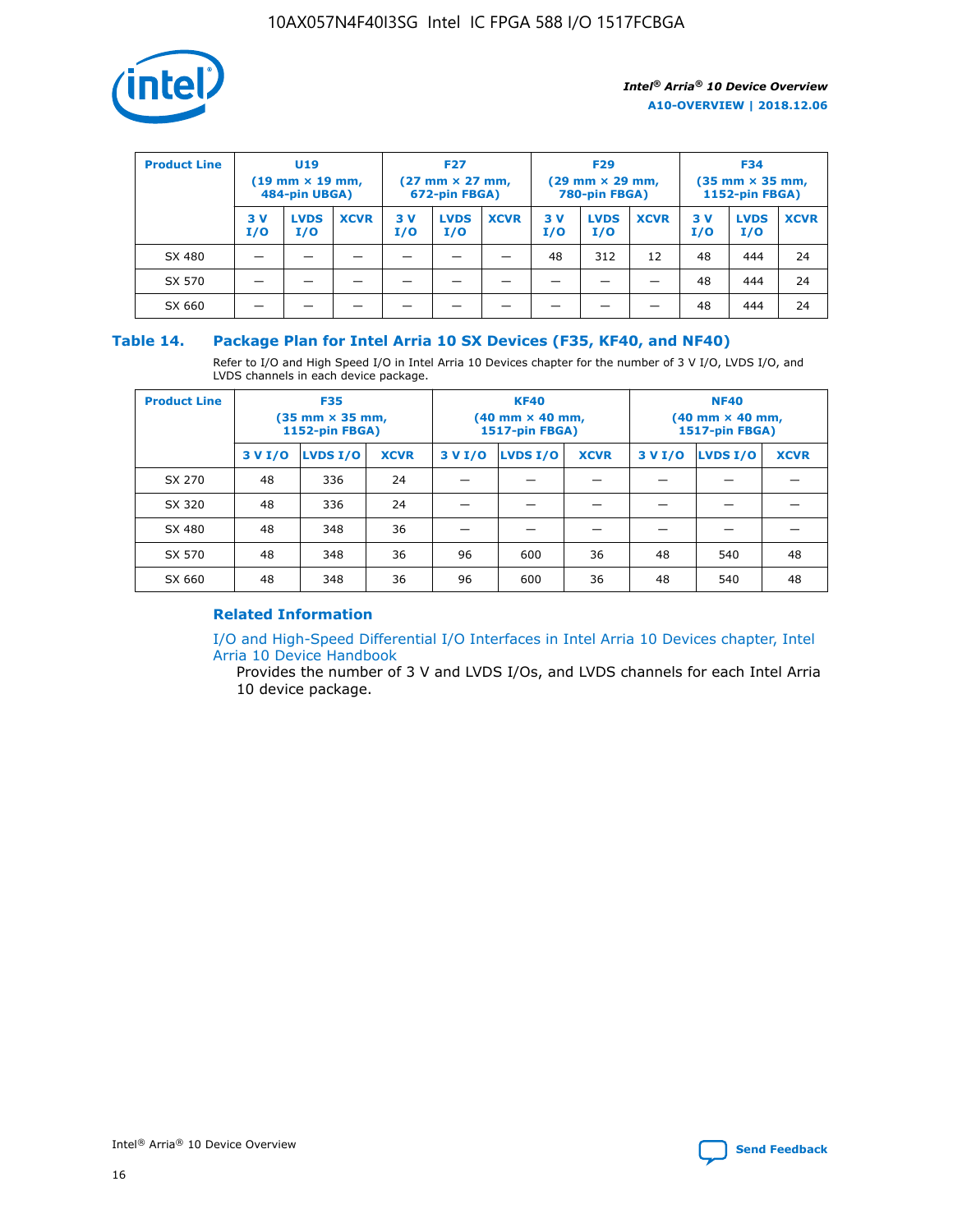

## **I/O Vertical Migration for Intel Arria 10 Devices**

#### **Figure 4. Migration Capability Across Intel Arria 10 Product Lines**

- The arrows indicate the migration paths. The devices included in each vertical migration path are shaded. Devices with fewer resources in the same path have lighter shades.
- To achieve the full I/O migration across product lines in the same migration path, restrict I/Os and transceivers usage to match the product line with the lowest I/O and transceiver counts.
- An LVDS I/O bank in the source device may be mapped to a 3 V I/O bank in the target device. To use memory interface clock frequency higher than 533 MHz, assign external memory interface pins only to banks that are LVDS I/O in both devices.
- There may be nominal 0.15 mm package height difference between some product lines in the same package type.
	- **Variant Product Line Package U19 F27 F29 F34 F35 KF40 NF40 RF40 NF45 SF45 UF45** Intel® Arria® 10 GX GX 160 GX 220 GX 270 GX 320 GX 480 GX 570 GX 660 GX 900 GX 1150 Intel Arria 10 GT GT 900 GT 1150 Intel Arria 10 SX SX 160 SX 220 SX 270 SX 320 SX 480 SX 570 SX 660
- Some migration paths are not shown in the Intel Quartus Prime software **Pin Migration View**.

*Note:* To verify the pin migration compatibility, use the **Pin Migration View** window in the Intel Quartus Prime software Pin Planner.

## **Adaptive Logic Module**

Intel Arria 10 devices use a 20 nm ALM as the basic building block of the logic fabric.

The ALM architecture is the same as the previous generation FPGAs, allowing for efficient implementation of logic functions and easy conversion of IP between the device generations.

The ALM, as shown in following figure, uses an 8-input fracturable look-up table (LUT) with four dedicated registers to help improve timing closure in register-rich designs and achieve an even higher design packing capability than the traditional two-register per LUT architecture.

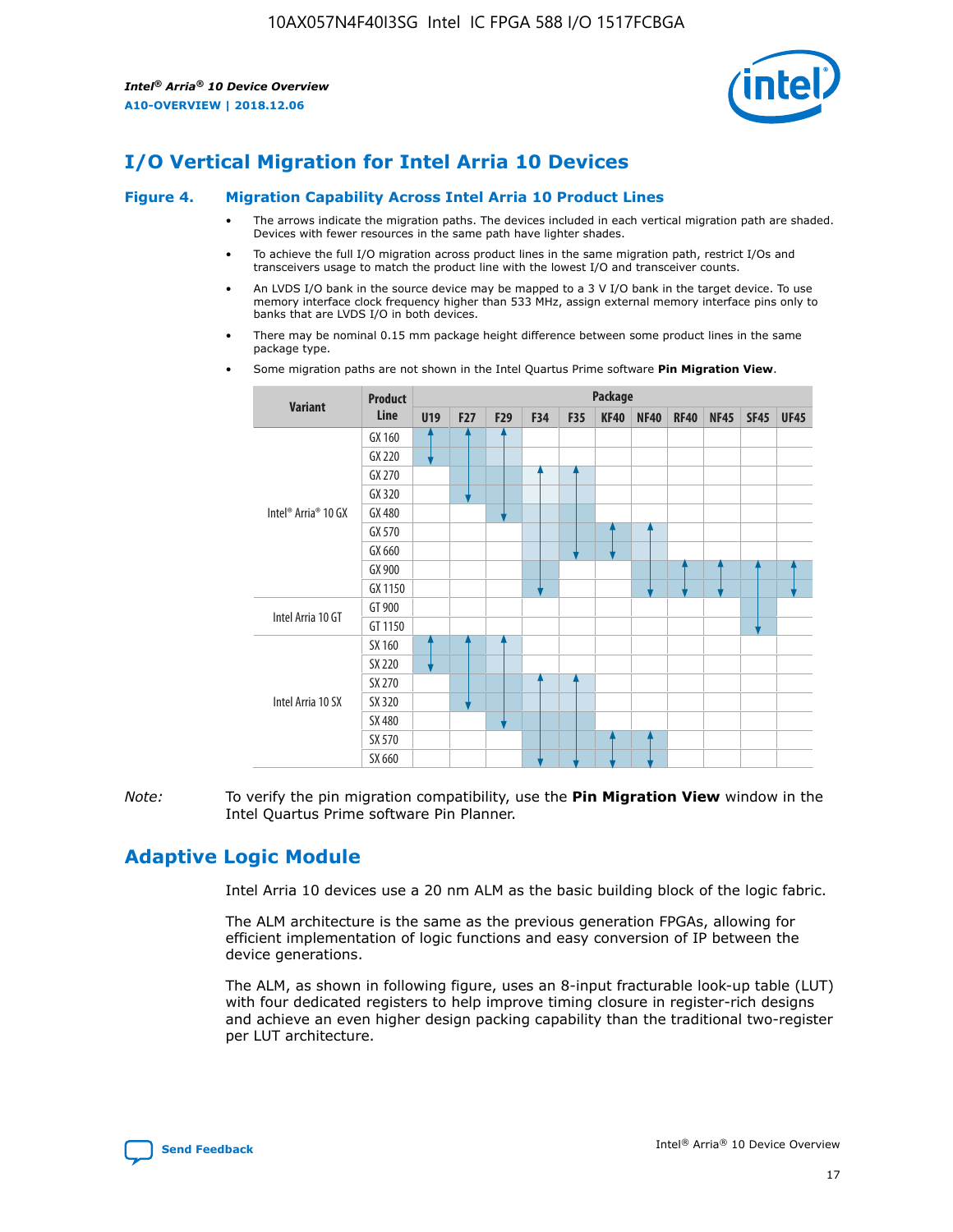

**Figure 5. ALM for Intel Arria 10 Devices**



The Intel Quartus Prime software optimizes your design according to the ALM logic structure and automatically maps legacy designs into the Intel Arria 10 ALM architecture.

## **Variable-Precision DSP Block**

The Intel Arria 10 variable precision DSP blocks support fixed-point arithmetic and floating-point arithmetic.

Features for fixed-point arithmetic:

- High-performance, power-optimized, and fully registered multiplication operations
- 18-bit and 27-bit word lengths
- Two 18 x 19 multipliers or one 27 x 27 multiplier per DSP block
- Built-in addition, subtraction, and 64-bit double accumulation register to combine multiplication results
- Cascading 19-bit or 27-bit when pre-adder is disabled and cascading 18-bit when pre-adder is used to form the tap-delay line for filtering applications
- Cascading 64-bit output bus to propagate output results from one block to the next block without external logic support
- Hard pre-adder supported in 19-bit and 27-bit modes for symmetric filters
- Internal coefficient register bank in both 18-bit and 27-bit modes for filter implementation
- 18-bit and 27-bit systolic finite impulse response (FIR) filters with distributed output adder
- Biased rounding support

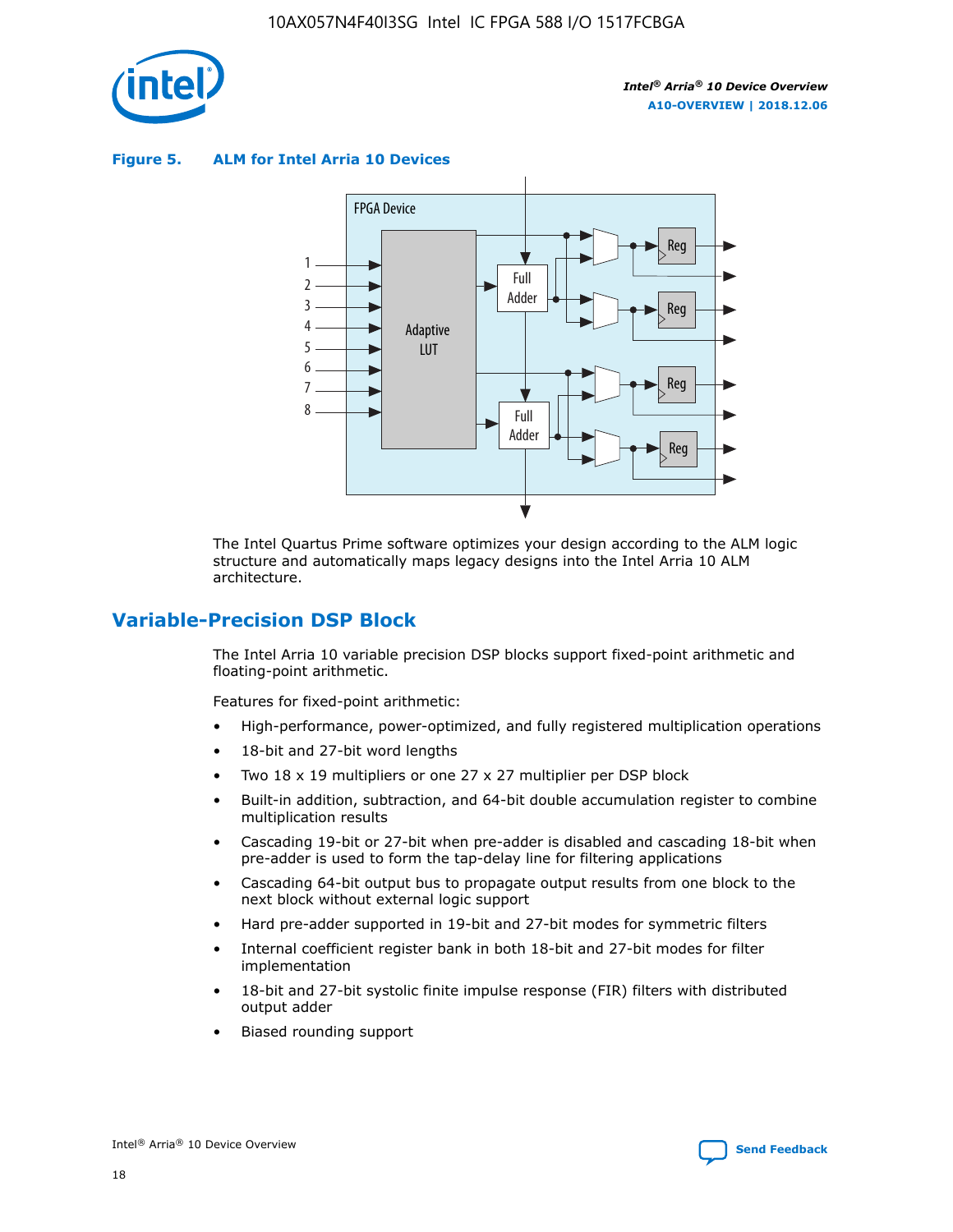

Features for floating-point arithmetic:

- A completely hardened architecture that supports multiplication, addition, subtraction, multiply-add, and multiply-subtract
- Multiplication with accumulation capability and a dynamic accumulator reset control
- Multiplication with cascade summation capability
- Multiplication with cascade subtraction capability
- Complex multiplication
- Direct vector dot product
- Systolic FIR filter

#### **Table 15. Variable-Precision DSP Block Configurations for Intel Arria 10 Devices**

| <b>Usage Example</b>                                       | <b>Multiplier Size (Bit)</b>    | <b>DSP Block Resources</b> |
|------------------------------------------------------------|---------------------------------|----------------------------|
| Medium precision fixed point                               | Two 18 x 19                     |                            |
| High precision fixed or Single precision<br>floating point | One 27 x 27                     |                            |
| Fixed point FFTs                                           | One 19 x 36 with external adder |                            |
| Very high precision fixed point                            | One 36 x 36 with external adder |                            |
| Double precision floating point                            | One 54 x 54 with external adder | 4                          |

#### **Table 16. Resources for Fixed-Point Arithmetic in Intel Arria 10 Devices**

The table lists the variable-precision DSP resources by bit precision for each Intel Arria 10 device.

| <b>Variant</b>  | <b>Product Line</b> | Variable-<br>precision<br><b>DSP Block</b> | <b>Independent Input and Output</b><br><b>Multiplications Operator</b> |                                     | $18 \times 19$<br><b>Multiplier</b><br><b>Adder Sum</b> | $18 \times 18$<br><b>Multiplier</b><br><b>Adder</b> |
|-----------------|---------------------|--------------------------------------------|------------------------------------------------------------------------|-------------------------------------|---------------------------------------------------------|-----------------------------------------------------|
|                 |                     |                                            | 18 x 19<br><b>Multiplier</b>                                           | $27 \times 27$<br><b>Multiplier</b> | <b>Mode</b>                                             | <b>Summed with</b><br>36 bit Input                  |
| AIntel Arria 10 | GX 160              | 156                                        | 312                                                                    | 156                                 | 156                                                     | 156                                                 |
| GX              | GX 220              | 192                                        | 384                                                                    | 192                                 | 192                                                     | 192                                                 |
|                 | GX 270              | 830                                        | 1,660                                                                  | 830                                 | 830                                                     | 830                                                 |
|                 | GX 320              | 984                                        | 1,968                                                                  | 984                                 | 984                                                     | 984                                                 |
|                 | GX 480              | 1,368                                      | 2,736                                                                  | 1,368                               | 1,368                                                   | 1,368                                               |
|                 | GX 570              | 1,523                                      | 3,046                                                                  | 1,523                               | 1,523                                                   | 1,523                                               |
|                 | GX 660              | 1,687                                      | 3,374                                                                  | 1,687                               | 1,687                                                   | 1,687                                               |
|                 | GX 900              | 1,518                                      | 3,036                                                                  | 1,518                               | 1,518                                                   | 1,518                                               |
|                 | GX 1150             | 1,518                                      | 3,036                                                                  | 1,518                               | 1,518                                                   | 1,518                                               |
| Intel Arria 10  | GT 900              | 1,518                                      | 3,036                                                                  | 1,518                               | 1,518                                                   | 1,518                                               |
| GT              | GT 1150             | 1,518                                      | 3,036                                                                  | 1,518                               | 1,518                                                   | 1,518                                               |
| Intel Arria 10  | SX 160              | 156                                        | 312                                                                    | 156                                 | 156                                                     | 156                                                 |
| <b>SX</b>       | SX 220              | 192                                        | 384                                                                    | 192                                 | 192                                                     | 192                                                 |
|                 | SX 270              | 830                                        | 1,660                                                                  | 830                                 | 830                                                     | 830                                                 |
|                 |                     |                                            |                                                                        |                                     |                                                         | continued                                           |

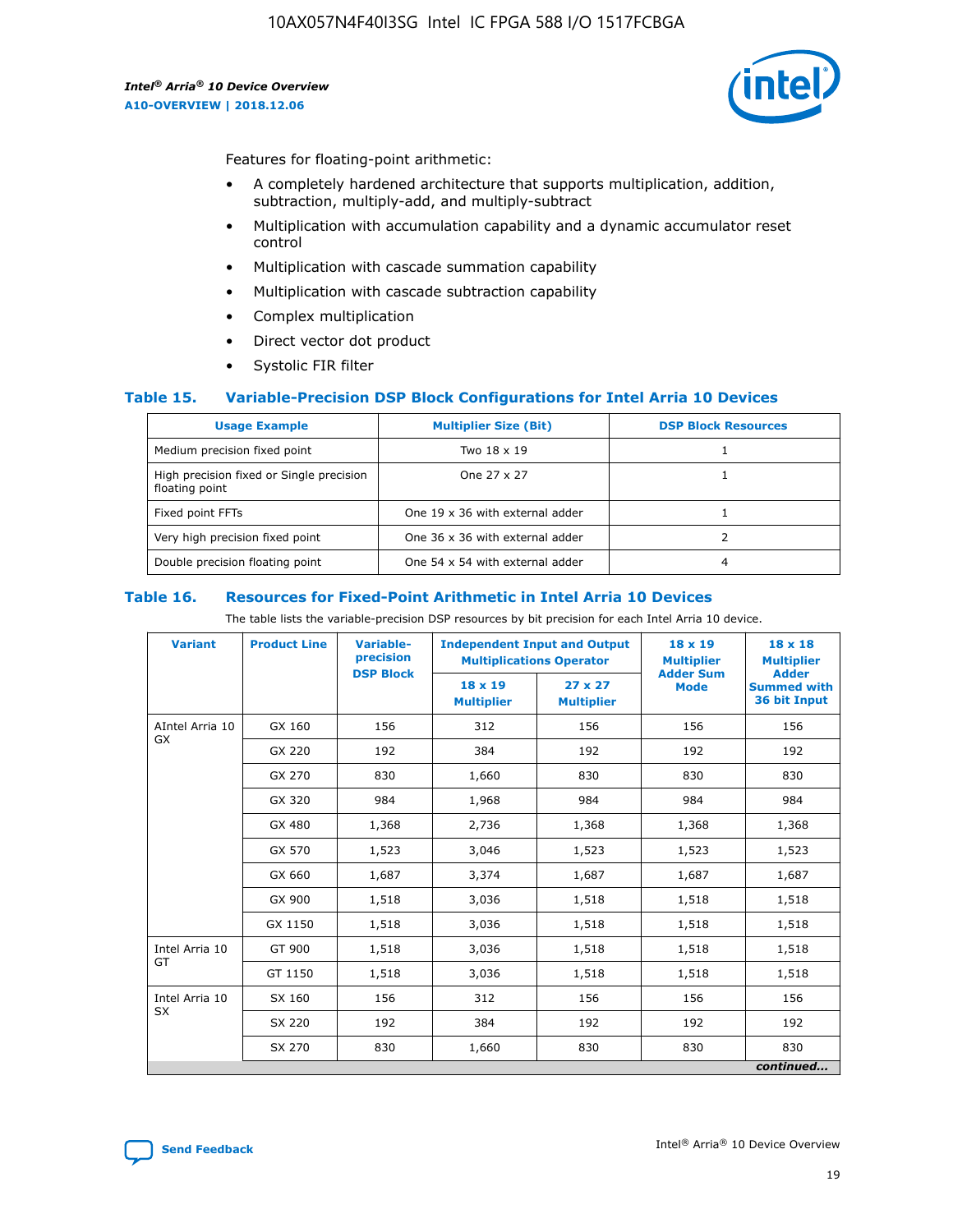

| <b>Variant</b> | <b>Product Line</b> | <b>Variable-</b><br>precision<br><b>DSP Block</b> | <b>Independent Input and Output</b><br><b>Multiplications Operator</b> |                                     | $18 \times 19$<br><b>Multiplier</b><br><b>Adder Sum</b> | $18 \times 18$<br><b>Multiplier</b><br><b>Adder</b> |  |
|----------------|---------------------|---------------------------------------------------|------------------------------------------------------------------------|-------------------------------------|---------------------------------------------------------|-----------------------------------------------------|--|
|                |                     |                                                   | $18 \times 19$<br><b>Multiplier</b>                                    | $27 \times 27$<br><b>Multiplier</b> | <b>Mode</b>                                             | <b>Summed with</b><br>36 bit Input                  |  |
|                | SX 320              | 984                                               | 1,968                                                                  | 984                                 | 984                                                     | 984                                                 |  |
|                | SX 480              | 1,368                                             | 2,736                                                                  | 1,368                               | 1,368                                                   | 1,368                                               |  |
|                | SX 570              | 1,523                                             | 3,046                                                                  | 1,523                               | 1,523                                                   | 1,523                                               |  |
|                | SX 660              | 1,687                                             | 3,374                                                                  | 1,687                               | 1,687                                                   | 1,687                                               |  |

## **Table 17. Resources for Floating-Point Arithmetic in Intel Arria 10 Devices**

The table lists the variable-precision DSP resources by bit precision for each Intel Arria 10 device.

| <b>Variant</b> | <b>Product Line</b> | <b>Variable-</b><br>precision<br><b>DSP Block</b> | <b>Single</b><br><b>Precision</b><br><b>Floating-Point</b><br><b>Multiplication</b><br><b>Mode</b> | <b>Single-Precision</b><br><b>Floating-Point</b><br><b>Adder Mode</b> | Single-<br><b>Precision</b><br><b>Floating-Point</b><br><b>Multiply</b><br><b>Accumulate</b><br><b>Mode</b> | <b>Peak</b><br><b>Giga Floating-</b><br><b>Point</b><br><b>Operations</b><br>per Second<br>(GFLOPs) |
|----------------|---------------------|---------------------------------------------------|----------------------------------------------------------------------------------------------------|-----------------------------------------------------------------------|-------------------------------------------------------------------------------------------------------------|-----------------------------------------------------------------------------------------------------|
| Intel Arria 10 | GX 160              | 156                                               | 156                                                                                                | 156                                                                   | 156                                                                                                         | 140                                                                                                 |
| GX             | GX 220              | 192                                               | 192                                                                                                | 192                                                                   | 192                                                                                                         | 173                                                                                                 |
|                | GX 270              | 830                                               | 830                                                                                                | 830                                                                   | 830                                                                                                         | 747                                                                                                 |
|                | GX 320              | 984                                               | 984                                                                                                | 984                                                                   | 984                                                                                                         | 886                                                                                                 |
|                | GX 480              | 1,369                                             | 1,368                                                                                              | 1,368                                                                 | 1,368                                                                                                       | 1,231                                                                                               |
|                | GX 570              | 1,523                                             | 1,523                                                                                              | 1,523                                                                 | 1,523                                                                                                       | 1,371                                                                                               |
|                | GX 660              | 1,687                                             | 1,687                                                                                              | 1,687                                                                 | 1,687                                                                                                       | 1,518                                                                                               |
|                | GX 900              | 1,518                                             | 1,518                                                                                              | 1,518                                                                 | 1,518                                                                                                       | 1,366                                                                                               |
|                | GX 1150             | 1,518                                             | 1,518                                                                                              | 1,518                                                                 | 1,518                                                                                                       | 1,366                                                                                               |
| Intel Arria 10 | GT 900              | 1,518                                             | 1,518                                                                                              | 1,518                                                                 | 1,518                                                                                                       | 1,366                                                                                               |
| GT             | GT 1150             | 1,518                                             | 1,518                                                                                              | 1,518                                                                 | 1,518                                                                                                       | 1,366                                                                                               |
| Intel Arria 10 | SX 160              | 156                                               | 156                                                                                                | 156                                                                   | 156                                                                                                         | 140                                                                                                 |
| <b>SX</b>      | SX 220              | 192                                               | 192                                                                                                | 192                                                                   | 192                                                                                                         | 173                                                                                                 |
|                | SX 270              | 830                                               | 830                                                                                                | 830                                                                   | 830                                                                                                         | 747                                                                                                 |
|                | SX 320              | 984                                               | 984                                                                                                | 984                                                                   | 984                                                                                                         | 886                                                                                                 |
|                | SX 480              | 1,369                                             | 1,368                                                                                              | 1,368                                                                 | 1,368                                                                                                       | 1,231                                                                                               |
|                | SX 570              | 1,523                                             | 1,523                                                                                              | 1,523                                                                 | 1,523                                                                                                       | 1,371                                                                                               |
|                | SX 660              | 1,687                                             | 1,687                                                                                              | 1,687                                                                 | 1,687                                                                                                       | 1,518                                                                                               |

# **Embedded Memory Blocks**

The embedded memory blocks in the devices are flexible and designed to provide an optimal amount of small- and large-sized memory arrays to fit your design requirements.

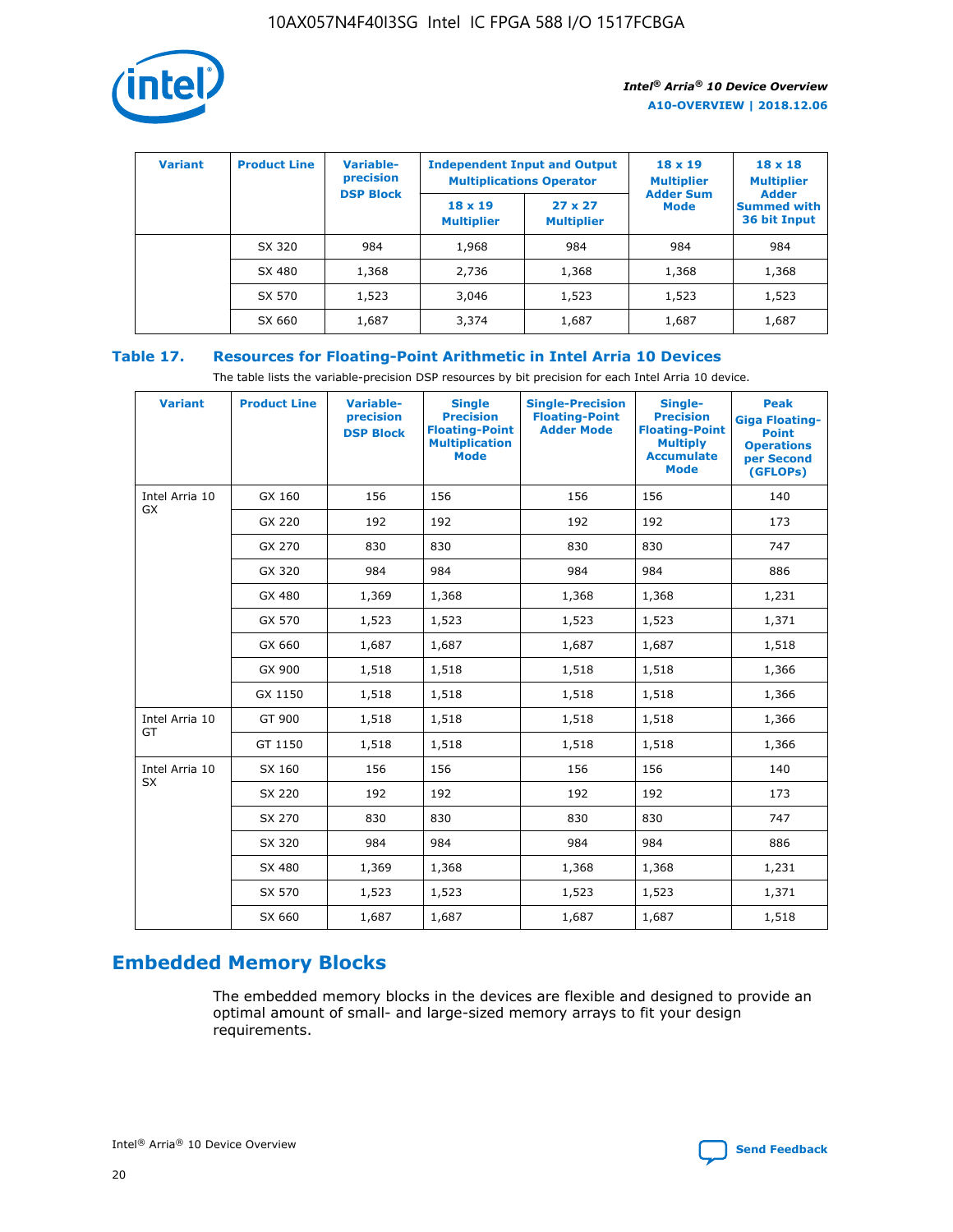

## **Types of Embedded Memory**

The Intel Arria 10 devices contain two types of memory blocks:

- 20 Kb M20K blocks—blocks of dedicated memory resources. The M20K blocks are ideal for larger memory arrays while still providing a large number of independent ports.
- 640 bit memory logic array blocks (MLABs)—enhanced memory blocks that are configured from dual-purpose logic array blocks (LABs). The MLABs are ideal for wide and shallow memory arrays. The MLABs are optimized for implementation of shift registers for digital signal processing (DSP) applications, wide and shallow FIFO buffers, and filter delay lines. Each MLAB is made up of ten adaptive logic modules (ALMs). In the Intel Arria 10 devices, you can configure these ALMs as ten 32 x 2 blocks, giving you one 32 x 20 simple dual-port SRAM block per MLAB.

## **Embedded Memory Capacity in Intel Arria 10 Devices**

|                   | <b>Product</b> |              | <b>M20K</b>         | <b>MLAB</b>  |                     | <b>Total RAM Bit</b> |
|-------------------|----------------|--------------|---------------------|--------------|---------------------|----------------------|
| <b>Variant</b>    | Line           | <b>Block</b> | <b>RAM Bit (Kb)</b> | <b>Block</b> | <b>RAM Bit (Kb)</b> | (Kb)                 |
| Intel Arria 10 GX | GX 160         | 440          | 8,800               | 1,680        | 1,050               | 9,850                |
|                   | GX 220         | 587          | 11,740              | 2,703        | 1,690               | 13,430               |
|                   | GX 270         | 750          | 15,000              | 3,922        | 2,452               | 17,452               |
|                   | GX 320         | 891          | 17,820              | 4,363        | 2,727               | 20,547               |
|                   | GX 480         | 1,431        | 28,620              | 6,662        | 4,164               | 32,784               |
|                   | GX 570         | 1,800        | 36,000              | 8,153        | 5,096               | 41,096               |
|                   | GX 660         | 2,131        | 42,620              | 9,260        | 5,788               | 48,408               |
|                   | GX 900         | 2,423        | 48,460              | 15,017       | 9,386               | 57,846               |
|                   | GX 1150        | 2,713        | 54,260              | 20,774       | 12,984              | 67,244               |
| Intel Arria 10 GT | GT 900         | 2,423        | 48,460              | 15,017       | 9,386               | 57,846               |
|                   | GT 1150        | 2,713        | 54,260              | 20,774       | 12,984              | 67,244               |
| Intel Arria 10 SX | SX 160         | 440          | 8,800               | 1,680        | 1,050               | 9,850                |
|                   | SX 220         | 587          | 11,740              | 2,703        | 1,690               | 13,430               |
|                   | SX 270         | 750          | 15,000              | 3,922        | 2,452               | 17,452               |
|                   | SX 320         | 891          | 17,820              | 4,363        | 2,727               | 20,547               |
|                   | SX 480         | 1,431        | 28,620              | 6,662        | 4,164               | 32,784               |
|                   | SX 570         | 1,800        | 36,000              | 8,153        | 5,096               | 41,096               |
|                   | SX 660         | 2,131        | 42,620              | 9,260        | 5,788               | 48,408               |

#### **Table 18. Embedded Memory Capacity and Distribution in Intel Arria 10 Devices**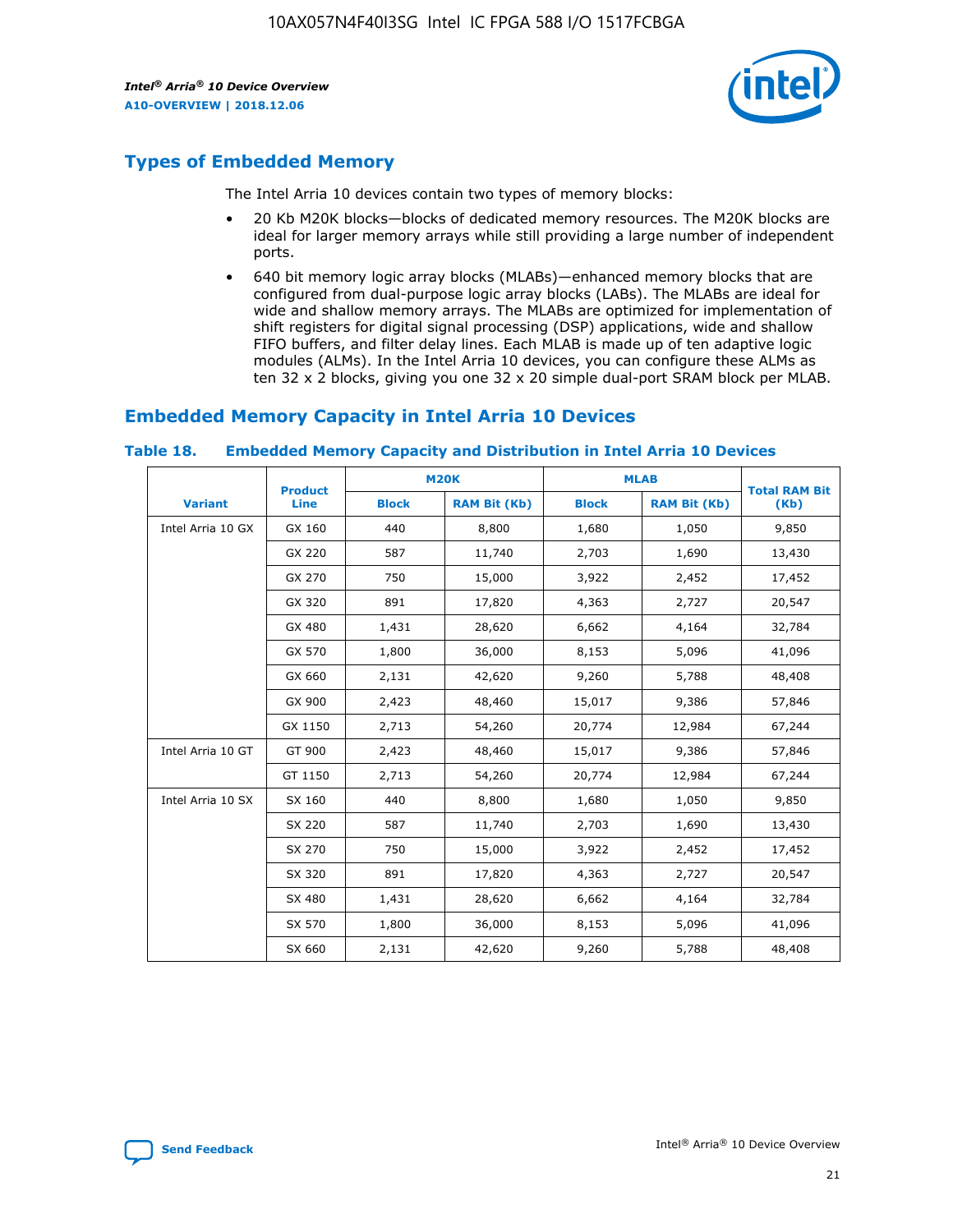

## **Embedded Memory Configurations for Single-port Mode**

#### **Table 19. Single-port Embedded Memory Configurations for Intel Arria 10 Devices**

This table lists the maximum configurations supported for single-port RAM and ROM modes.

| <b>Memory Block</b> | Depth (bits) | <b>Programmable Width</b> |
|---------------------|--------------|---------------------------|
| MLAB                | 32           | x16, x18, or x20          |
|                     | 64(10)       | x8, x9, x10               |
| M20K                | 512          | x40, x32                  |
|                     | 1K           | x20, x16                  |
|                     | 2K           | x10, x8                   |
|                     | 4K           | x5, x4                    |
|                     | 8K           | x2                        |
|                     | 16K          | x1                        |

## **Clock Networks and PLL Clock Sources**

The clock network architecture is based on Intel's global, regional, and peripheral clock structure. This clock structure is supported by dedicated clock input pins, fractional clock synthesis PLLs, and integer I/O PLLs.

## **Clock Networks**

The Intel Arria 10 core clock networks are capable of up to 800 MHz fabric operation across the full industrial temperature range. For the external memory interface, the clock network supports the hard memory controller with speeds up to 2,400 Mbps in a quarter-rate transfer.

To reduce power consumption, the Intel Quartus Prime software identifies all unused sections of the clock network and powers them down.

## **Fractional Synthesis and I/O PLLs**

Intel Arria 10 devices contain up to 32 fractional synthesis PLLs and up to 16 I/O PLLs that are available for both specific and general purpose uses in the core:

- Fractional synthesis PLLs—located in the column adjacent to the transceiver blocks
- I/O PLLs—located in each bank of the 48 I/Os

#### **Fractional Synthesis PLLs**

You can use the fractional synthesis PLLs to:

- Reduce the number of oscillators that are required on your board
- Reduce the number of clock pins that are used in the device by synthesizing multiple clock frequencies from a single reference clock source

<sup>(10)</sup> Supported through software emulation and consumes additional MLAB blocks.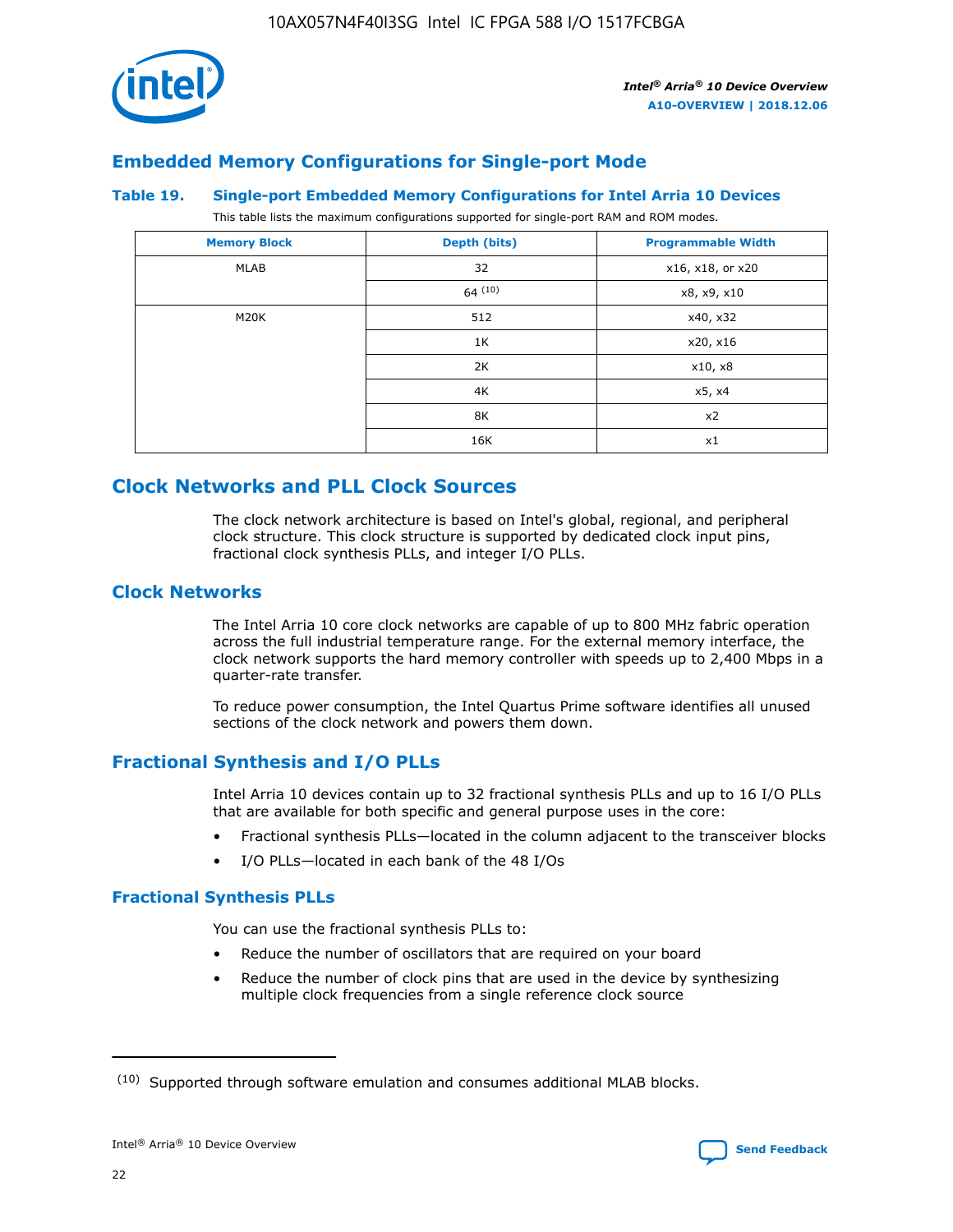

The fractional synthesis PLLs support the following features:

- Reference clock frequency synthesis for transceiver CMU and Advanced Transmit (ATX) PLLs
- Clock network delay compensation
- Zero-delay buffering
- Direct transmit clocking for transceivers
- Independently configurable into two modes:
	- Conventional integer mode equivalent to the general purpose PLL
	- Enhanced fractional mode with third order delta-sigma modulation
- PLL cascading

#### **I/O PLLs**

The integer mode I/O PLLs are located in each bank of 48 I/Os. You can use the I/O PLLs to simplify the design of external memory and high-speed LVDS interfaces.

In each I/O bank, the I/O PLLs are adjacent to the hard memory controllers and LVDS SERDES. Because these PLLs are tightly coupled with the I/Os that need to use them, it makes it easier to close timing.

You can use the I/O PLLs for general purpose applications in the core such as clock network delay compensation and zero-delay buffering.

Intel Arria 10 devices support PLL-to-PLL cascading.

## **FPGA General Purpose I/O**

Intel Arria 10 devices offer highly configurable GPIOs. Each I/O bank contains 48 general purpose I/Os and a high-efficiency hard memory controller.

The following list describes the features of the GPIOs:

- Consist of 3 V I/Os for high-voltage application and LVDS I/Os for differential signaling
	- Up to two 3 V I/O banks, available in some devices, that support up to 3 V I/O standards
	- LVDS I/O banks that support up to 1.8 V I/O standards
- Support a wide range of single-ended and differential I/O interfaces
- LVDS speeds up to 1.6 Gbps
- Each LVDS pair of pins has differential input and output buffers, allowing you to configure the LVDS direction for each pair.
- Programmable bus hold and weak pull-up
- Programmable differential output voltage  $(V_{OD})$  and programmable pre-emphasis

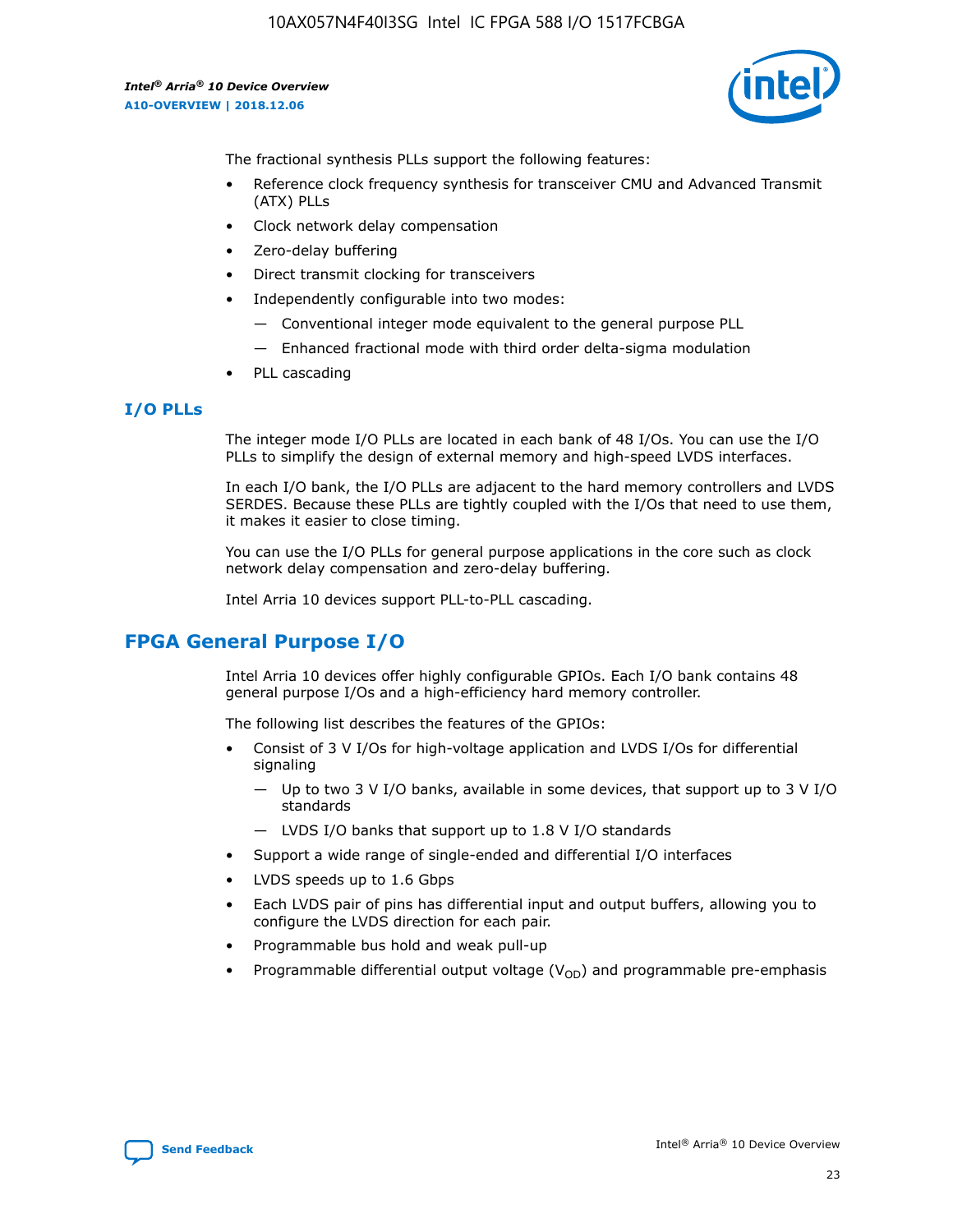

- Series (R<sub>S</sub>) and parallel (R<sub>T</sub>) on-chip termination (OCT) for all I/O banks with OCT calibration to limit the termination impedance variation
- On-chip dynamic termination that has the ability to swap between series and parallel termination, depending on whether there is read or write on a common bus for signal integrity
- Easy timing closure support using the hard read FIFO in the input register path, and delay-locked loop (DLL) delay chain with fine and coarse architecture

## **External Memory Interface**

Intel Arria 10 devices offer massive external memory bandwidth, with up to seven 32 bit DDR4 memory interfaces running at up to 2,400 Mbps. This bandwidth provides additional ease of design, lower power, and resource efficiencies of hardened highperformance memory controllers.

The memory interface within Intel Arria 10 FPGAs and SoCs delivers the highest performance and ease of use. You can configure up to a maximum width of 144 bits when using the hard or soft memory controllers. If required, you can bypass the hard memory controller and use a soft controller implemented in the user logic.

Each I/O contains a hardened DDR read/write path (PHY) capable of performing key memory interface functionality such as read/write leveling, FIFO buffering to lower latency and improve margin, timing calibration, and on-chip termination.

The timing calibration is aided by the inclusion of hard microcontrollers based on Intel's Nios® II technology, specifically tailored to control the calibration of multiple memory interfaces. This calibration allows the Intel Arria 10 device to compensate for any changes in process, voltage, or temperature either within the Intel Arria 10 device itself, or within the external memory device. The advanced calibration algorithms ensure maximum bandwidth and robust timing margin across all operating conditions.

In addition to parallel memory interfaces, Intel Arria 10 devices support serial memory technologies such as the Hybrid Memory Cube (HMC). The HMC is supported by the Intel Arria 10 high-speed serial transceivers which connect up to four HMC links, with each link running at data rates up to 15 Gbps.

#### **Related Information**

#### [External Memory Interface Spec Estimator](http://www.altera.com/technology/memory/estimator/mem-emif-index.html)

Provides a parametric tool that allows you to find and compare the performance of the supported external memory interfaces in IntelFPGAs.

## **Memory Standards Supported by Intel Arria 10 Devices**

The I/Os are designed to provide high performance support for existing and emerging external memory standards.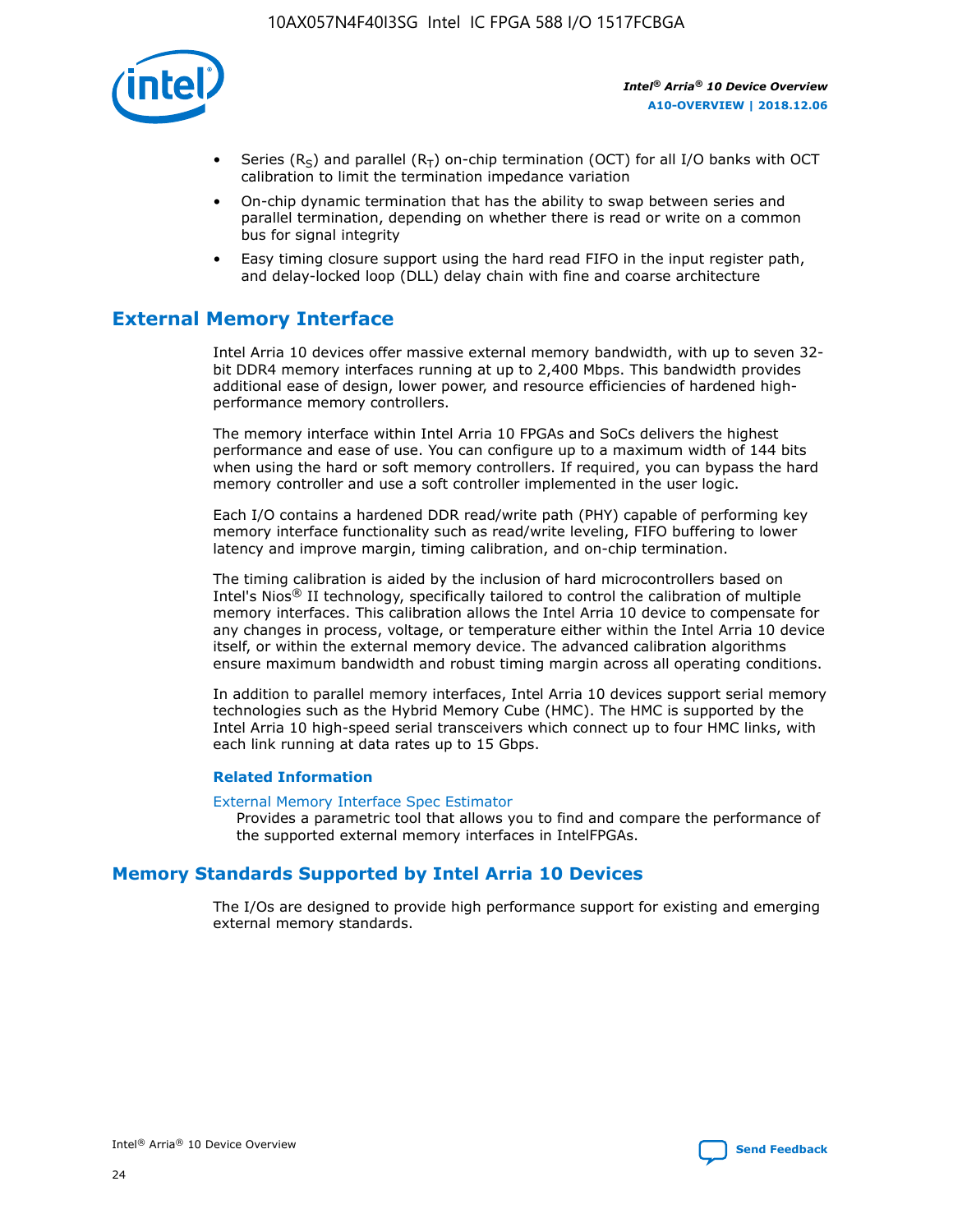

#### **Table 20. Memory Standards Supported by the Hard Memory Controller**

This table lists the overall capability of the hard memory controller. For specific details, refer to the External Memory Interface Spec Estimator and Intel Arria 10 Device Datasheet.

| <b>Memory Standard</b> | <b>Rate Support</b> | <b>Ping Pong PHY Support</b> | <b>Maximum Frequency</b><br>(MHz) |
|------------------------|---------------------|------------------------------|-----------------------------------|
| <b>DDR4 SDRAM</b>      | Quarter rate        | Yes                          | 1,067                             |
|                        |                     |                              | 1,200                             |
| DDR3 SDRAM             | Half rate           | Yes                          | 533                               |
|                        |                     |                              | 667                               |
|                        | Quarter rate        | Yes                          | 1,067                             |
|                        |                     |                              | 1,067                             |
| <b>DDR3L SDRAM</b>     | Half rate           | Yes                          | 533                               |
|                        |                     |                              | 667                               |
|                        | Quarter rate        | Yes                          | 933                               |
|                        |                     |                              | 933                               |
| LPDDR3 SDRAM           | Half rate           |                              | 533                               |
|                        | Quarter rate        |                              | 800                               |

#### **Table 21. Memory Standards Supported by the Soft Memory Controller**

| <b>Memory Standard</b>      | <b>Rate Support</b> | <b>Maximum Frequency</b><br>(MHz) |
|-----------------------------|---------------------|-----------------------------------|
| <b>RLDRAM 3 (11)</b>        | Quarter rate        | 1,200                             |
| ODR IV SRAM <sup>(11)</sup> | Quarter rate        | 1,067                             |
| <b>ODR II SRAM</b>          | Full rate           | 333                               |
|                             | Half rate           | 633                               |
| <b>ODR II+ SRAM</b>         | Full rate           | 333                               |
|                             | Half rate           | 633                               |
| <b>ODR II+ Xtreme SRAM</b>  | Full rate           | 333                               |
|                             | Half rate           | 633                               |

#### **Table 22. Memory Standards Supported by the HPS Hard Memory Controller**

The hard processor system (HPS) is available in Intel Arria 10 SoC devices only.

| <b>Memory Standard</b> | <b>Rate Support</b> | <b>Maximum Frequency</b><br>(MHz) |
|------------------------|---------------------|-----------------------------------|
| <b>DDR4 SDRAM</b>      | Half rate           | 1,200                             |
| <b>DDR3 SDRAM</b>      | Half rate           | 1,067                             |
| <b>DDR3L SDRAM</b>     | Half rate           | 933                               |

<sup>(11)</sup> Intel Arria 10 devices support this external memory interface using hard PHY with soft memory controller.

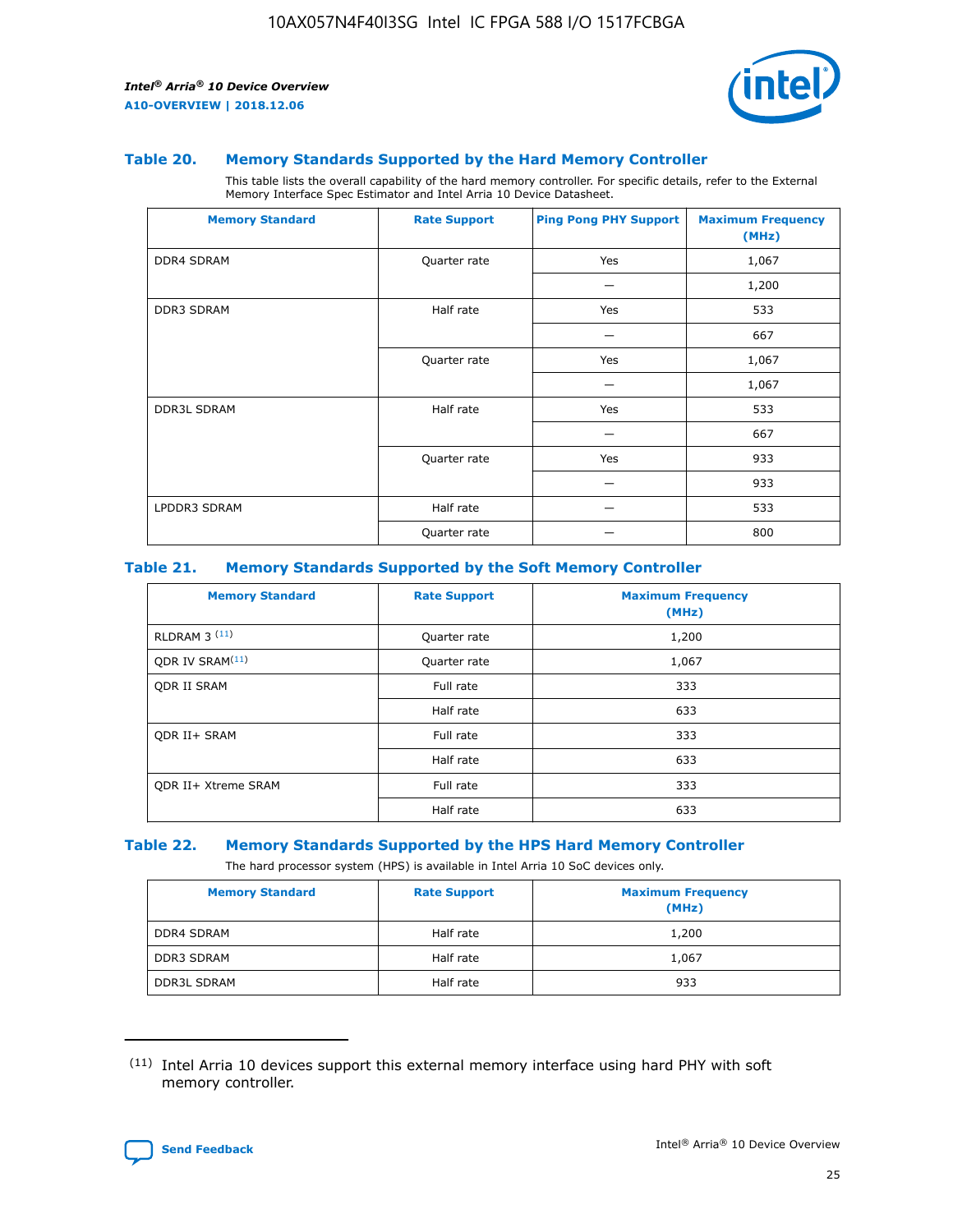

#### **Related Information**

#### [Intel Arria 10 Device Datasheet](https://www.intel.com/content/www/us/en/programmable/documentation/mcn1413182292568.html#mcn1413182153340)

Lists the memory interface performance according to memory interface standards, rank or chip select configurations, and Intel Arria 10 device speed grades.

## **PCIe Gen1, Gen2, and Gen3 Hard IP**

Intel Arria 10 devices contain PCIe hard IP that is designed for performance and ease-of-use:

- Includes all layers of the PCIe stack—transaction, data link and physical layers.
- Supports PCIe Gen3, Gen2, and Gen1 Endpoint and Root Port in x1, x2, x4, or x8 lane configuration.
- Operates independently from the core logic—optional configuration via protocol (CvP) allows the PCIe link to power up and complete link training in less than 100 ms while the Intel Arria 10 device completes loading the programming file for the rest of the FPGA.
- Provides added functionality that makes it easier to support emerging features such as Single Root I/O Virtualization (SR-IOV) and optional protocol extensions.
- Provides improved end-to-end datapath protection using ECC.
- Supports FPGA configuration via protocol (CvP) using PCIe at Gen3, Gen2, or Gen1 speed.

#### **Related Information**

PCS Features on page 30

## **Enhanced PCS Hard IP for Interlaken and 10 Gbps Ethernet**

## **Interlaken Support**

The Intel Arria 10 enhanced PCS hard IP provides integrated Interlaken PCS supporting rates up to 25.8 Gbps per lane.

The Interlaken PCS is based on the proven functionality of the PCS developed for Intel's previous generation FPGAs, which demonstrated interoperability with Interlaken ASSP vendors and third-party IP suppliers. The Interlaken PCS is present in every transceiver channel in Intel Arria 10 devices.

#### **Related Information**

PCS Features on page 30

#### **10 Gbps Ethernet Support**

The Intel Arria 10 enhanced PCS hard IP supports 10GBASE-R PCS compliant with IEEE 802.3 10 Gbps Ethernet (10GbE). The integrated hard IP support for 10GbE and the 10 Gbps transceivers save external PHY cost, board space, and system power.

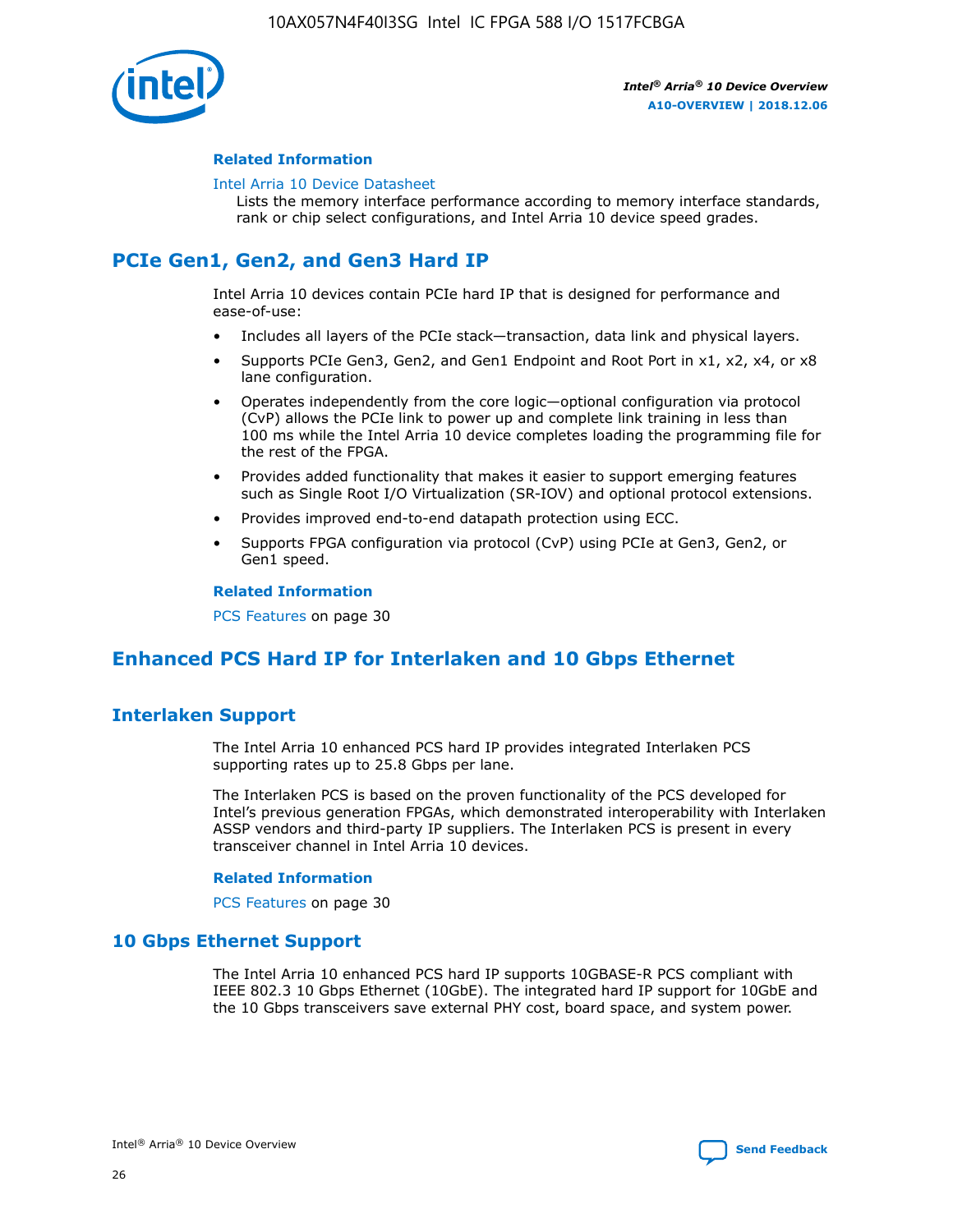

The scalable hard IP supports multiple independent 10GbE ports while using a single PLL for all the 10GBASE-R PCS instantiations, which saves on core logic resources and clock networks:

- Simplifies multiport 10GbE systems compared to XAUI interfaces that require an external XAUI-to-10G PHY.
- Incorporates Electronic Dispersion Compensation (EDC), which enables direct connection to standard 10 Gbps XFP and SFP+ pluggable optical modules.
- Supports backplane Ethernet applications and includes a hard 10GBASE-KR Forward Error Correction (FEC) circuit that you can use for 10 Gbps and 40 Gbps applications.

The 10 Gbps Ethernet PCS hard IP and 10GBASE-KR FEC are present in every transceiver channel.

#### **Related Information**

PCS Features on page 30

## **Low Power Serial Transceivers**

Intel Arria 10 FPGAs and SoCs include lowest power transceivers that deliver high bandwidth, throughput and low latency.

Intel Arria 10 devices deliver the industry's lowest power consumption per transceiver channel:

- 12.5 Gbps transceivers at as low as 242 mW
- 10 Gbps transceivers at as low as 168 mW
- 6 Gbps transceivers at as low as 117 mW

Intel Arria 10 transceivers support various data rates according to application:

- Chip-to-chip and chip-to-module applications—from 1 Gbps up to 25.8 Gbps
- Long reach and backplane applications—from 1 Gbps up to 12.5 with advanced adaptive equalization
- Critical power sensitive applications—from 1 Gbps up to 11.3 Gbps using lower power modes

The combination of 20 nm process technology and architectural advances provide the following benefits:

- Significant reduction in die area and power consumption
- Increase of up to two times in transceiver I/O density compared to previous generation devices while maintaining optimal signal integrity
- Up to 72 total transceiver channels—you can configure up to 6 of these channels to run as fast as 25.8 Gbps
- All channels feature continuous data rate support up to the maximum rated speed

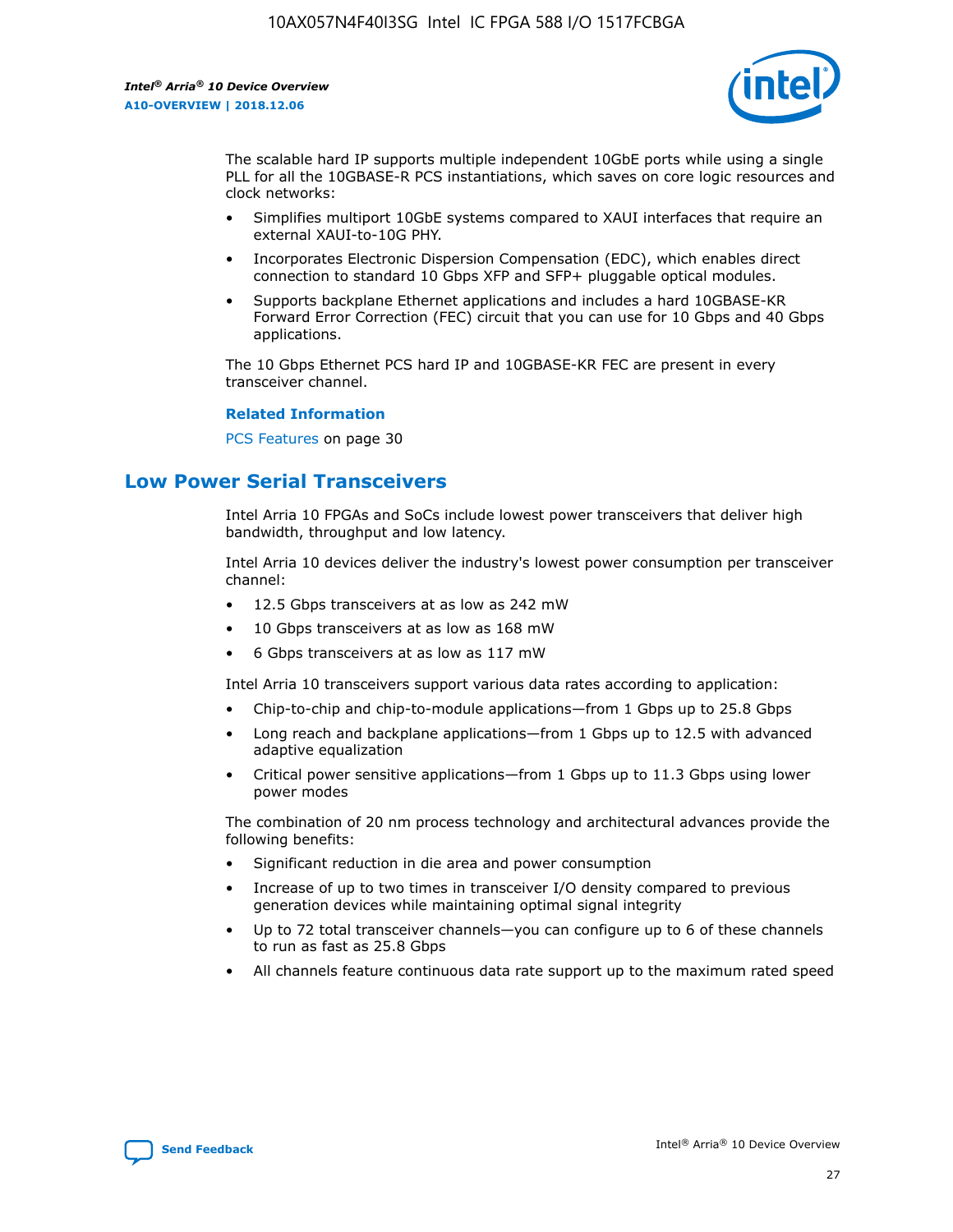



#### **Figure 6. Intel Arria 10 Transceiver Block Architecture**

## **Transceiver Channels**

All transceiver channels feature a dedicated Physical Medium Attachment (PMA) and a hardened Physical Coding Sublayer (PCS).

- The PMA provides primary interfacing capabilities to physical channels.
- The PCS typically handles encoding/decoding, word alignment, and other preprocessing functions before transferring data to the FPGA core fabric.

A transceiver channel consists of a PMA and a PCS block. Most transceiver banks have 6 channels. There are some transceiver banks that contain only 3 channels.

A wide variety of bonded and non-bonded data rate configurations is possible using a highly configurable clock distribution network. Up to 80 independent transceiver data rates can be configured.

The following figures are graphical representations of top views of the silicon die, which correspond to reverse views for flip chip packages. Different Intel Arria 10 devices may have different floorplans than the ones shown in the figures.

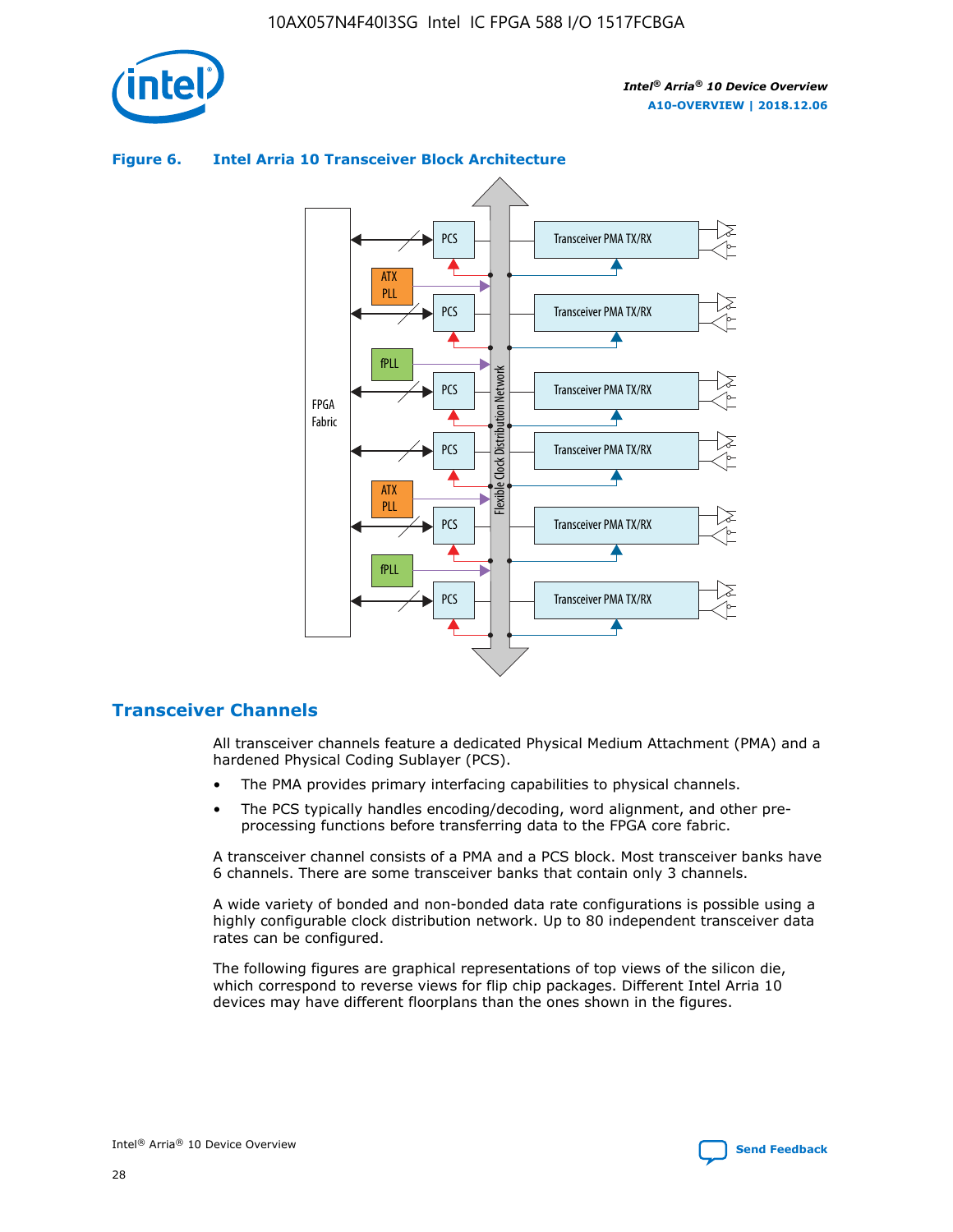

#### **Figure 7. Device Chip Overview for Intel Arria 10 GX and GT Devices**





#### **PMA Features**

Intel Arria 10 transceivers provide exceptional signal integrity at data rates up to 25.8 Gbps. Clocking options include ultra-low jitter ATX PLLs (LC tank based), clock multiplier unit (CMU) PLLs, and fractional PLLs.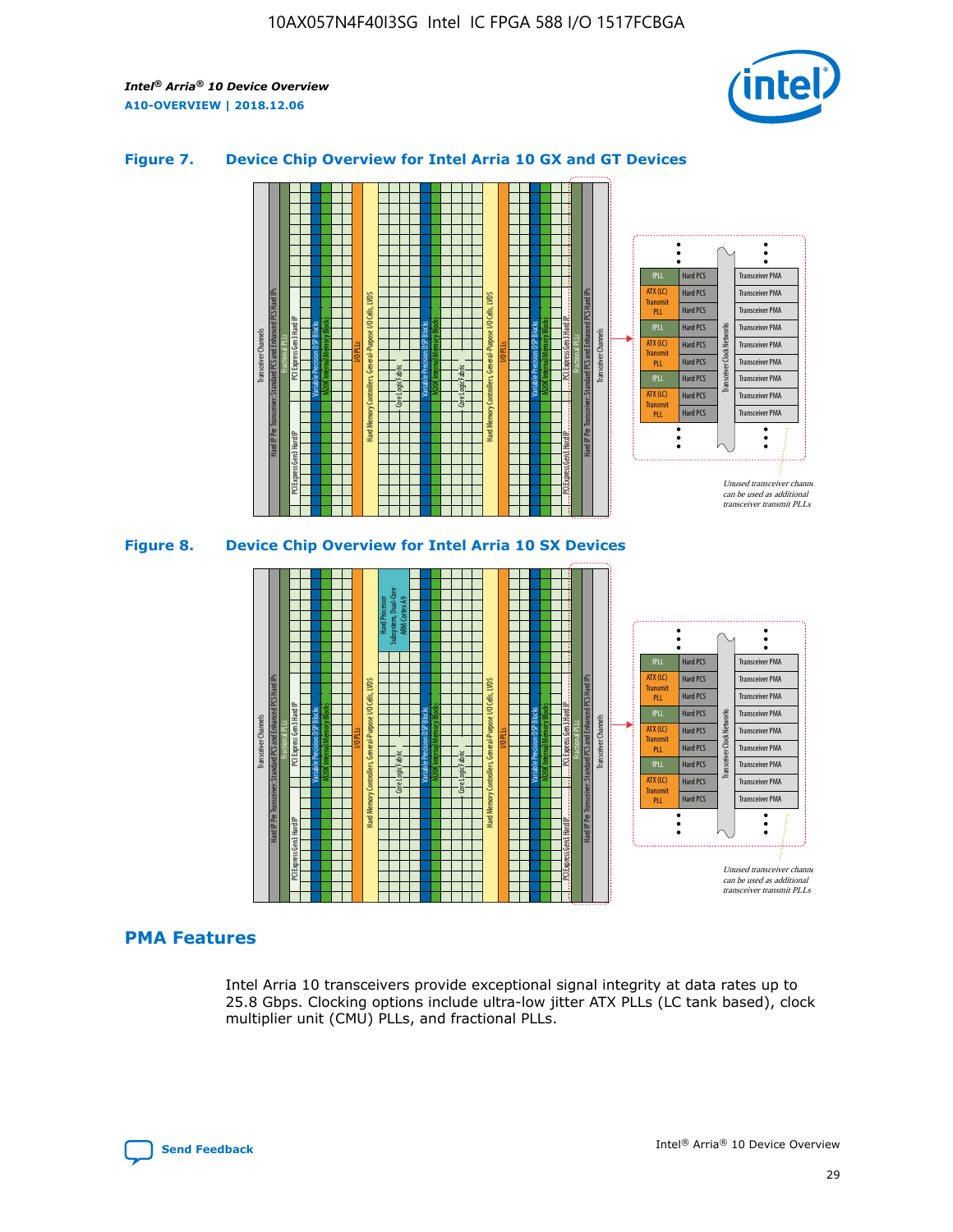

Each transceiver channel contains a channel PLL that can be used as the CMU PLL or clock data recovery (CDR) PLL. In CDR mode, the channel PLL recovers the receiver clock and data in the transceiver channel. Up to 80 independent data rates can be configured on a single Intel Arria 10 device.

#### **Table 23. PMA Features of the Transceivers in Intel Arria 10 Devices**

| <b>Feature</b>                                             | <b>Capability</b>                                                                                                                                                                                                             |
|------------------------------------------------------------|-------------------------------------------------------------------------------------------------------------------------------------------------------------------------------------------------------------------------------|
| Chip-to-Chip Data Rates                                    | 1 Gbps to 17.4 Gbps (Intel Arria 10 GX devices)<br>1 Gbps to 25.8 Gbps (Intel Arria 10 GT devices)                                                                                                                            |
| Backplane Support                                          | Drive backplanes at data rates up to 12.5 Gbps                                                                                                                                                                                |
| Optical Module Support                                     | SFP+/SFP, XFP, CXP, QSFP/QSFP28, CFP/CFP2/CFP4                                                                                                                                                                                |
| Cable Driving Support                                      | SFP+ Direct Attach, PCI Express over cable, eSATA                                                                                                                                                                             |
| Transmit Pre-Emphasis                                      | 4-tap transmit pre-emphasis and de-emphasis to compensate for system channel loss                                                                                                                                             |
| Continuous Time Linear<br>Equalizer (CTLE)                 | Dual mode, high-gain, and high-data rate, linear receive equalization to compensate for<br>system channel loss                                                                                                                |
| Decision Feedback Equalizer<br>(DFE)                       | 7-fixed and 4-floating tap DFE to equalize backplane channel loss in the presence of<br>crosstalk and noisy environments                                                                                                      |
| Variable Gain Amplifier                                    | Optimizes the signal amplitude prior to the CDR sampling and operates in fixed and<br>adaptive modes                                                                                                                          |
| Altera Digital Adaptive<br>Parametric Tuning (ADAPT)       | Fully digital adaptation engine to automatically adjust all link equalization parameters-<br>including CTLE, DFE, and variable gain amplifier blocks—that provide optimal link margin<br>without intervention from user logic |
| Precision Signal Integrity<br>Calibration Engine (PreSICE) | Hardened calibration controller to quickly calibrate all transceiver control parameters on<br>power-up, which provides the optimal signal integrity and jitter performance                                                    |
| Advanced Transmit (ATX)<br><b>PLL</b>                      | Low jitter ATX (LC tank based) PLLs with continuous tuning range to cover a wide range of<br>standard and proprietary protocols                                                                                               |
| <b>Fractional PLLs</b>                                     | On-chip fractional frequency synthesizers to replace on-board crystal oscillators and reduce<br>system cost                                                                                                                   |
| Digitally Assisted Analog<br><b>CDR</b>                    | Superior jitter tolerance with fast lock time                                                                                                                                                                                 |
| Dynamic Partial<br>Reconfiguration                         | Allows independent control of the Avalon memory-mapped interface of each transceiver<br>channel for the highest transceiver flexibility                                                                                       |
| Multiple PCS-PMA and PCS-<br>PLD interface widths          | 8-, 10-, 16-, 20-, 32-, 40-, or 64-bit interface widths for flexibility of deserialization width,<br>encoding, and reduced latency                                                                                            |

## **PCS Features**

This table summarizes the Intel Arria 10 transceiver PCS features. You can use the transceiver PCS to support a wide range of protocols ranging from 1 Gbps to 25.8 Gbps.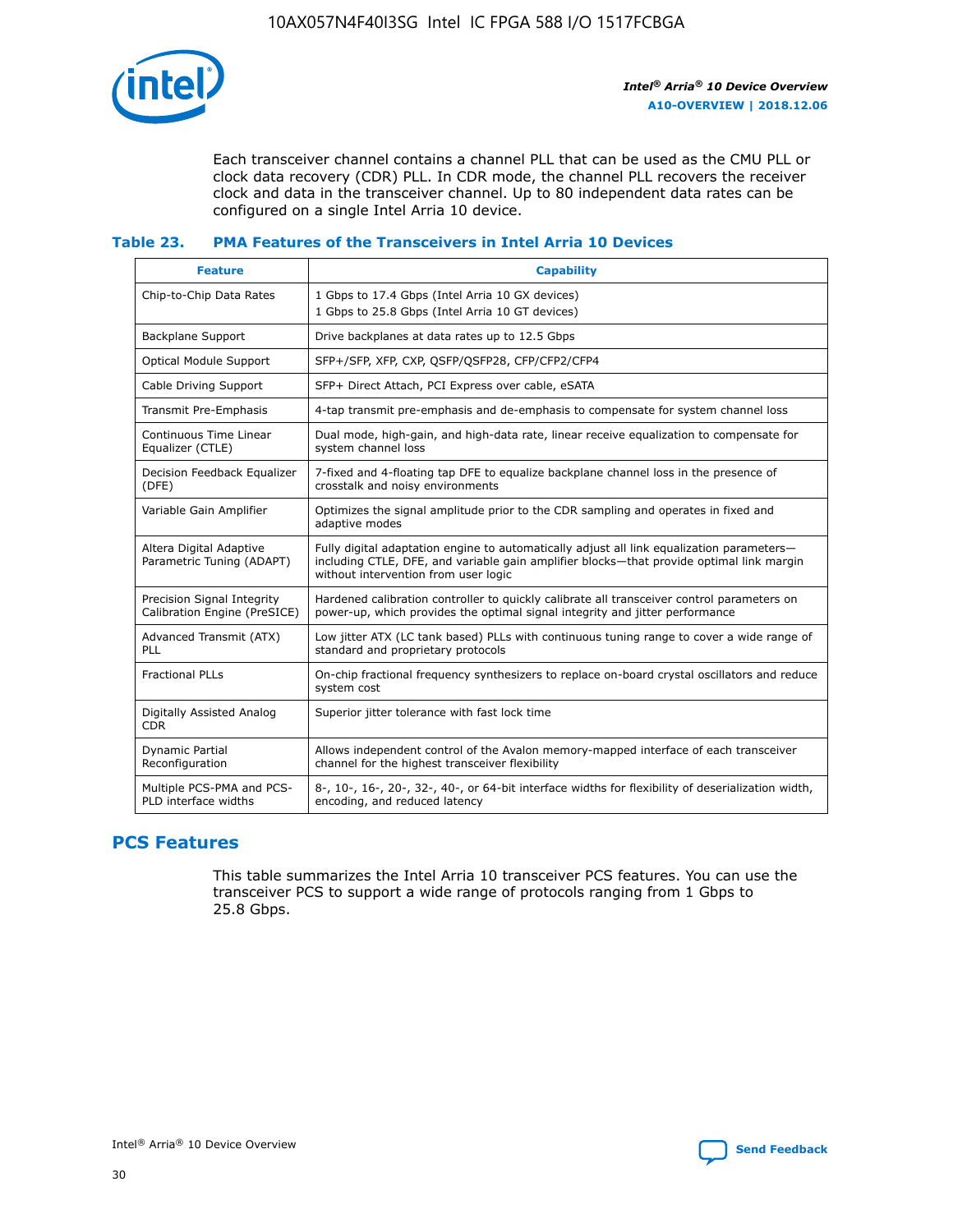

| <b>PCS</b>    | <b>Description</b>                                                                                                                                                                                                                                                                                                                                                                                             |
|---------------|----------------------------------------------------------------------------------------------------------------------------------------------------------------------------------------------------------------------------------------------------------------------------------------------------------------------------------------------------------------------------------------------------------------|
| Standard PCS  | Operates at a data rate up to 12 Gbps<br>Supports protocols such as PCI-Express, CPRI 4.2+, GigE, IEEE 1588 in Hard PCS<br>Implements other protocols using Basic/Custom (Standard PCS) transceiver<br>configuration rules.                                                                                                                                                                                    |
| Enhanced PCS  | Performs functions common to most serial data industry standards, such as word<br>alignment, encoding/decoding, and framing, before data is sent or received off-chip<br>through the PMA<br>• Handles data transfer to and from the FPGA fabric<br>Handles data transfer internally to and from the PMA<br>Provides frequency compensation<br>Performs channel bonding for multi-channel low skew applications |
| PCIe Gen3 PCS | Supports the seamless switching of Data and Clock between the Gen1, Gen2, and Gen3<br>data rates<br>Provides support for PIPE 3.0 features<br>Supports the PIPE interface with the Hard IP enabled, as well as with the Hard IP<br>bypassed                                                                                                                                                                    |

#### **Related Information**

- PCIe Gen1, Gen2, and Gen3 Hard IP on page 26
- Interlaken Support on page 26
- 10 Gbps Ethernet Support on page 26

## **PCS Protocol Support**

This table lists some of the protocols supported by the Intel Arria 10 transceiver PCS. For more information about the blocks in the transmitter and receiver data paths, refer to the related information.

| <b>Protocol</b>                                 | <b>Data Rate</b><br>(Gbps) | <b>Transceiver IP</b>       | <b>PCS Support</b>                      |
|-------------------------------------------------|----------------------------|-----------------------------|-----------------------------------------|
| PCIe Gen3 x1, x2, x4, x8                        | 8.0                        | Native PHY (PIPE)           | Standard PCS and PCIe<br>Gen3 PCS       |
| PCIe Gen2 x1, x2, x4, x8                        | 5.0                        | Native PHY (PIPE)           | <b>Standard PCS</b>                     |
| PCIe Gen1 x1, x2, x4, x8                        | 2.5                        | Native PHY (PIPE)           | Standard PCS                            |
| 1000BASE-X Gigabit Ethernet                     | 1.25                       | Native PHY                  | <b>Standard PCS</b>                     |
| 1000BASE-X Gigabit Ethernet with<br>IEEE 1588v2 | 1.25                       | Native PHY                  | Standard PCS                            |
| 10GBASE-R                                       | 10.3125                    | Native PHY                  | <b>Enhanced PCS</b>                     |
| 10GBASE-R with IEEE 1588v2                      | 10.3125                    | Native PHY                  | <b>Enhanced PCS</b>                     |
| 10GBASE-R with KR FEC                           | 10.3125                    | Native PHY                  | <b>Enhanced PCS</b>                     |
| 10GBASE-KR and 1000BASE-X                       | 10.3125                    | 1G/10GbE and 10GBASE-KR PHY | Standard PCS and<br><b>Enhanced PCS</b> |
| Interlaken (CEI-6G/11G)                         | 3.125 to 17.4              | Native PHY                  | <b>Enhanced PCS</b>                     |
| SFI-S/SFI-5.2                                   | 11.2                       | Native PHY                  | <b>Enhanced PCS</b>                     |
| $10G$ SDI                                       | 10.692                     | Native PHY                  | <b>Enhanced PCS</b>                     |
|                                                 |                            |                             | continued                               |

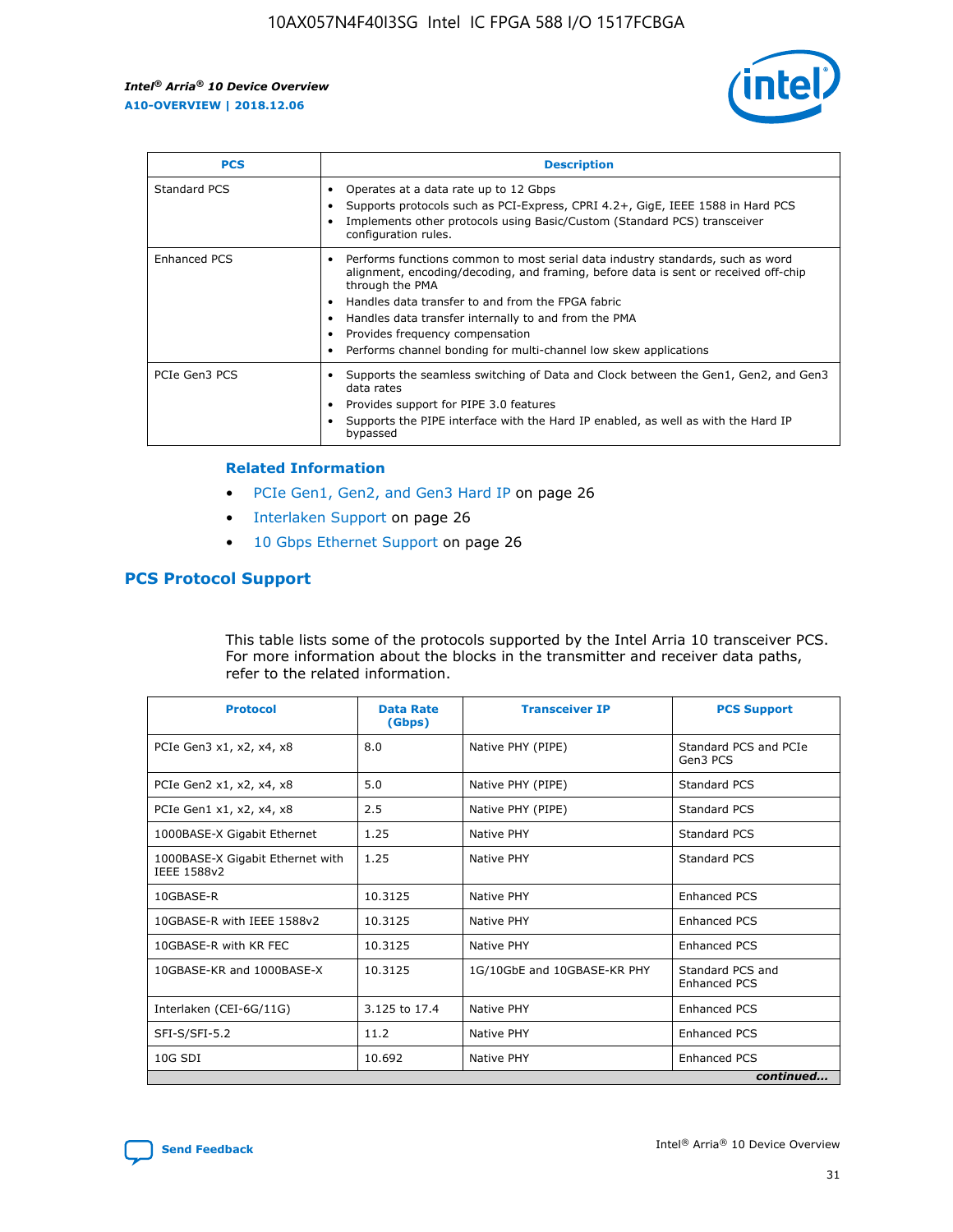

| <b>Protocol</b>      | <b>Data Rate</b><br>(Gbps) | <b>Transceiver IP</b> | <b>PCS Support</b> |
|----------------------|----------------------------|-----------------------|--------------------|
| CPRI 6.0 (64B/66B)   | 0.6144 to<br>10.1376       | Native PHY            | Enhanced PCS       |
| CPRI 4.2 (8B/10B)    | $0.6144$ to<br>9.8304      | Native PHY            | Standard PCS       |
| OBSAI RP3 v4.2       | 0.6144 to 6.144            | Native PHY            | Standard PCS       |
| SD-SDI/HD-SDI/3G-SDI | $0.143(12)$ to<br>2.97     | Native PHY            | Standard PCS       |

#### **Related Information**

#### [Intel Arria 10 Transceiver PHY User Guide](https://www.intel.com/content/www/us/en/programmable/documentation/nik1398707230472.html#nik1398707091164)

Provides more information about the supported transceiver protocols and PHY IP, the PMA architecture, and the standard, enhanced, and PCIe Gen3 PCS architecture.

## **SoC with Hard Processor System**

Each SoC device combines an FPGA fabric and a hard processor system (HPS) in a single device. This combination delivers the flexibility of programmable logic with the power and cost savings of hard IP in these ways:

- Reduces board space, system power, and bill of materials cost by eliminating a discrete embedded processor
- Allows you to differentiate the end product in both hardware and software, and to support virtually any interface standard
- Extends the product life and revenue through in-field hardware and software updates

 $(12)$  The 0.143 Gbps data rate is supported using oversampling of user logic that you must implement in the FPGA fabric.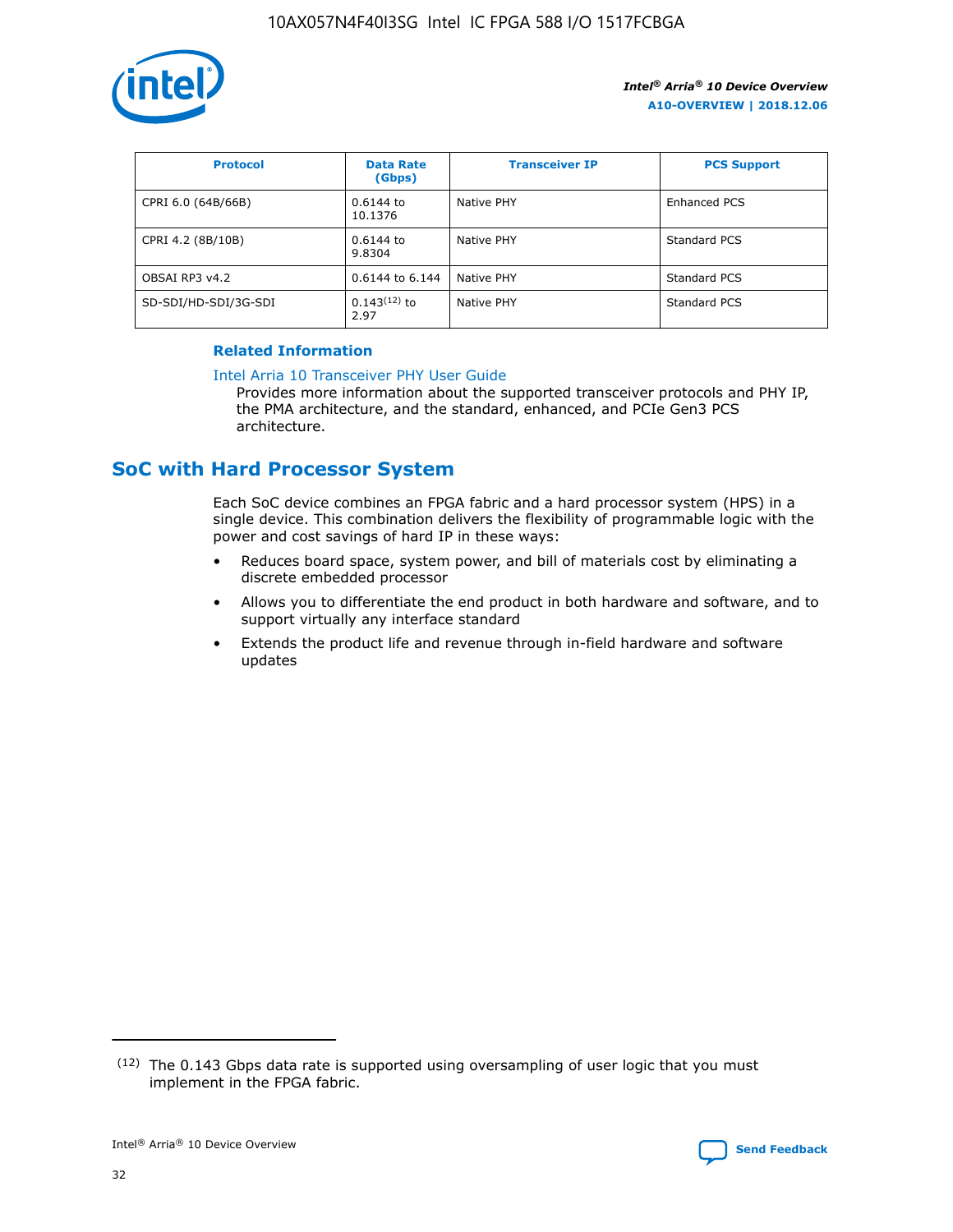

#### **Figure 9. HPS Block Diagram**

This figure shows a block diagram of the HPS with the dual ARM Cortex-A9 MPCore processor.



## **Key Advantages of 20-nm HPS**

The 20-nm HPS strikes a balance between enabling maximum software compatibility with 28-nm SoCs while still improving upon the 28-nm HPS architecture. These improvements address the requirements of the next generation target markets such as wireless and wireline communications, compute and storage equipment, broadcast and military in terms of performance, memory bandwidth, connectivity via backplane and security.

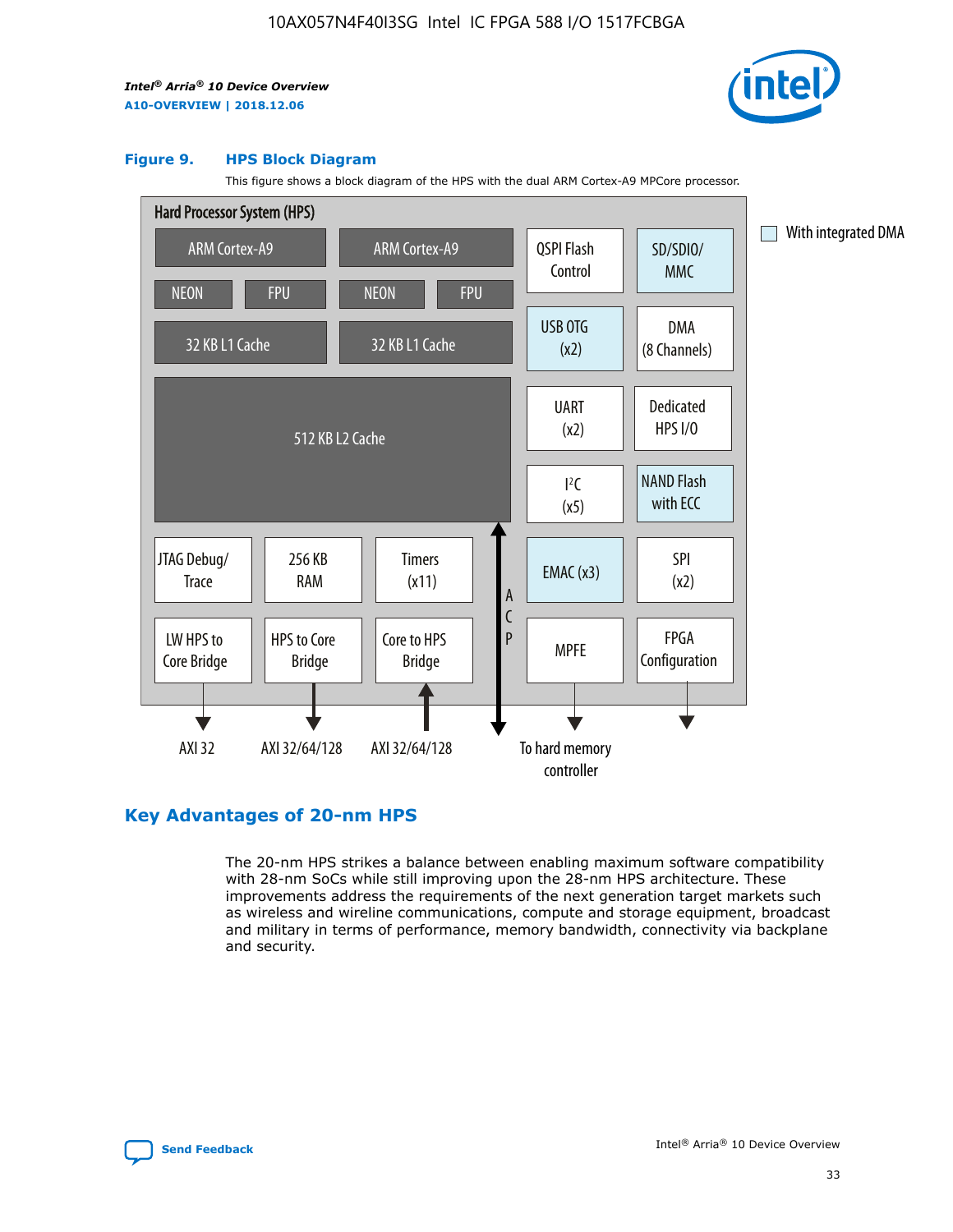

#### **Table 24. Improvements in 20 nm HPS**

This table lists the key improvements of the 20 nm HPS compared to the 28 nm HPS.

| Advantages/<br><b>Improvements</b>                          | <b>Description</b>                                                                                                                                                                                                                                                                                                                                                                                                                                                                                                                                                                                                                                                                                                                                                                                                                                                                                                      |
|-------------------------------------------------------------|-------------------------------------------------------------------------------------------------------------------------------------------------------------------------------------------------------------------------------------------------------------------------------------------------------------------------------------------------------------------------------------------------------------------------------------------------------------------------------------------------------------------------------------------------------------------------------------------------------------------------------------------------------------------------------------------------------------------------------------------------------------------------------------------------------------------------------------------------------------------------------------------------------------------------|
| Increased performance and<br>overdrive capability           | While the nominal processor frequency is 1.2 GHz, the 20 nm HPS offers an "overdrive"<br>feature which enables a higher processor operating frequency. This requires a higher supply<br>voltage value that is unique to the HPS and may require a separate regulator.                                                                                                                                                                                                                                                                                                                                                                                                                                                                                                                                                                                                                                                   |
| Increased processor memory<br>bandwidth and DDR4<br>support | Up to 64-bit DDR4 memory at 2,400 Mbps support is available for the processor. The hard<br>memory controller for the HPS comprises a multi-port front end that manages connections<br>to a single port memory controller. The multi-port front end allows logic core and the HPS<br>to share ports and thereby the available bandwidth of the memory controller.                                                                                                                                                                                                                                                                                                                                                                                                                                                                                                                                                        |
| Flexible I/O sharing                                        | An advanced I/O pin muxing scheme allows improved sharing of I/O between the HPS and<br>the core logic. The following types of I/O are available for SoC:<br>17 dedicated I/Os-physically located inside the HPS block and are not accessible to<br>logic within the core. The 17 dedicated I/Os are used for HPS clock, resets, and<br>interfacing with boot devices, QSPI, and SD/MMC.<br>48 direct shared I/O-located closest to the HPS block and are ideal for high speed HPS<br>peripherals such as EMAC, USB, and others. There is one bank of 48 I/Os that supports<br>direct sharing where the 48 I/Os can be shared 12 I/Os at a time.<br>Standard (shared) I/O—all standard I/Os can be shared by the HPS peripherals and any<br>logic within the core. For designs where more than 48 I/Os are required to fully use all<br>the peripherals in the HPS, these I/Os can be connected through the core logic. |
| <b>EMAC</b> core                                            | Three EMAC cores are available in the HPS. The EMAC cores enable an application to<br>support two redundant Ethernet connections; for example, backplane, or two EMAC cores<br>for managing IEEE 1588 time stamp information while allowing a third EMAC core for debug<br>and configuration. All three EMACs can potentially share the same time stamps, simplifying<br>the 1588 time stamping implementation. A new serial time stamp interface allows core<br>logic to access and read the time stamp values. The integrated EMAC controllers can be<br>connected to external Ethernet PHY through the provided MDIO or I <sup>2</sup> C interface.                                                                                                                                                                                                                                                                  |
| On-chip memory                                              | The on-chip memory is updated to 256 KB support and can support larger data sets and<br>real time algorithms.                                                                                                                                                                                                                                                                                                                                                                                                                                                                                                                                                                                                                                                                                                                                                                                                           |
| <b>ECC</b> enhancements                                     | Improvements in L2 Cache ECC management allow identification of errors down to the<br>address level. ECC enhancements also enable improved error injection and status reporting<br>via the introduction of new memory mapped access to syndrome and data signals.                                                                                                                                                                                                                                                                                                                                                                                                                                                                                                                                                                                                                                                       |
| HPS to FPGA Interconnect<br>Backbone                        | Although the HPS and the Logic Core can operate independently, they are tightly coupled<br>via a high-bandwidth system interconnect built from high-performance ARM AMBA AXI bus<br>bridges. IP bus masters in the FPGA fabric have access to HPS bus slaves via the FPGA-to-<br>HPS interconnect. Similarly, HPS bus masters have access to bus slaves in the core fabric<br>via the HPS-to-FPGA bridge. Both bridges are AMBA AXI-3 compliant and support<br>simultaneous read and write transactions. Up to three masters within the core fabric can<br>share the HPS SDRAM controller with the processor. Additionally, the processor can be used<br>to configure the core fabric under program control via a dedicated 32-bit configuration port.                                                                                                                                                                  |
| FPGA configuration and HPS<br>booting                       | The FPGA fabric and HPS in the SoCs are powered independently. You can reduce the clock<br>frequencies or gate the clocks to reduce dynamic power.<br>You can configure the FPGA fabric and boot the HPS independently, in any order, providing<br>you with more design flexibility.                                                                                                                                                                                                                                                                                                                                                                                                                                                                                                                                                                                                                                    |
| Security                                                    | New security features have been introduced for anti-tamper management, secure boot,<br>encryption (AES), and authentication (SHA).                                                                                                                                                                                                                                                                                                                                                                                                                                                                                                                                                                                                                                                                                                                                                                                      |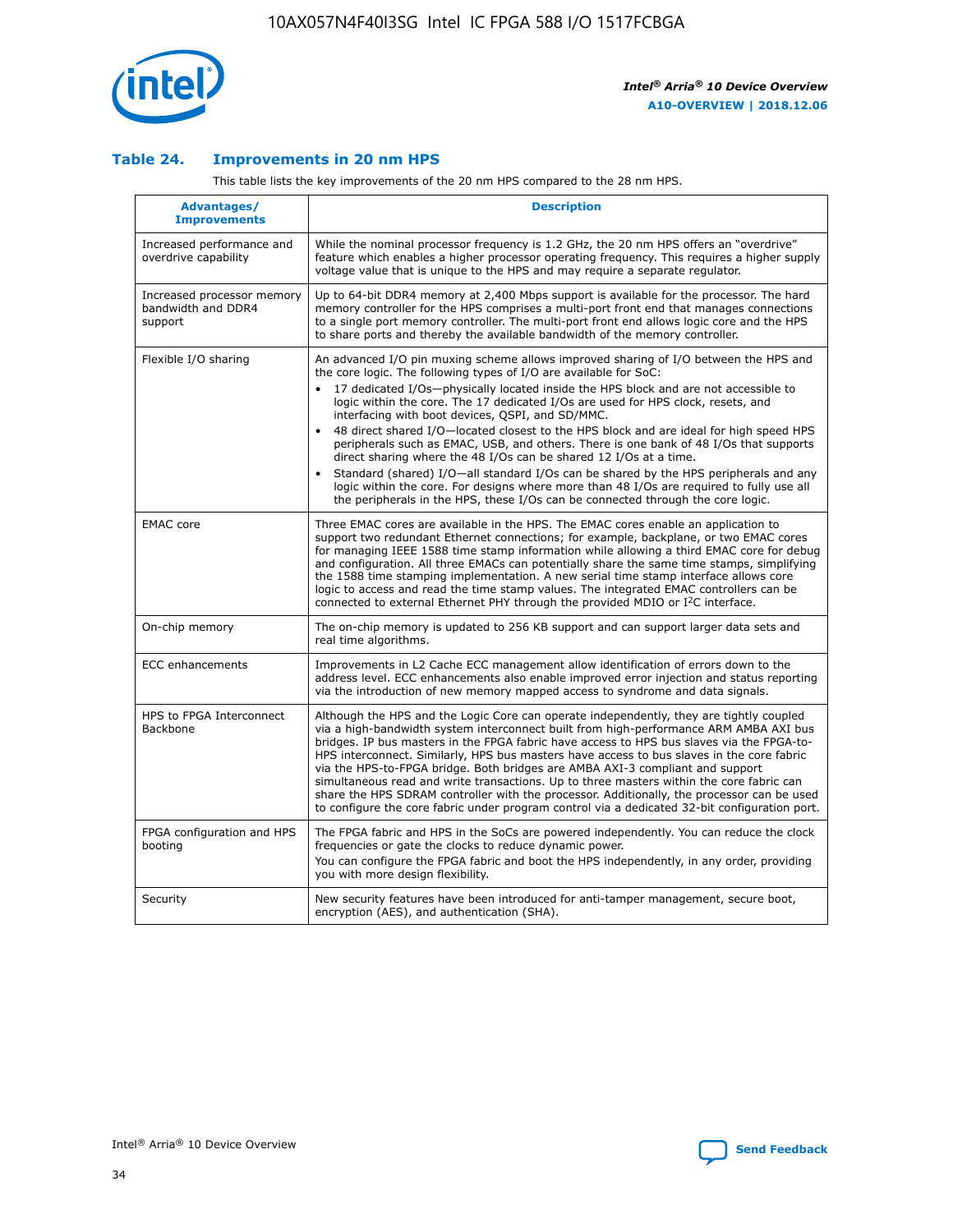

## **Features of the HPS**

The HPS has the following features:

- 1.2-GHz, dual-core ARM Cortex-A9 MPCore processor with up to 1.5-GHz via overdrive
	- ARMv7-A architecture that runs 32-bit ARM instructions, 16-bit and 32-bit Thumb instructions, and 8-bit Java byte codes in Jazelle style
	- Superscalar, variable length, out-of-order pipeline with dynamic branch prediction
	- Instruction Efficiency 2.5 MIPS/MHz, which provides total performance of 7500 MIPS at 1.5 GHz
- Each processor core includes:
	- 32 KB of L1 instruction cache, 32 KB of L1 data cache
	- Single- and double-precision floating-point unit and NEON media engine
	- CoreSight debug and trace technology
	- Snoop Control Unit (SCU) and Acceleration Coherency Port (ACP)
- 512 KB of shared L2 cache
- 256 KB of scratch RAM
- Hard memory controller with support for DDR3, DDR4 and optional error correction code (ECC) support
- Multiport Front End (MPFE) Scheduler interface to the hard memory controller
- 8-channel direct memory access (DMA) controller
- QSPI flash controller with SIO, DIO, QIO SPI Flash support
- NAND flash controller (ONFI 1.0 or later) with DMA and ECC support, updated to support 8 and 16-bit Flash devices and new command DMA to offload CPU for fast power down recovery
- Updated SD/SDIO/MMC controller to eMMC 4.5 with DMA with CE-ATA digital command support
- 3 10/100/1000 Ethernet media access control (MAC) with DMA
- 2 USB On-the-Go (OTG) controllers with DMA
- $\bullet$  5 I<sup>2</sup>C controllers (3 can be used by EMAC for MIO to external PHY)
- 2 UART 16550 Compatible controllers
- 4 serial peripheral interfaces (SPI) (2 Master, 2 Slaves)
- 62 programmable general-purpose I/Os, which includes 48 direct share I/Os that allows the HPS peripherals to connect directly to the FPGA I/Os
- 7 general-purpose timers
- 4 watchdog timers
- Anti-tamper, Secure Boot, Encryption (AES) and Authentication (SHA)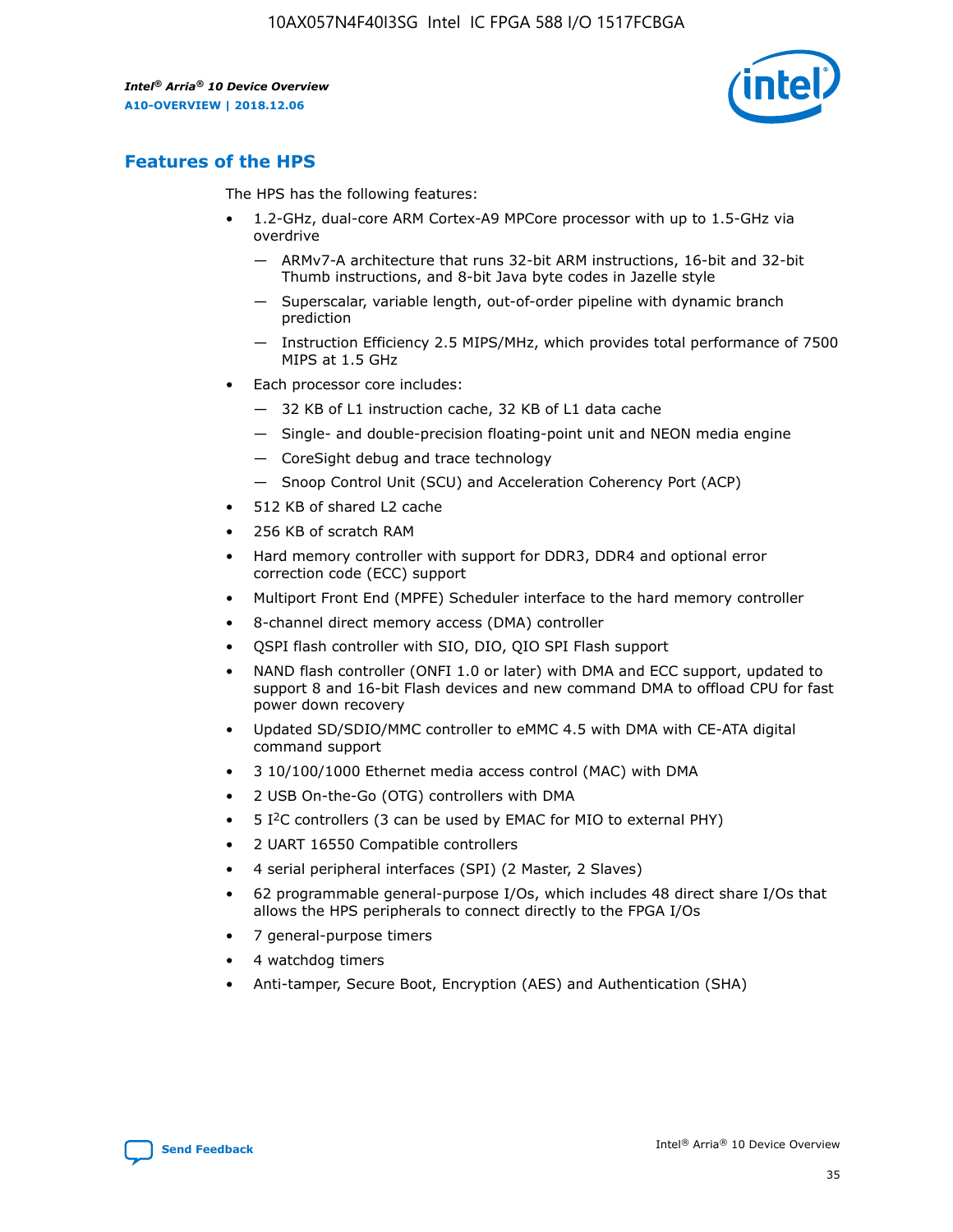

#### **System Peripherals and Debug Access Port**

Each Ethernet MAC, USB OTG, NAND flash controller, and SD/MMC controller module has an integrated DMA controller. For modules without an integrated DMA controller, an additional DMA controller module provides up to eight channels of high-bandwidth data transfers. Peripherals that communicate off-chip are multiplexed with other peripherals at the HPS pin level. This allows you to choose which peripherals interface with other devices on your PCB.

The debug access port provides interfaces to industry standard JTAG debug probes and supports ARM CoreSight debug and core traces to facilitate software development.

#### **HPS–FPGA AXI Bridges**

The HPS–FPGA bridges, which support the Advanced Microcontroller Bus Architecture (AMBA) Advanced eXtensible Interface (AXI™) specifications, consist of the following bridges:

- FPGA-to-HPS AMBA AXI bridge—a high-performance bus supporting 32, 64, and 128 bit data widths that allows the FPGA fabric to issue transactions to slaves in the HPS.
- HPS-to-FPGA Avalon/AMBA AXI bridge—a high-performance bus supporting 32, 64, and 128 bit data widths that allows the HPS to issue transactions to slaves in the FPGA fabric.
- Lightweight HPS-to-FPGA AXI bridge—a lower latency 32 bit width bus that allows the HPS to issue transactions to soft peripherals in the FPGA fabric. This bridge is primarily used for control and status register (CSR) accesses to peripherals in the FPGA fabric.

The HPS–FPGA AXI bridges allow masters in the FPGA fabric to communicate with slaves in the HPS logic, and vice versa. For example, the HPS-to-FPGA AXI bridge allows you to share memories instantiated in the FPGA fabric with one or both microprocessors in the HPS, while the FPGA-to-HPS AXI bridge allows logic in the FPGA fabric to access the memory and peripherals in the HPS.

Each HPS–FPGA bridge also provides asynchronous clock crossing for data transferred between the FPGA fabric and the HPS.

#### **HPS SDRAM Controller Subsystem**

The HPS SDRAM controller subsystem contains a multiport SDRAM controller and DDR PHY that are shared between the FPGA fabric (through the FPGA-to-HPS SDRAM interface), the level 2 (L2) cache, and the level 3 (L3) system interconnect. The FPGA-to-HPS SDRAM interface supports AMBA AXI and Avalon® Memory-Mapped (Avalon-MM) interface standards, and provides up to six individual ports for access by masters implemented in the FPGA fabric.

The HPS SDRAM controller supports up to 3 masters (command ports), 3x 64-bit read data ports and 3x 64-bit write data ports.

To maximize memory performance, the SDRAM controller subsystem supports command and data reordering, deficit round-robin arbitration with aging, and high-priority bypass features.

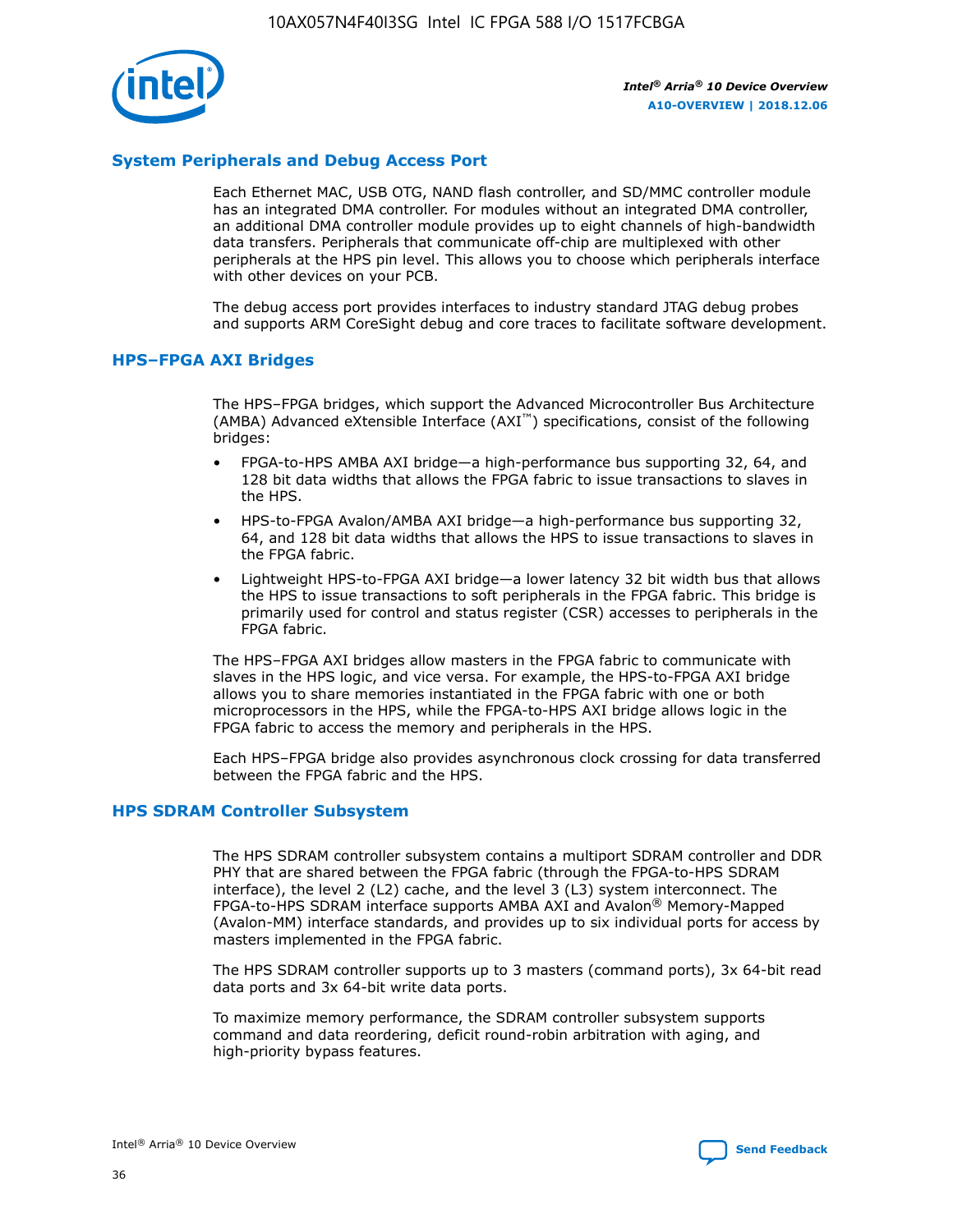

## **FPGA Configuration and HPS Booting**

The FPGA fabric and HPS in the SoC FPGA must be powered at the same time. You can reduce the clock frequencies or gate the clocks to reduce dynamic power.

Once powered, the FPGA fabric and HPS can be configured independently thus providing you with more design flexibility:

- You can boot the HPS independently. After the HPS is running, the HPS can fully or partially reconfigure the FPGA fabric at any time under software control. The HPS can also configure other FPGAs on the board through the FPGA configuration controller.
- Configure the FPGA fabric first, and then boot the HPS from memory accessible to the FPGA fabric.

#### **Hardware and Software Development**

For hardware development, you can configure the HPS and connect your soft logic in the FPGA fabric to the HPS interfaces using the Platform Designer system integration tool in the Intel Quartus Prime software.

For software development, the ARM-based SoC FPGA devices inherit the rich software development ecosystem available for the ARM Cortex-A9 MPCore processor. The software development process for Intel SoC FPGAs follows the same steps as those for other SoC devices from other manufacturers. Support for Linux\*, VxWorks\*, and other operating systems are available for the SoC FPGAs. For more information on the operating systems support availability, contact the Intel FPGA sales team.

You can begin device-specific firmware and software development on the Intel SoC FPGA Virtual Target. The Virtual Target is a fast PC-based functional simulation of a target development system—a model of a complete development board. The Virtual Target enables the development of device-specific production software that can run unmodified on actual hardware.

## **Dynamic and Partial Reconfiguration**

The Intel Arria 10 devices support dynamic and partial reconfiguration. You can use dynamic and partial reconfiguration simultaneously to enable seamless reconfiguration of both the device core and transceivers.

## **Dynamic Reconfiguration**

You can reconfigure the PMA and PCS blocks while the device continues to operate. This feature allows you to change the data rates, protocol, and analog settings of a channel in a transceiver bank without affecting on-going data transfer in other transceiver banks. This feature is ideal for applications that require dynamic multiprotocol or multirate support.

## **Partial Reconfiguration**

Using partial reconfiguration, you can reconfigure some parts of the device while keeping the device in operation.

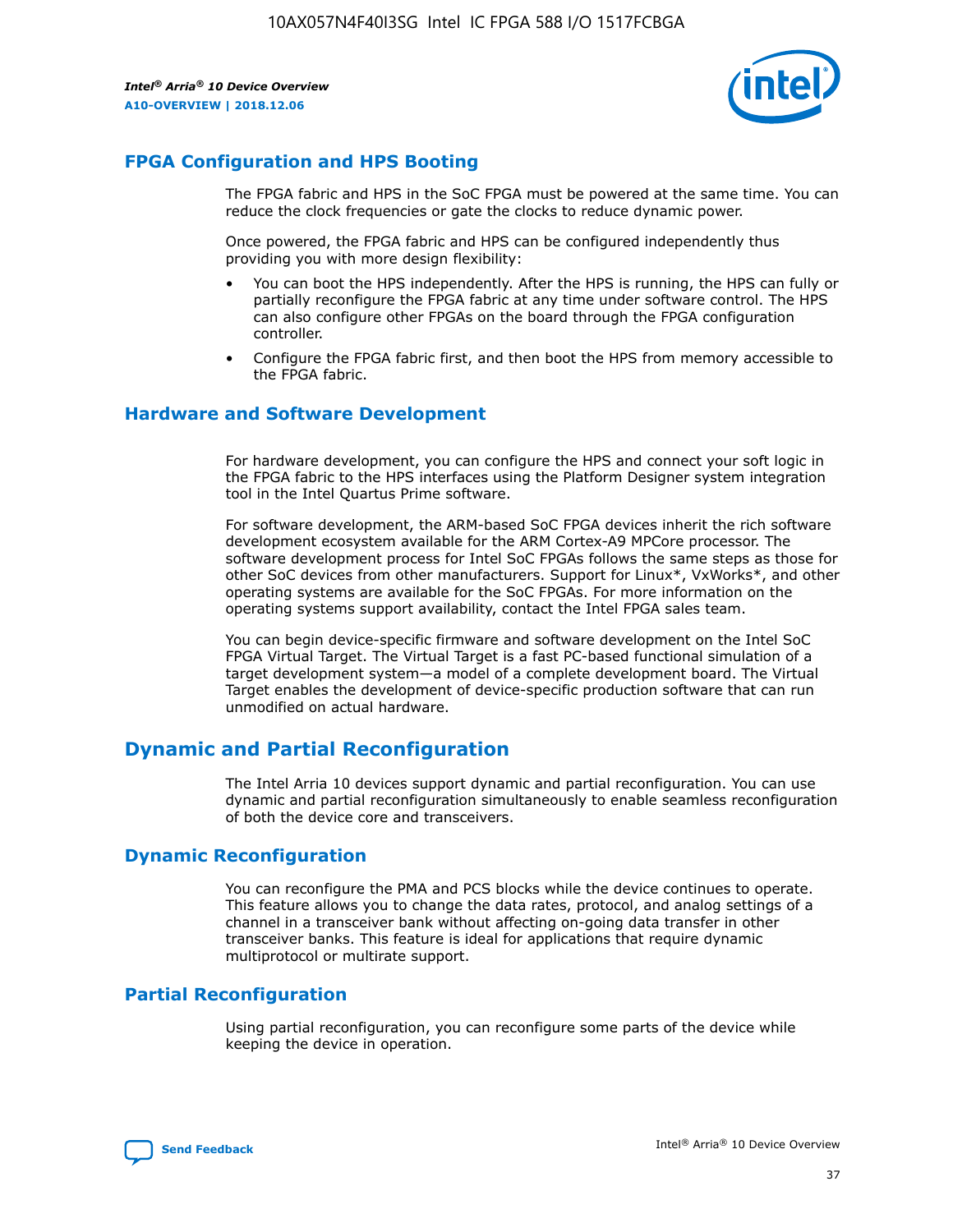

Instead of placing all device functions in the FPGA fabric, you can store some functions that do not run simultaneously in external memory and load them only when required. This capability increases the effective logic density of the device, and lowers cost and power consumption.

In the Intel solution, you do not have to worry about intricate device architecture to perform a partial reconfiguration. The partial reconfiguration capability is built into the Intel Quartus Prime design software, making such time-intensive task simple.

Intel Arria 10 devices support partial reconfiguration in the following configuration options:

- Using an internal host:
	- All supported configuration modes where the FPGA has access to external memory devices such as serial and parallel flash memory.
	- Configuration via Protocol [CvP (PCIe)]
- Using an external host—passive serial (PS), fast passive parallel (FPP) x8, FPP x16, and FPP x32 I/O interface.

# **Enhanced Configuration and Configuration via Protocol**

#### **Table 25. Configuration Schemes and Features of Intel Arria 10 Devices**

Intel Arria 10 devices support 1.8 V programming voltage and several configuration schemes.

| <b>Scheme</b>                                                          | <b>Data</b><br><b>Width</b> | <b>Max Clock</b><br>Rate<br>(MHz) | <b>Max Data</b><br>Rate<br>(Mbps)<br>(13) | <b>Decompression</b> | <b>Design</b><br>Security <sup>(1</sup><br>4) | <b>Partial</b><br>Reconfiguration<br>(15) | <b>Remote</b><br><b>System</b><br><b>Update</b> |
|------------------------------------------------------------------------|-----------------------------|-----------------------------------|-------------------------------------------|----------------------|-----------------------------------------------|-------------------------------------------|-------------------------------------------------|
| <b>JTAG</b>                                                            | 1 bit                       | 33                                | 33                                        |                      |                                               | Yes <sup>(16)</sup>                       |                                                 |
| Active Serial (AS)<br>through the<br>EPCO-L<br>configuration<br>device | 1 bit,<br>4 bits            | 100                               | 400                                       | Yes                  | Yes                                           | $Y_{PS}(16)$                              | Yes                                             |
| Passive serial (PS)<br>through CPLD or<br>external<br>microcontroller  | 1 bit                       | 100                               | 100                                       | Yes                  | Yes                                           | Yes(16)                                   | Parallel<br>Flash<br>Loader<br>(PFL) IP<br>core |
|                                                                        |                             |                                   |                                           |                      |                                               |                                           | continued                                       |

<sup>(13)</sup> Enabling either compression or design security features affects the maximum data rate. Refer to the Intel Arria 10 Device Datasheet for more information.

<sup>(14)</sup> Encryption and compression cannot be used simultaneously.

 $(15)$  Partial reconfiguration is an advanced feature of the device family. If you are interested in using partial reconfiguration, contact Intel for support.

 $(16)$  Partial configuration can be performed only when it is configured as internal host.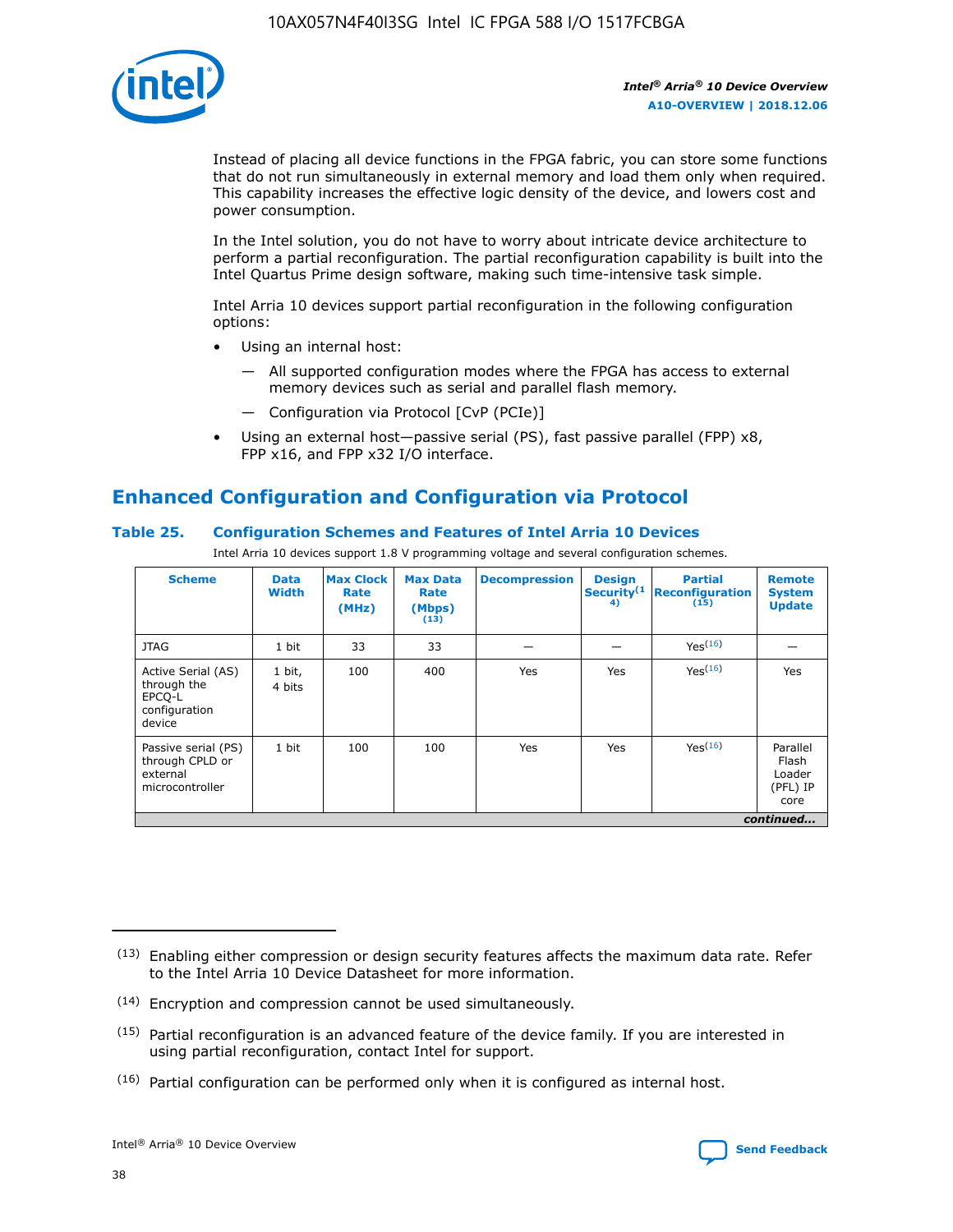

| <b>Scheme</b>                                   | <b>Data</b><br><b>Width</b> | <b>Max Clock</b><br>Rate<br>(MHz) | <b>Max Data</b><br>Rate<br>(Mbps)<br>(13) | <b>Decompression</b> | <b>Design</b><br>Security <sup>(1</sup><br>4) | <b>Partial</b><br><b>Reconfiguration</b><br>(15) | <b>Remote</b><br><b>System</b><br><b>Update</b> |
|-------------------------------------------------|-----------------------------|-----------------------------------|-------------------------------------------|----------------------|-----------------------------------------------|--------------------------------------------------|-------------------------------------------------|
| Fast passive                                    | 8 bits                      | 100                               | 3200                                      | Yes                  | Yes                                           | Yes(17)                                          | PFL IP                                          |
| parallel (FPP)<br>through CPLD or               | 16 bits                     |                                   |                                           | Yes                  | Yes                                           |                                                  | core                                            |
| external<br>microcontroller                     | 32 bits                     |                                   |                                           | Yes                  | Yes                                           |                                                  |                                                 |
| Configuration via                               | 16 bits                     | 100                               | 3200                                      | Yes                  | Yes                                           | Yes <sup>(17)</sup>                              |                                                 |
| <b>HPS</b>                                      | 32 bits                     |                                   |                                           | Yes                  | Yes                                           |                                                  |                                                 |
| Configuration via<br>Protocol [CvP<br>$(PCIe*)$ | x1, x2,<br>x4, x8<br>lanes  |                                   | 8000                                      | Yes                  | Yes                                           | Yes <sup>(16)</sup>                              |                                                 |

You can configure Intel Arria 10 devices through PCIe using Configuration via Protocol (CvP). The Intel Arria 10 CvP implementation conforms to the PCIe 100 ms power-up-to-active time requirement.

#### **Related Information**

[Configuration via Protocol \(CvP\) Implementation in Intel FPGAs User Guide](https://www.intel.com/content/www/us/en/programmable/documentation/dsu1441819344145.html#dsu1442269728522) Provides more information about the CvP configuration scheme.

## **SEU Error Detection and Correction**

Intel Arria 10 devices offer robust and easy-to-use single-event upset (SEU) error detection and correction circuitry.

The detection and correction circuitry includes protection for Configuration RAM (CRAM) programming bits and user memories. The CRAM is protected by a continuously running CRC error detection circuit with integrated ECC that automatically corrects one or two errors and detects higher order multi-bit errors. When more than two errors occur, correction is available through reloading of the core programming file, providing a complete design refresh while the FPGA continues to operate.

The physical layout of the Intel Arria 10 CRAM array is optimized to make the majority of multi-bit upsets appear as independent single-bit or double-bit errors which are automatically corrected by the integrated CRAM ECC circuitry. In addition to the CRAM protection, the M20K memory blocks also include integrated ECC circuitry and are layout-optimized for error detection and correction. The MLAB does not have ECC.

(14) Encryption and compression cannot be used simultaneously.

<sup>(17)</sup> Supported at a maximum clock rate of 100 MHz.



 $(13)$  Enabling either compression or design security features affects the maximum data rate. Refer to the Intel Arria 10 Device Datasheet for more information.

 $(15)$  Partial reconfiguration is an advanced feature of the device family. If you are interested in using partial reconfiguration, contact Intel for support.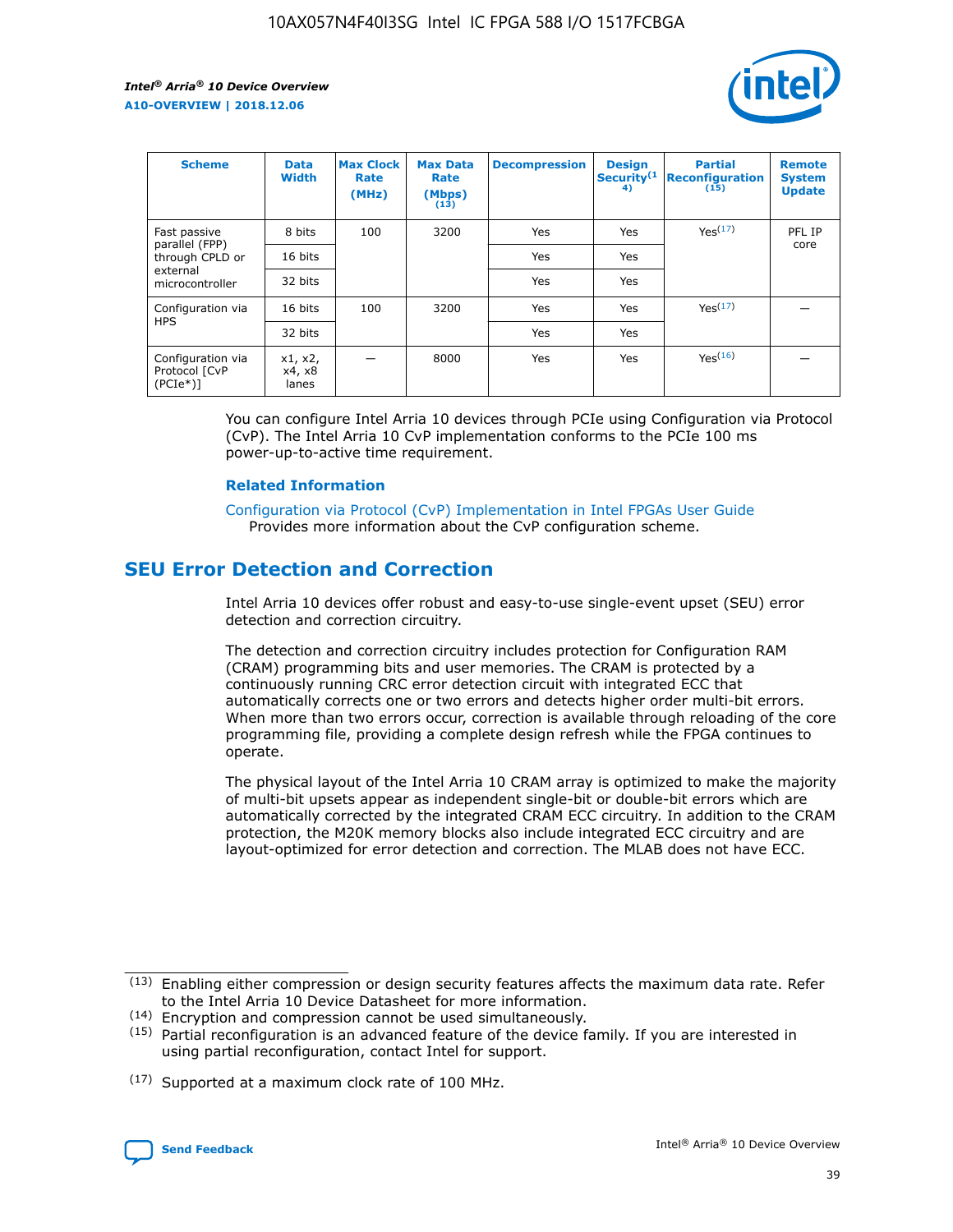

## **Power Management**

Intel Arria 10 devices leverage the advanced 20 nm process technology, a low 0.9 V core power supply, an enhanced core architecture, and several optional power reduction techniques to reduce total power consumption by as much as 40% compared to Arria V devices and as much as 60% compared to Stratix V devices.

The optional power reduction techniques in Intel Arria 10 devices include:

- **SmartVID**—a code is programmed into each device during manufacturing that allows a smart regulator to operate the device at lower core  $V_{CC}$  while maintaining performance
- **Programmable Power Technology**—non-critical timing paths are identified by the Intel Quartus Prime software and the logic in these paths is biased for low power instead of high performance
- **Low Static Power Options**—devices are available with either standard static power or low static power while maintaining performance

Furthermore, Intel Arria 10 devices feature Intel's industry-leading low power transceivers and include a number of hard IP blocks that not only reduce logic resources but also deliver substantial power savings compared to soft implementations. In general, hard IP blocks consume up to 90% less power than the equivalent soft logic implementations.

## **Incremental Compilation**

The Intel Quartus Prime software incremental compilation feature reduces compilation time and helps preserve performance to ease timing closure. The incremental compilation feature enables the partial reconfiguration flow for Intel Arria 10 devices.

Incremental compilation supports top-down, bottom-up, and team-based design flows. This feature facilitates modular, hierarchical, and team-based design flows where different designers compile their respective design sections in parallel. Furthermore, different designers or IP providers can develop and optimize different blocks of the design independently. These blocks can then be imported into the top level project.

## **Document Revision History for Intel Arria 10 Device Overview**

| <b>Document</b><br><b>Version</b> | <b>Changes</b>                                                                                                                                                                                                                                                              |
|-----------------------------------|-----------------------------------------------------------------------------------------------------------------------------------------------------------------------------------------------------------------------------------------------------------------------------|
| 2018.12.06                        | Added links to Intel Arria 10 device errata documents.<br>Removed automotive temperature option from the Intel Arria 10 GX devices.<br>Removed -3 fabric speed grade from the Intel Arria 10 GT devices.<br>Updated power options for the Intel Arria 10 GX and GT devices. |
| 2018.04.09                        | Updated the lowest $V_{CC}$ from 0.83 V to 0.82 V in the topic listing a summary of the device features.                                                                                                                                                                    |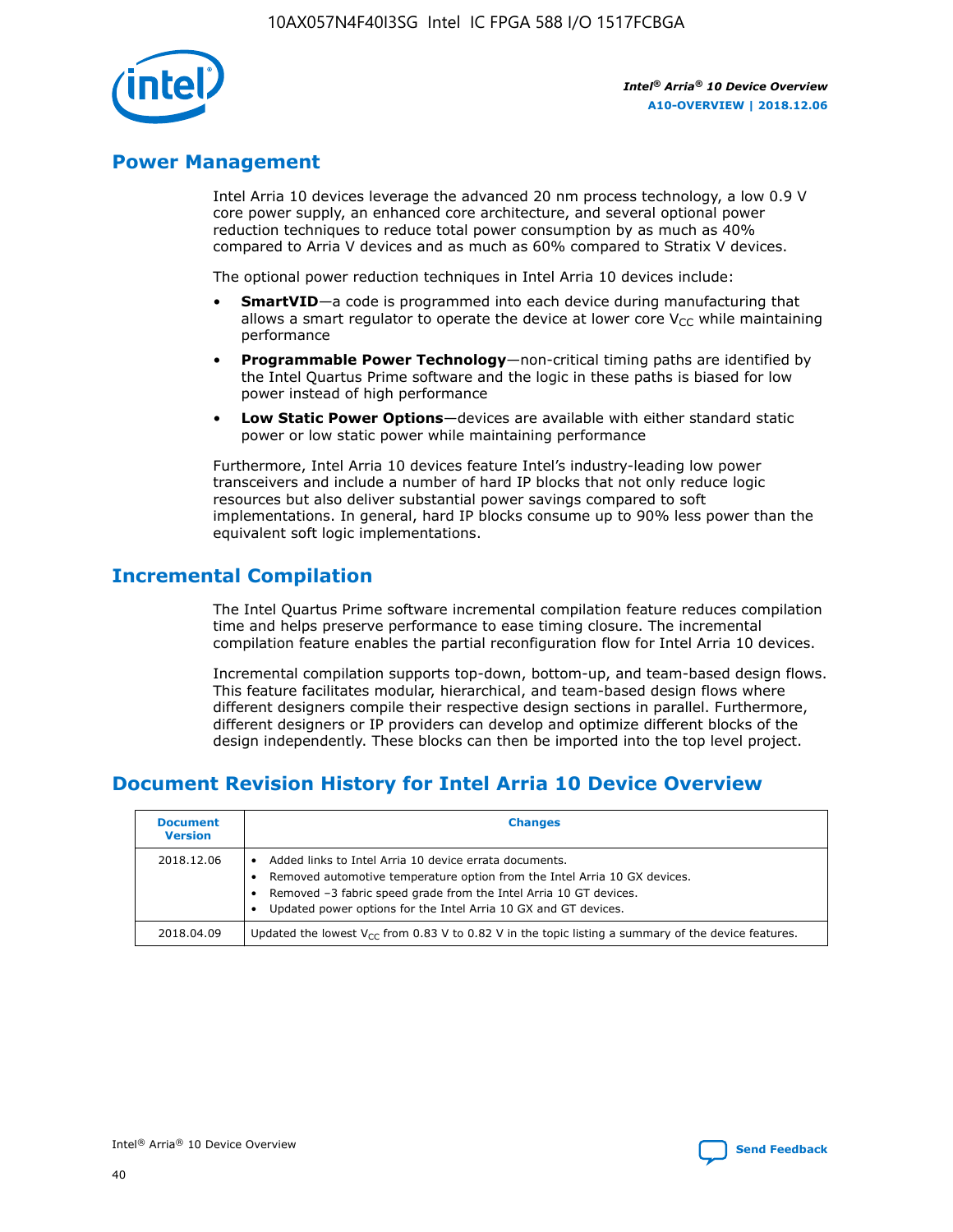*Intel® Arria® 10 Device Overview* **A10-OVERVIEW | 2018.12.06**



| <b>Date</b>    | <b>Version</b> | <b>Changes</b>                                                                                                                                                                                                                                                                                                                                                                                                                                                                                                                                                                                                                                                                                                                                                                                                                                                                                                                                                            |
|----------------|----------------|---------------------------------------------------------------------------------------------------------------------------------------------------------------------------------------------------------------------------------------------------------------------------------------------------------------------------------------------------------------------------------------------------------------------------------------------------------------------------------------------------------------------------------------------------------------------------------------------------------------------------------------------------------------------------------------------------------------------------------------------------------------------------------------------------------------------------------------------------------------------------------------------------------------------------------------------------------------------------|
| January 2018   | 2018.01.17     | Updated the maximum data rate for HPS (Intel Arria 10 SX devices<br>external memory interface DDR3 controller from 2,166 Mbps to 2,133<br>Mbps.<br>Updated maximum frequency supported for half rate QDRII and QDRII<br>+ SRAM to 633 MHz in Memory Standards Supported by the Soft<br>Memory Controller table.<br>Updated transceiver backplane capability to 12.5 Gbps.<br>$\bullet$<br>Removed transceiver speed grade 5 in Sample Ordering Core and<br>Available Options for Intel Arria 10 GX Devices figure.<br>Removed package code 40, low static power, SmartVID, industrial, and<br>military operating temperature support from Sample Ordering Core and<br>Available Options for Intel Arria 10 GT Devices figure.<br>Updated short reach transceiver rate for Intel Arria 10 GT devices to<br>25.8 Gbps.<br>Removed On-Die Instrumentation - EyeQ and Jitter Margin Tool<br>support from PMA Features of the Transceivers in Intel Arria 10 Devices<br>table. |
| September 2017 | 2017.09.20     | Updated the maximum speed of the DDR4 external memory interface from<br>1,333 MHz/2,666 Mbps to 1,200 MHz/2,400 Mbps.                                                                                                                                                                                                                                                                                                                                                                                                                                                                                                                                                                                                                                                                                                                                                                                                                                                     |
| July 2017      | 2017.07.13     | Corrected the automotive temperature range in the figure showing the<br>available options for the Intel Arria 10 GX devices from "-40°C to 100°C"<br>to "-40°C to 125°C".                                                                                                                                                                                                                                                                                                                                                                                                                                                                                                                                                                                                                                                                                                                                                                                                 |
| July 2017      | 2017.07.06     | Added automotive temperature option to Intel Arria 10 GX device family.                                                                                                                                                                                                                                                                                                                                                                                                                                                                                                                                                                                                                                                                                                                                                                                                                                                                                                   |
| May 2017       | 2017.05.08     | Corrected protocol names with "1588" to "IEEE 1588v2".<br>$\bullet$<br>Updated the vertical migration table to remove vertical migration<br>$\bullet$<br>between Intel Arria 10 GX and Intel Arria 10 SX device variants.<br>Removed all "Preliminary" marks.<br>$\bullet$                                                                                                                                                                                                                                                                                                                                                                                                                                                                                                                                                                                                                                                                                                |
| March 2017     | 2017.03.15     | Removed the topic about migration from Intel Arria 10 to Intel Stratix<br>10 devices.<br>Rebranded as Intel.<br>$\bullet$                                                                                                                                                                                                                                                                                                                                                                                                                                                                                                                                                                                                                                                                                                                                                                                                                                                 |
| October 2016   | 2016.10.31     | Removed package F36 from Intel Arria 10 GX devices.<br>Updated Intel Arria 10 GT sample ordering code and maximum GX<br>$\bullet$<br>transceiver count. Intel Arria 10 GT devices are available only in the<br>SF45 package option with a maximum of 72 transceivers.                                                                                                                                                                                                                                                                                                                                                                                                                                                                                                                                                                                                                                                                                                     |
| May 2016       | 2016.05.02     | Updated the FPGA Configuration and HPS Booting topic.<br>$\bullet$<br>Remove V <sub>CC</sub> PowerManager from the Summary of Features, Power<br>Management and Arria 10 Device Variants and packages topics. This<br>feature is no longer supported in Arria 10 devices.<br>Removed LPDDR3 from the Memory Standards Supported by the HPS<br>Hard Memory Controller table in the Memory Standards Supported by<br>Intel Arria 10 Devices topic. This standard is only supported by the<br>FPGA.<br>Removed transceiver speed grade 5 from the Device Variants and<br>Packages topic for Arria 10 GX and SX devices.                                                                                                                                                                                                                                                                                                                                                      |
| February 2016  | 2016.02.11     | Changed the maximum Arria 10 GT datarate to 25.8 Gbps and the<br>minimum datarate to 1 Gbps globally.<br>Revised the state for Core clock networks in the Summary of Features<br>$\bullet$<br>topic.<br>Changed the transceiver parameters in the "Summary of Features for<br>$\bullet$<br>Arria 10 Devices" table.<br>• Changed the transceiver parameters in the "Maximum Resource Counts<br>for Arria 10 GT Devices" table.<br>Changed the package availability for GT devices in the "Package Plan<br>for Arria 10 GT Devices" table.<br>Changed the package configurations for GT devices in the "Migration"<br>Capability Across Arria 10 Product Lines" figure.<br>continued                                                                                                                                                                                                                                                                                       |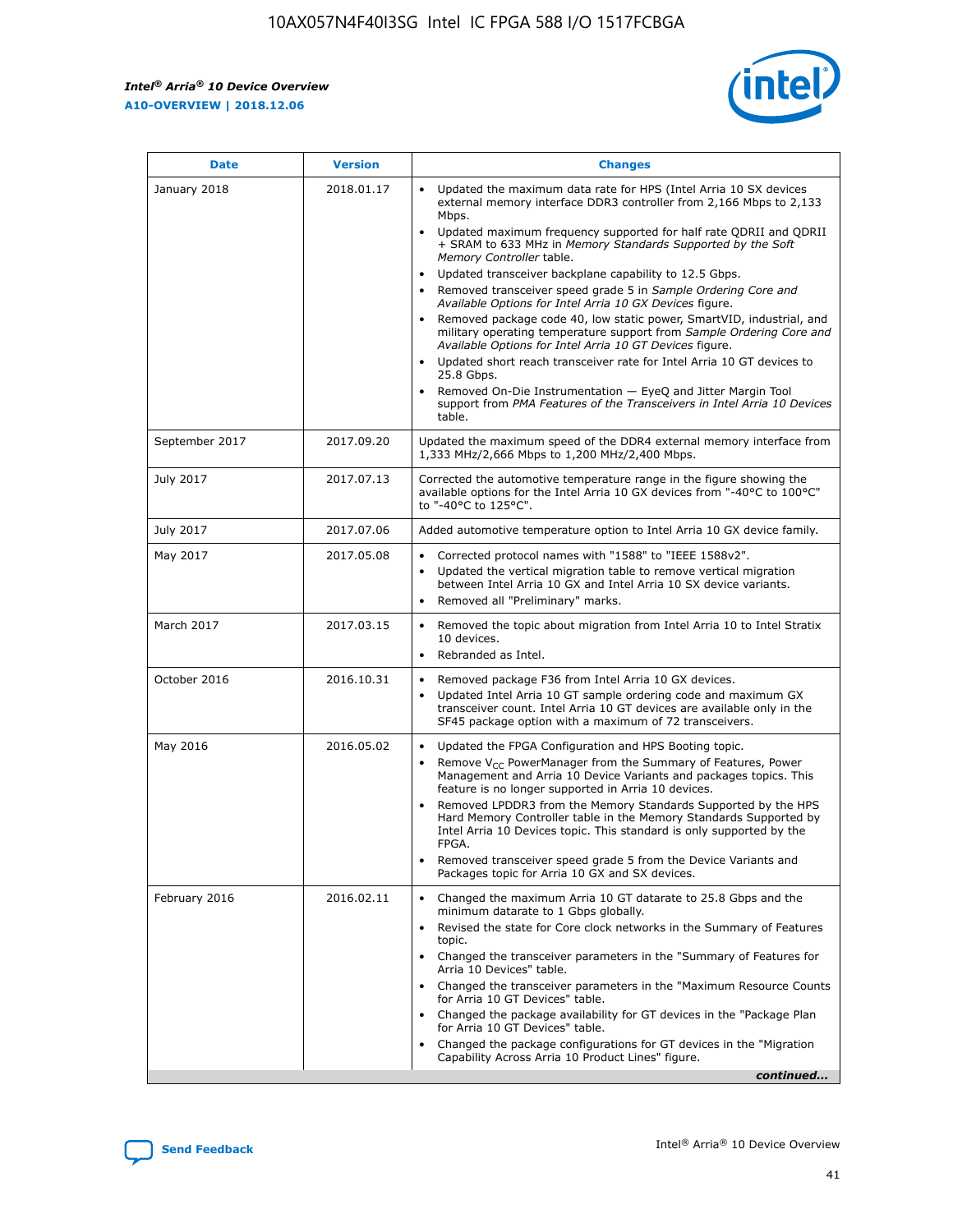

| <b>Date</b>   | <b>Version</b> | <b>Changes</b>                                                                                                                                                                   |
|---------------|----------------|----------------------------------------------------------------------------------------------------------------------------------------------------------------------------------|
|               |                | • Changed transceiver parameters in the "Low Power Serial Transceivers"<br>section.                                                                                              |
|               |                | • Changed the transceiver descriptions in the "Device Variants for the<br>Arria 10 Device Family" table.                                                                         |
|               |                | Changed the "Sample Ordering Code and Available Options for Arria 10<br>GT Devices" figure.                                                                                      |
|               |                | Changed the datarates for GT devices in the "PMA Features" section.                                                                                                              |
|               |                | Changed the datarates for GT devices in the "PCS Features" section.<br>$\bullet$                                                                                                 |
| December 2015 | 2015.12.14     | Updated the number of M20K memory blocks for Arria 10 GX 660 from<br>$\bullet$<br>2133 to 2131 and corrected the total RAM bit from 48,448 Kb to<br>48,408 Kb.                   |
|               |                | Corrected the number of DSP blocks for Arria 10 GX 660 from 1688 to<br>$\bullet$<br>1687 in the table listing floating-point arithmetic resources.                               |
| November 2015 | 2015.11.02     | Updated the maximum resources for Arria 10 GX 220, GX 320, GX 480,<br>$\bullet$<br>GX 660, SX 220, SX 320, SX 480, and SX 660.                                                   |
|               |                | Updated resource count for Arria 10 GX 320, GX 480, GX 660, SX 320,<br>$\bullet$<br>SX 480, a SX 660 devices in Number of Multipliers in Intel Arria 10<br><b>Devices</b> table. |
|               |                | Updated the available options for Arria 10 GX, GT, and SX.<br>$\bullet$                                                                                                          |
|               |                | Changed instances of Quartus II to Quartus Prime.<br>$\bullet$                                                                                                                   |
| June 2015     | 2015.06.15     | Corrected label for Intel Arria 10 GT product lines in the vertical migration<br>figure.                                                                                         |
| May 2015      | 2015.05.15     | Corrected the DDR3 half rate and quarter rate maximum frequencies in the<br>table that lists the memory standards supported by the Intel Arria 10 hard<br>memory controller.     |
| May 2015      | 2015.05.04     | • Added support for 13.5G JESD204b in the Summary of Features table.<br>• Added a link to Arria 10 GT Channel Usage in the Arria 10 GT Package<br>Plan topic.                    |
|               |                | • Added a note to the table, Maximum Resource Counts for Arria 10 GT<br>devices.                                                                                                 |
|               |                | Updated the power requirements of the transceivers in the Low Power<br>Serial Transceivers topic.                                                                                |
| January 2015  | 2015.01.23     | • Added floating point arithmetic features in the Summary of Features<br>table.                                                                                                  |
|               |                | • Updated the total embedded memory from 38.38 megabits (Mb) to<br>65.6 Mb.                                                                                                      |
|               |                | • Updated the table that lists the memory standards supported by Intel<br>Arria 10 devices.                                                                                      |
|               |                | Removed support for DDR3U, LPDDR3 SDRAM, RLDRAM 2, and DDR2.<br>Moved RLDRAM 3 support from hard memory controller to soft memory                                                |
|               |                | controller. RLDRAM 3 support uses hard PHY with soft memory<br>controller.                                                                                                       |
|               |                | Added soft memory controller support for QDR IV.                                                                                                                                 |
|               |                | Updated the maximum resource count table to include the number of<br>hard memory controllers available in each device variant.                                                   |
|               |                | Updated the transceiver PCS data rate from 12.5 Gbps to 12 Gbps.<br>$\bullet$                                                                                                    |
|               |                | Updated the max clock rate of PS, FPP x8, FPP x16, and Configuration<br>via HPS from 125 MHz to 100 MHz.                                                                         |
|               |                | Added a feature for fractional synthesis PLLs: PLL cascading.                                                                                                                    |
|               |                | Updated the HPS programmable general-purpose I/Os from 54 to 62.<br>$\bullet$                                                                                                    |
|               |                | continued                                                                                                                                                                        |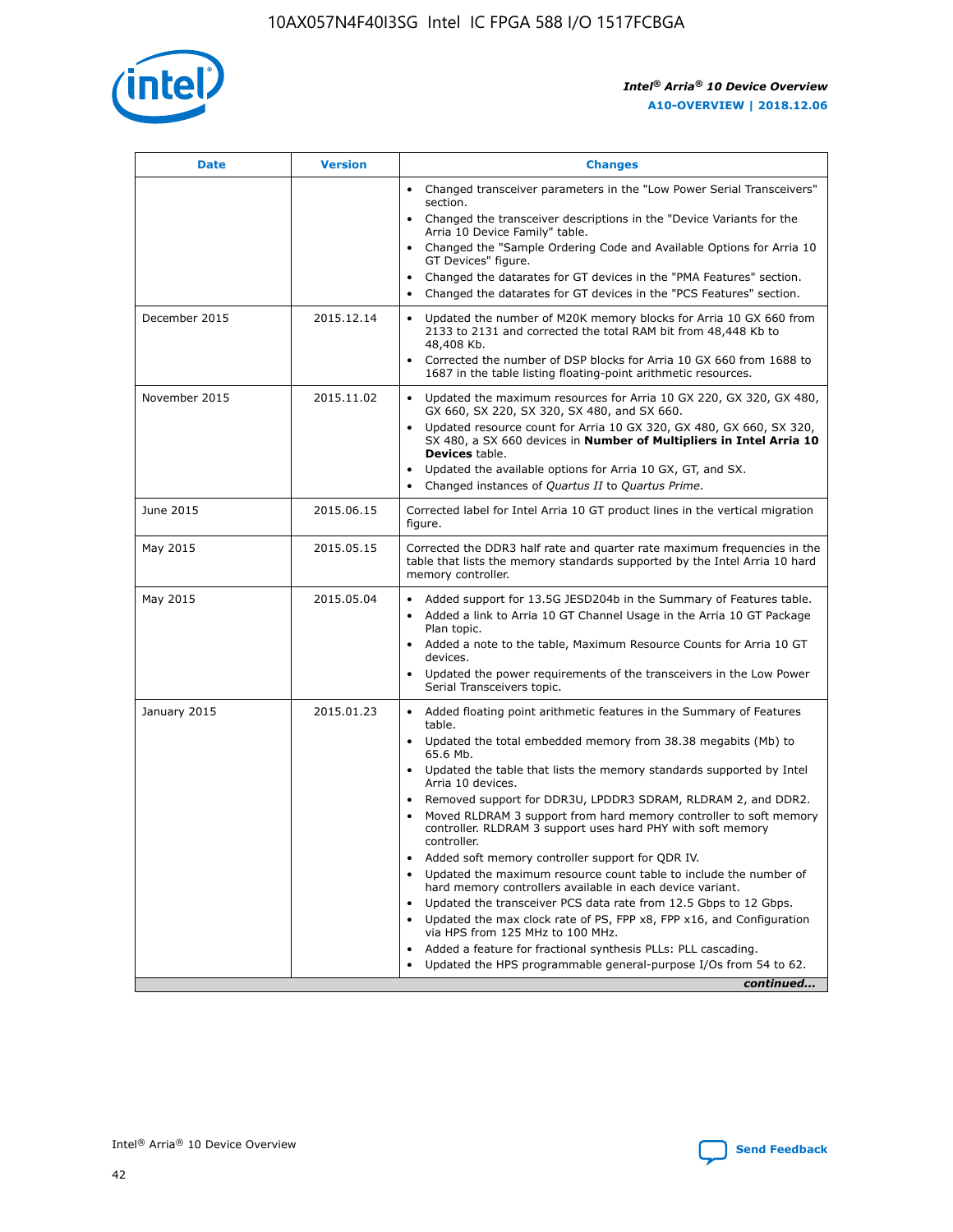r



| <b>Date</b>    | <b>Version</b> | <b>Changes</b>                                                                                                                                                                                                                                                                                                                                                                                                                                                                                                                                      |
|----------------|----------------|-----------------------------------------------------------------------------------------------------------------------------------------------------------------------------------------------------------------------------------------------------------------------------------------------------------------------------------------------------------------------------------------------------------------------------------------------------------------------------------------------------------------------------------------------------|
| September 2014 | 2014.09.30     | Corrected the 3 V I/O and LVDS I/O counts for F35 and F36 packages<br>$\bullet$<br>of Arria 10 GX.<br>Corrected the 3 V I/O, LVDS I/O, and transceiver counts for the NF40<br>$\bullet$<br>package of the Arria GX 570 and 660.<br>Removed 3 V I/O, LVDS I/O, and transceiver counts for the NF40<br>$\bullet$<br>package of the Arria GX 900 and 1150. The NF40 package is not<br>available for Arria 10 GX 900 and 1150.                                                                                                                          |
| August 2014    | 2014.08.18     | Updated Memory (Kb) M20K maximum resources for Arria 10 GX 660<br>devices from 42,660 to 42,620.<br>Added GPIO columns consisting of LVDS I/O Bank and 3V I/O Bank in<br>$\bullet$<br>the Package Plan table.<br>Added how to use memory interface clock frequency higher than 533<br>$\bullet$<br>MHz in the I/O vertical migration.<br>Added information to clarify that RLDRAM3 support uses hard PHY with<br>$\bullet$<br>soft memory controller.<br>Added variable precision DSP blocks support for floating-point<br>$\bullet$<br>arithmetic. |
| June 2014      | 2014.06.19     | Updated number of dedicated I/Os in the HPS block to 17.                                                                                                                                                                                                                                                                                                                                                                                                                                                                                            |
| February 2014  | 2014.02.21     | Updated transceiver speed grade options for GT devices in Figure 2.                                                                                                                                                                                                                                                                                                                                                                                                                                                                                 |
| February 2014  | 2014.02.06     | Updated data rate for Arria 10 GT devices from 28.1 Gbps to 28.3 Gbps.                                                                                                                                                                                                                                                                                                                                                                                                                                                                              |
| December 2013  | 2013.12.10     | Updated the HPS memory standards support from LPDDR2 to LPDDR3.<br>Updated HPS block diagram to include dedicated HPS I/O and FPGA<br>$\bullet$<br>Configuration blocks as well as repositioned SD/SDIO/MMC, DMA, SPI<br>and NAND Flash with ECC blocks.                                                                                                                                                                                                                                                                                            |
| December 2013  | 2013.12.02     | Initial release.                                                                                                                                                                                                                                                                                                                                                                                                                                                                                                                                    |